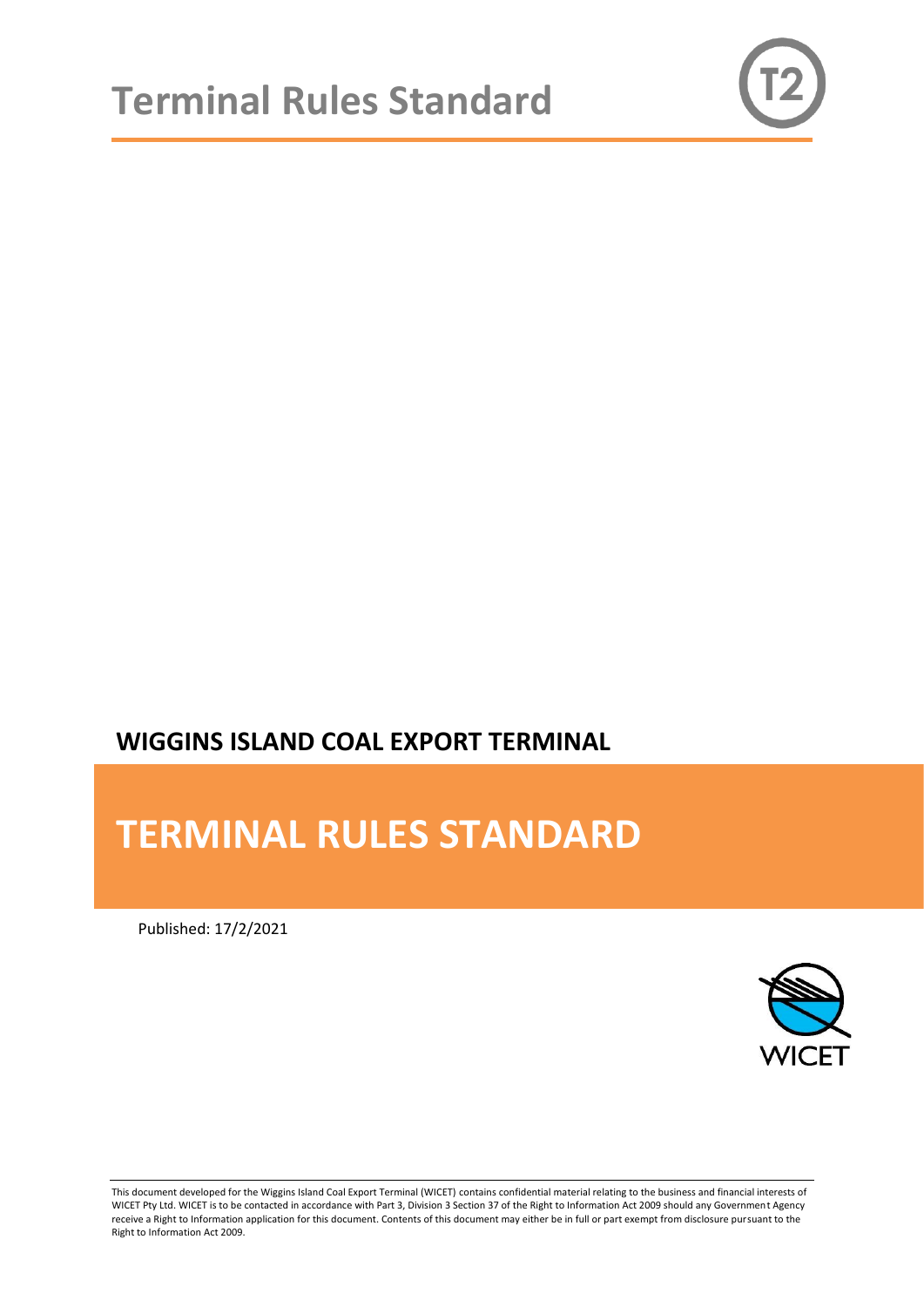

# **DOCUMENT INFORMATION**

#### **DOCUMENT ACCOUNTABILITY**

| <b>TERM</b>    | <b>DEFINITION</b>                                                                                          | <b>POSITION</b> |
|----------------|------------------------------------------------------------------------------------------------------------|-----------------|
| Owner/Approver | Accountable for approval and authorised discretion<br>to implement or significantly change the system.     | Ben Yaksich     |
| Facilitator    | Accountable for implementing the application of<br>the system and facilitating appropriate<br>conformance. | Alana Allard    |

#### **VERSION CONTROL**

| <b>VERSION</b> | <b>DATE</b> | <b>REVISION DETAILS</b>                                                                                                                                                                                                                                                         | <b>FACILITATOR</b>                  | <b>APPROVER</b> | <b>SIGNATURE</b> |
|----------------|-------------|---------------------------------------------------------------------------------------------------------------------------------------------------------------------------------------------------------------------------------------------------------------------------------|-------------------------------------|-----------------|------------------|
| 1.0            | 21/5/2014   | For Approval - updated to give effect to<br>WICET Operating Philosophy, Take or Pay<br>Agreements, Capacity Usage Rules and<br>terminal parameters key to the<br>determination of Stage 1 Nominal Capacity<br>at 27Mtpa and to place the revised<br>document into new template. | <b>Dierdre</b><br>Mikkelson         |                 |                  |
| 2.0            | 17/2/2021   | Reviewed, converted from T3 to<br>T2 and ownership changed -<br><b>Issued for Use</b>                                                                                                                                                                                           | <b>Scott Carson</b><br>Alana Allard | Ben Yaksich     |                  |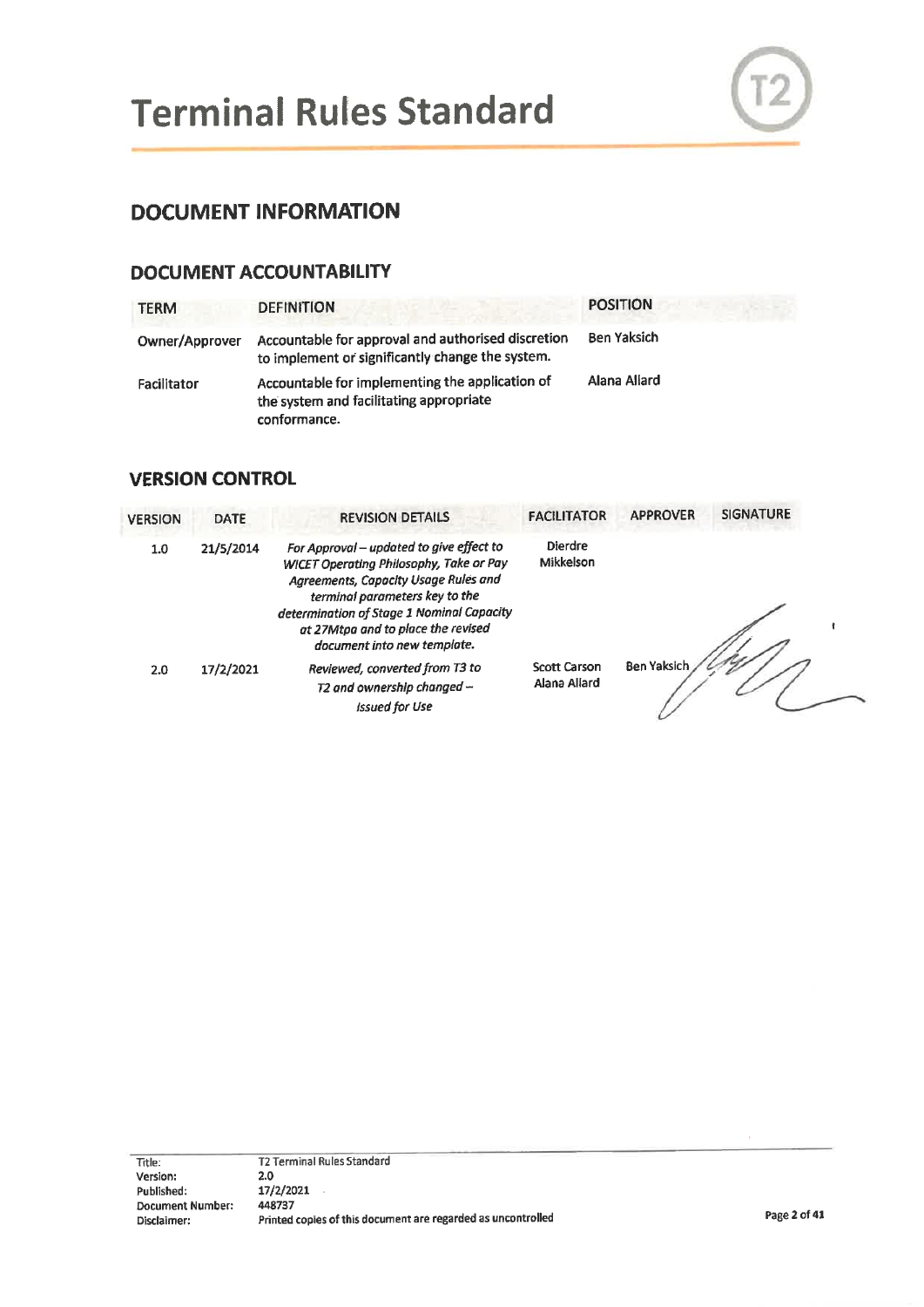# **Terminal Rules Standard**



## **TABLE OF CONTENTS**

| 1.                 |      |                                                                                        |
|--------------------|------|----------------------------------------------------------------------------------------|
| 2.                 |      |                                                                                        |
| 3.                 |      |                                                                                        |
| 4.                 |      |                                                                                        |
| 5.                 |      | HEALTH, SAFETY, ENVIRONMENT AND PORT SECURITY REQUIREMENTS  6                          |
| 6.                 |      |                                                                                        |
| 7.                 |      |                                                                                        |
| 8.                 |      |                                                                                        |
| 9.                 |      |                                                                                        |
| 10.                |      |                                                                                        |
|                    | 10.1 |                                                                                        |
|                    | 10.2 |                                                                                        |
|                    | 10.3 | Shippers to advise rolling 4 week and 3 month rolling forecasts  10                    |
|                    | 10.4 |                                                                                        |
|                    | 10.5 | Shippers to advise weekly railing schedule and daily rolling updates  12               |
|                    | 10.6 |                                                                                        |
|                    | 10.7 |                                                                                        |
|                    | 10.8 | The Ship's Master or Ship's Agent to provide vessel arrival notifications on behalf of |
|                    |      |                                                                                        |
|                    | 10.9 |                                                                                        |
| 11.                |      | <b>TRAIN UNLOADING</b><br>.15                                                          |
| 12.                |      |                                                                                        |
| 13.                |      |                                                                                        |
| 14.                |      |                                                                                        |
| 15.                |      |                                                                                        |
| 16.                |      |                                                                                        |
| 17.                |      |                                                                                        |
| 18.                |      |                                                                                        |
| 19.                |      |                                                                                        |
| 20.                |      |                                                                                        |
| Title:<br>Version: |      | <b>T2 Terminal Rules Standard</b><br>2.0                                               |
| Published:         |      | 17/2/2021                                                                              |

Disclaimer: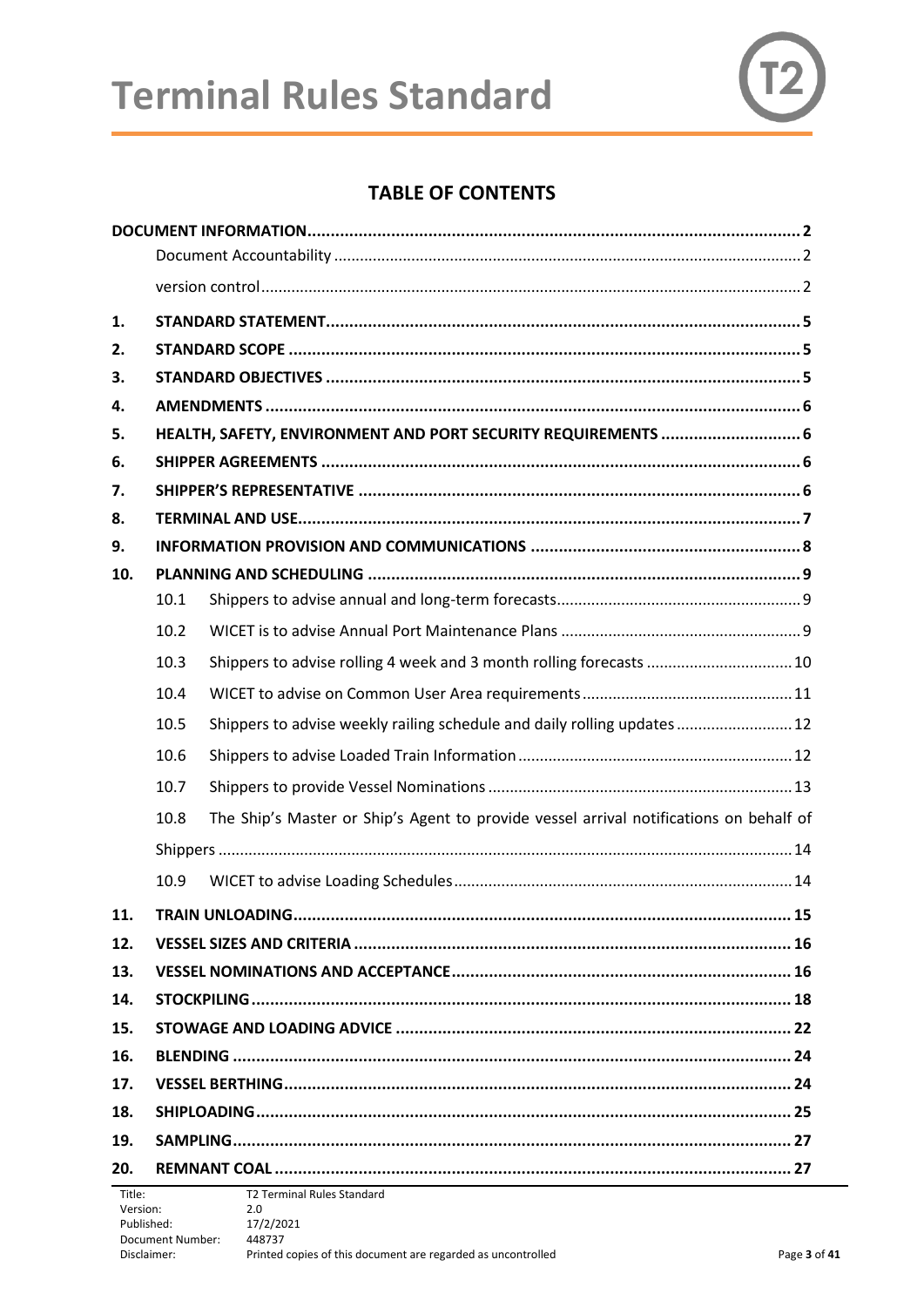| 21. |         |                                                           |
|-----|---------|-----------------------------------------------------------|
| 22. |         |                                                           |
| 23. |         | WICET TERMINAL HANDBOOK ……………………………………………………………………………… 28 |
| 24. |         |                                                           |
| 25. |         |                                                           |
| 26. |         |                                                           |
|     | 26.1    |                                                           |
|     | 26.2    |                                                           |
|     | 26.3    |                                                           |
|     | 26.4    |                                                           |
|     | 26.5    |                                                           |
|     | 26.5.1  |                                                           |
|     | 26.5.2  |                                                           |
|     | 26.5.3  |                                                           |
|     | 26.5.4  |                                                           |
|     | 26.5.5  |                                                           |
|     | 26.5.6  |                                                           |
|     | 26.5.7  |                                                           |
|     | 26.5.8  |                                                           |
|     | 26.5.9  |                                                           |
|     | 26.5.10 |                                                           |
|     | 26.5.11 |                                                           |
|     | 26.5.12 |                                                           |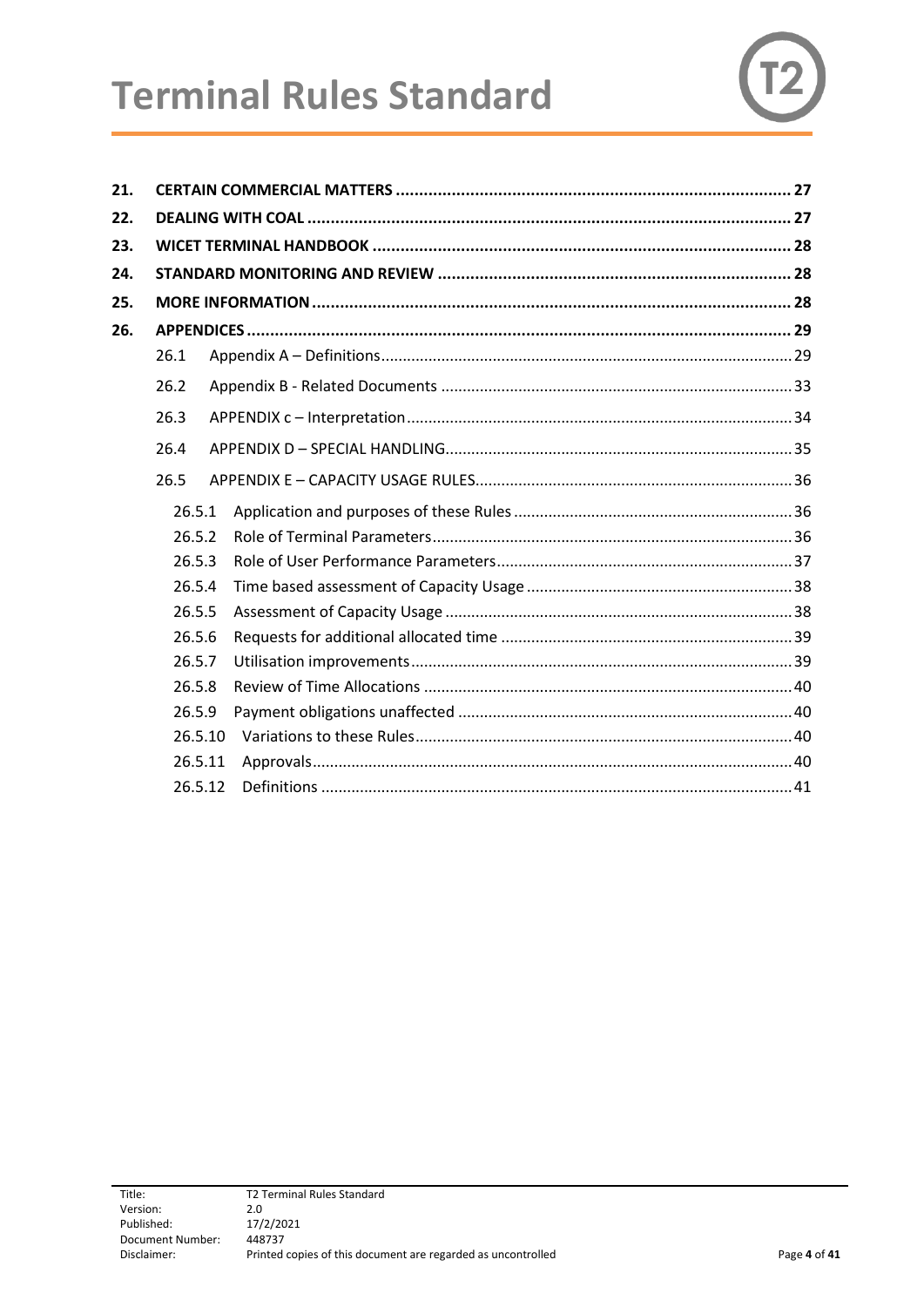

# <span id="page-4-0"></span>**1. STANDARD STATEMENT**

Wiggins Island Coal Export Terminal Pty Ltd (WICET) is committed to responsibly manage the operation and maintenance of the Wiggins Island Coal Export Terminal facilities in a safe, sustainable, socially just and accountable manner.

This Standard has been developed to give effect to the WICET operating philosophy which is to optimise Nominal Capacity to achieve at least each Take or Pay (ToP) Shipper's Capped Annual Tonnage (CET) and achieve best practice operating cost per tonne.

## <span id="page-4-1"></span>**2. STANDARD SCOPE**

These Terminal Rules apply to all coal handled at the Terminal on behalf of the Shippers.

# <span id="page-4-2"></span>**3. STANDARD OBJECTIVES**

- 1) Shippers must use their best endeavours to ensure that the Ship's Agent or Ship's Master provides 48 hours of notice of expected arrival at the fairway buoy. If the Ship's Agent or Ship's Master fails to provide the 48 hour notice the ToP Shipper, Ship's Agent and Ship's Master acknowledge that the timing of berthing of the vessel will be at the discretion of the Terminal.
- 2) WICET may make a temporary departure from the strict operation of the Terminal Rules if doing so is reasonably expected to maintain or increase the efficiency of the Terminal in the relevant circumstances and not:-
	- (a) compromise the safety of people or property;
	- (b) reduce the expected Nominal Capacity of the Terminal; or
	- (c) otherwise have an adverse effect on other ToP Shippers.

#### **The making of such a departure must be made in a non-discriminatory manner between Shippers.**

- 3) WICET will describe and evaluate the departure including any impacts on Nominal Capacity, efficiency, costs, tonnes and time in order to make an informed assessment of the requested departure prior to the granting consent.
- 4) Except as set out in these Terminal Rules, vessel movements are controlled by Maritime Safety Queensland (MSQ).
- 5) Train movements are controlled by the Above-Rail Operators in conjunction with the Shippers and the Rail Network Operator.
- 6) WICET operates primarily as a Stockpiling Terminal.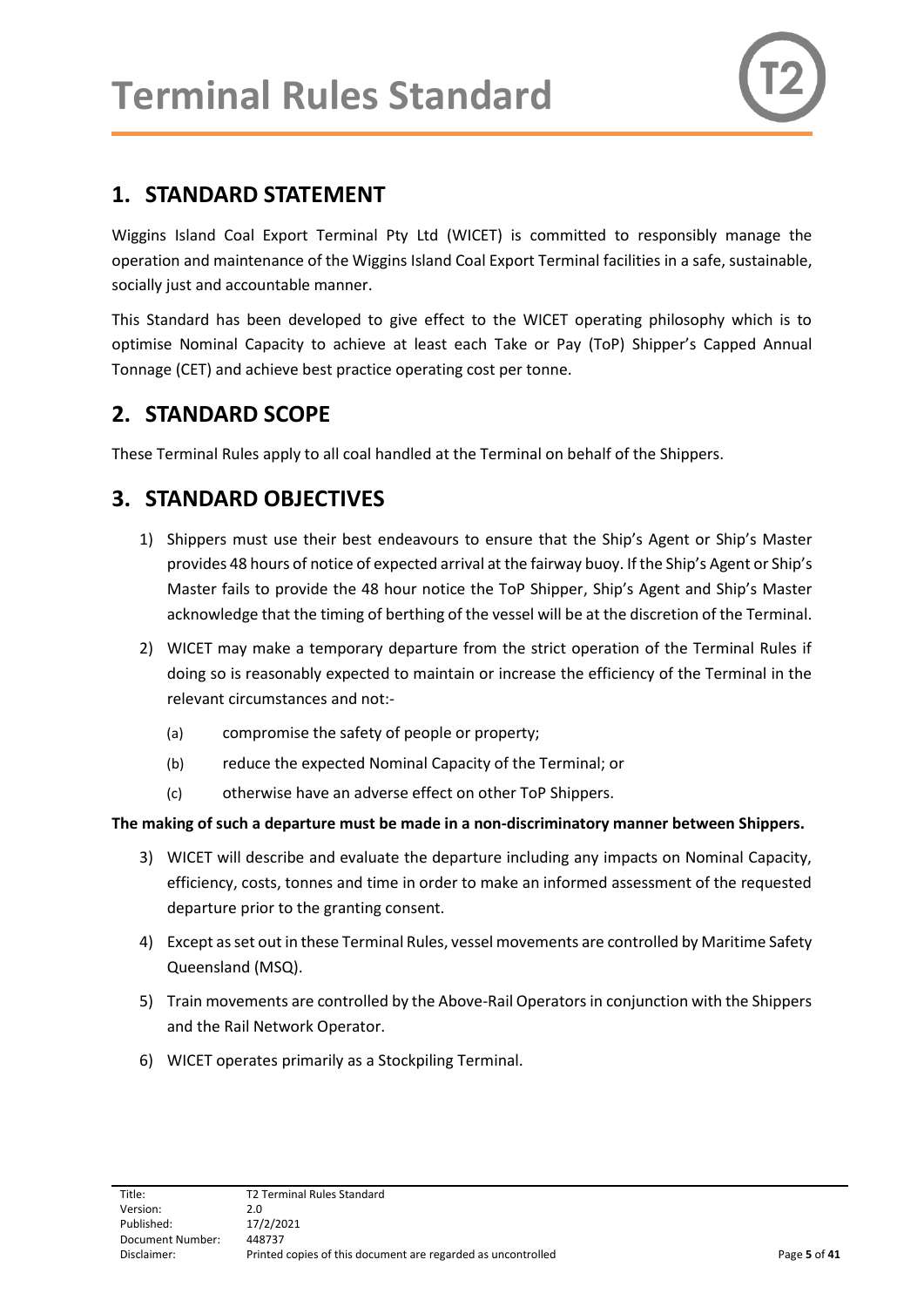

## <span id="page-5-0"></span>**4. AMENDMENTS**

In order to keep these Terminal Rules relevant to coal export operating conditions WICET may amend the Terminal Rules from time to time and will advise ToP Shippers of any changes. .

# <span id="page-5-1"></span>**5. HEALTH, SAFETY, ENVIRONMENT AND PORT SECURITY REQUIREMENTS**

WICET has a strong commitment to health, safety, security and the environment. All personnel, whilst on WICET premises, must be familiar with and act in accordance with:-

- (a) all relevant laws;
- (b) WICET's health, safety, security and environmental management systems, policies and procedures;
- (c) site conditions and procedures issued by WICET from time to time; and
- (d) all lawful directions of WICET in respect of their presence within the Terminal.

### <span id="page-5-2"></span>**6. SHIPPER AGREEMENTS**

- 7) The requirements for the hire and use of the Terminal by the Shippers are governed by the Shipper Agreements and these Terminal Rules must be read in conjunction with the relevant Shipper Agreement.
- 8) Where there is any inconsistency between the Shipper Agreement and these Terminal Rules, then the terms of the Shipper Agreement will prevail, but only to the extent of the inconsistency.

# <span id="page-5-3"></span>**7. SHIPPER'S REPRESENTATIVE**

- 1) Each Shipper must have a representative available for consultation during the various coal handling operations affecting the Shipper's coal. This includes but is not limited to:-
	- (a) coal forecasting, planning and scheduling
	- (b) coal transport
	- (c) stockpile management; and
	- (d) Vessel Nomination, berthing and loading.
- 2) Each Vessel Nomination must identify the Shipper's Representative available for consultation during the various operations in planning and loading the Shipper's Cargo. For the avoidance of doubt, where the total Cargo for a vessel has more than one Shipper, the Shippers must

| Title:           | <b>T2 Terminal Rules Standard</b>                            |              |
|------------------|--------------------------------------------------------------|--------------|
| Version:         | 2.0                                                          |              |
| Published:       | 17/2/2021                                                    |              |
| Document Number: | 448737                                                       |              |
| Disclaimer:      | Printed copies of this document are regarded as uncontrolled | Page 6 of 41 |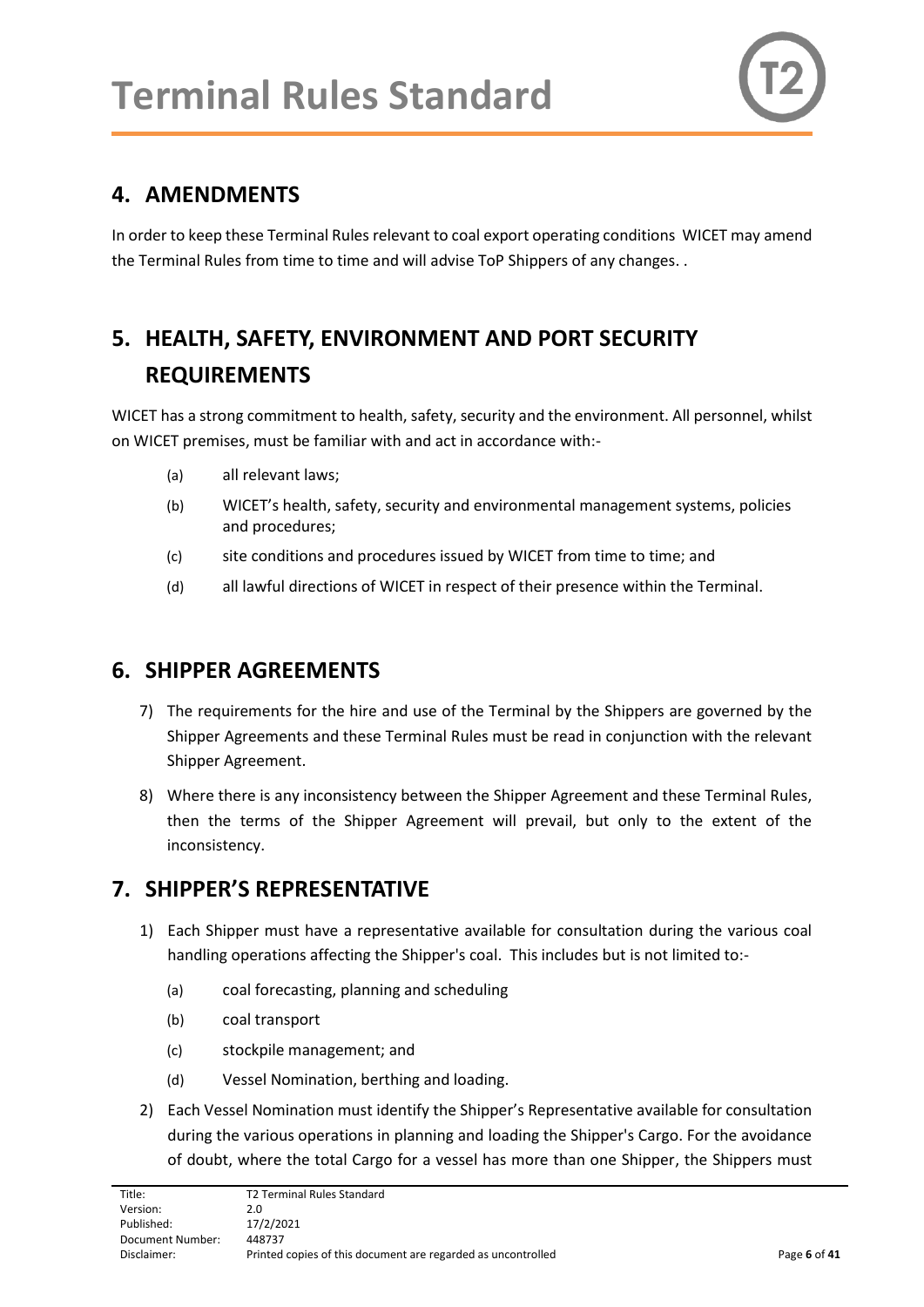ensure that they each have a representative available when shiploading is in progress. This is separate to the requirement to nominate a Principal Shipper in relation to a vessel that will ship multiple Shippers' Cargos.

- 3) The Shipper's Representative must have appropriate authority to deal with any of the operations affecting the Shipper's Cargo.
- 4) Any direction given by the Shipper's Representative to WICET is binding on the Shipper.

## <span id="page-6-0"></span>**8. TERMINAL AND USE**

- 1) Details of the Terminal facilities are described in the WICET Terminal Handbook Specification (#363859) which is published on WICET's website.
- 2) Subject to these Terminal Rules, specific variations to these Terminal Rules that apply under clause 3.1, and to maintenance and repairs, adverse weather conditions or other relevant circumstances, the Terminal will operate 24 hours a day, 7 days a week, 365 days a year.
- 3) The Shipper must ensure that its use of the Terminal:-
	- (a) is undertaken in a manner which complies with Good Industry Practice to assist in maximising the overall efficiency of the Terminal and the effective utilisation of ancillary services and complies with all relevant Laws; and
	- (b) will not breach WICET's Environmental Authority Permit EA EPPR01681413 (#766590) or any Governmental Authority's requirements relating to protecting the environment and will not result in a breach by WICET of any obligation arising from relevant Laws.
- <span id="page-6-1"></span>4) Shipper's compliance with Terminal Rules
	- (a) Non-compliance by a Shipper with these Terminal Rules may impact upon the operation of the Terminal, the Capacity Entitlement Tonnage of other Shippers.
	- (b) In the event that WICET determines that there has been persistent or serious breaches by a Shipper with the these Terminal Rules, WICET will advise the Shipper in writing of the relevant details of the non-compliance and require the Shipper to provide within 5 business days of the notice:-
		- (i) reasons for the non-compliance; and
		- (ii) a specific and detailed plan identifying the steps the Shipper has taken or proposes to take to remedy the non-compliance and to prevent a recurrence of the non-compliance (Cure Plan).
	- (c) WICET may request the Shipper to implement the Cure Plan or:-
		- (i) provide more detail on the Cure Plan; or
		- (ii) amend the Cure Plan to ensure that it addresses the specific non-compliances,

| Title:           | T2 Terminal Rules Standard                                   |              |
|------------------|--------------------------------------------------------------|--------------|
| Version:         | 2.0                                                          |              |
| Published:       | 17/2/2021                                                    |              |
| Document Number: | 448737                                                       |              |
| Disclaimer:      | Printed copies of this document are regarded as uncontrolled | Page 7 of 41 |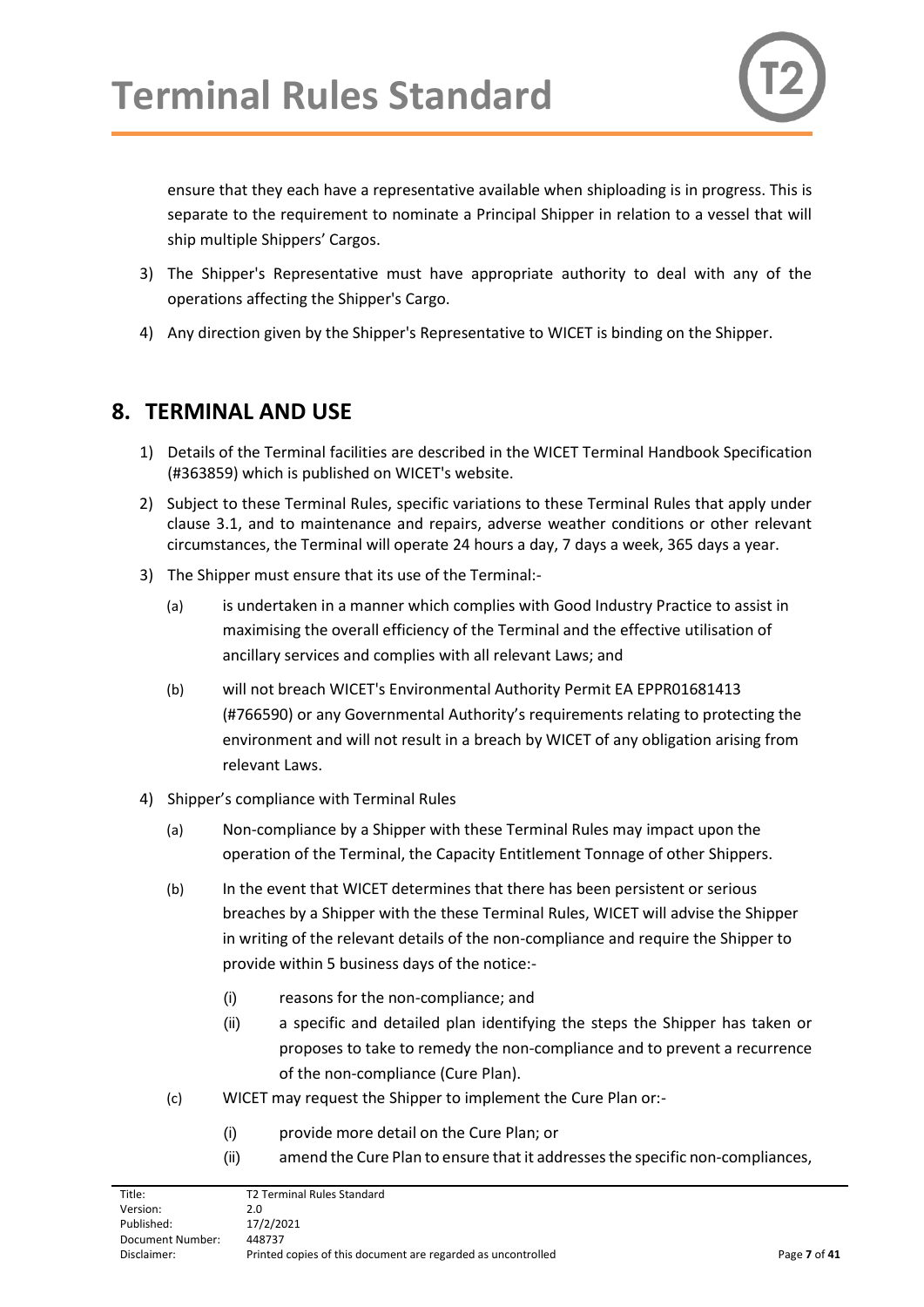which the Shipper must do within 5 business days of the request. WICET may accept or reject the revised Cure Plan in its discretion.

- (d) In the event that the Shipper does not implement the approved Cure Plan, or there is no Cure Plan accepted under clause 8.4(c), or is notified by WICET of further persistent or serious breaches of the Terminal Rules, WICET will be entitled to take all reasonable necessary steps to ensure the Shipper's compliance with the Terminal Rules including:-
	- (i) refusing to accept any of that Shipper's coal through the Terminal unless the Shipper complies; and/or
	- (ii) imposing a special handling charge, other charges or other operating control on the Shipper, as may be available to WICET under the relevant Shipper Agreement.

# <span id="page-7-0"></span>**9. INFORMATION PROVISION AND COMMUNICATIONS**

- 1) Accurate and timely information supply by WICET and the Shippers is critical to the efficient operation of the Terminal.
- 2) Wherever any notice or information required to be provided to or by WICET can be provided by way of direct input into the WICET information management systems, then notice or information must be given in that way.
- 3) Any notice or information which cannot practically be given by way of a relevant entry in the WICET information management system must be in writing and must be given by email as follows:-

**Wiggins Island Coal Export Terminal Pty Limited Gladstone Terminal:** Gladstone-Mt Larcom Road, Gladstone QLD 4680

**Email:** [Terminal.Logistics@wicet.com.au](mailto:Terminal.Logistics@wicet.com.au)

**Phone:** 07 4975 2567

**Brisbane Office:** Level 6, 199 George Street, Brisbane QLD 4000

**Postal Address:** GPO Box 1879, Brisbane QLD 4001

**Email:** [info@wicet.com.au](mailto:info@wicet.com.au) [| www.wicet.com.au](http://www.wicet.com.au/)

**Phone:** 07 3210 5300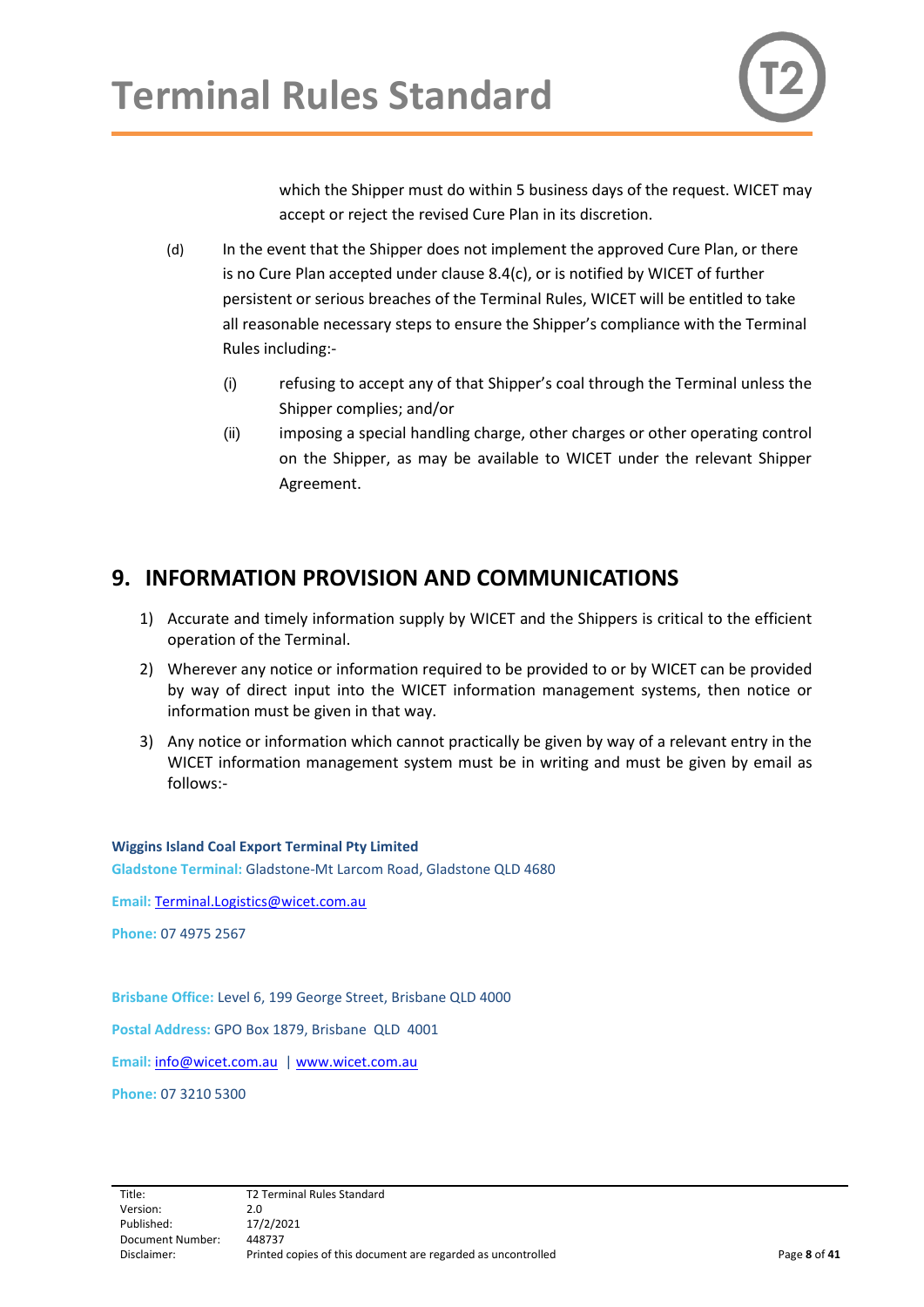4) Reporting by WICET will be provided on an individual, aggregated and Train and Vessel basis, as well as special reporting from time to time. This may include audit trail reporting for *ad hoc* Shipper requests. Individual Shipper reports will highlight compliance with the Terminal Rules and the reporting of actual performance by a Shipper against its Inloader Allocation and Berth Allocation per paragraph 16 of the Capacity Usage Rules.

# <span id="page-8-0"></span>**10. PLANNING AND SCHEDULING**

#### <span id="page-8-1"></span>**10.1 Shippers to advise annual and long-term forecasts**

- 1) The Shippers must provide shipping information to WICET for the purposes of developing long term shipping forecasts and preparing the WICET Annual Plan and Strategic Plan according to the following schedule:-
	- (a) By the end of November and end of March in each year a forecast schedule of their shipments of coal (including tonnage forecasts) for the 12 months commencing the following January and July respectively on a month-by-month basis. The schedule must include:-
		- (i) the tonnes, coal types and respective mine origins;
		- (ii) any special requirements the Shipper has in relation to its coal including any particular handling arrangements and processes; and
		- (iii) to the extent possible, the number, type, and respective size in Dead Weight Tonnes (DWT) of vessels including the number of dedicated, multi-Cargo and part loaded vessels.
	- (b) By the end of March in each year a forecast schedule of their shipments of coal (including tonnage forecasts) for the next five years commencing 1 July on a year-byyear basis. The schedule must include the tonnes, coal types and respective mine origins.
- 2) Shippers who have not previously delivered coal to the terminal must provide a long-term shipping forecast as soon as practical after the execution of their Shipper Agreement.
- 3) Each forecast must include coal to be shipped by any Substitute Shipper appointed.

### <span id="page-8-2"></span>**10.2 WICET is to advise Annual Port Maintenance Plans**

- 1) WICET will provide a 12-month Terminal maintenance forecast to Shippers by the 1st of November and 1st of March each year to facilitate alignment of Shippers annual forecasts. The forecast will identify:-
	- (a) the dates and times of unavailability of Train unloading facilities;
	- (b) the dates and times of limited availability of certain stockpiles; and
	- (c) the dates of times of unavailability of shiploading facilities.

| Title:           | T2 Terminal Rules Standard                                   |              |
|------------------|--------------------------------------------------------------|--------------|
| Version:         | 2.0                                                          |              |
| Published:       | 17/2/2021                                                    |              |
| Document Number: | 448737                                                       |              |
| Disclaimer:      | Printed copies of this document are regarded as uncontrolled | Page 9 of 41 |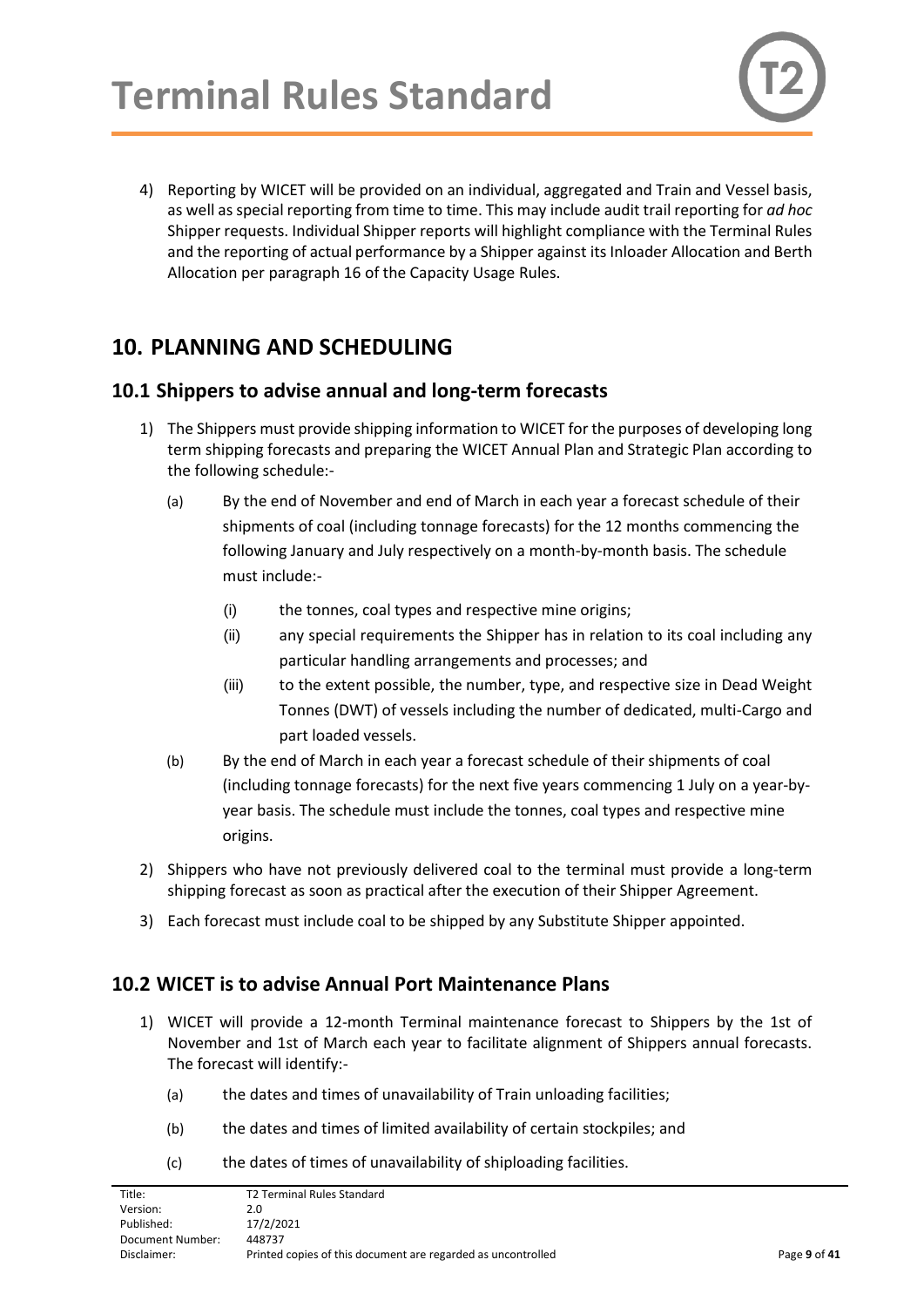

- 2) A 24-month forward Terminal Shutdown Calendar (#3264559) will be maintained by WICET and form the basis of the Terminal input into the Critical Asset Alignment Calendar.
- 3) The Critical Asset Alignment Calendar will be jointly maintained by WICET and the Rail Network Operator for infrastructure and equipment.
- 4) Regular meetings will be conducted between the Above-Rail Operators' planners, Rail Network Operator planners and WICET to discuss and promote alignment of respective maintenance and interface requirements.
- 5) On a regular basis, and as required, WICET will provide Shippers with:-
	- (a) a 4 week summary of planned constraints on critical coal chain and Terminal assets including inloading, stockpiles, and shiploading;
	- (b) a 3 month summary of planned constraints on critical coal chain and Terminal assets including inloading, stockpiles, and shiploading; and
	- (c) a 12 month summary of any misalignment of planned coal chain infrastructure outages and quantify the impact of the misalignment.
- 6) WICET will :-
	- (d) maintain a rolling daily 90-day lockdown for the developed program of Terminal maintenance and construction activities.
	- (e) advise the Shippers, Rail Network Operator and Above-Rail Operators, in a timely manner, of any unplanned changes to the Terminal maintenance plans and of any unplanned maintenance or breakdowns that may affect Train unloading or shiploading operations.
	- (f) advise the Shippers, Rail Network Operator and Above-Rail Operators, in a timely manner, the effect on Nominal Capacity of any unplanned changes to their respective maintenance plans or any unplanned maintenance or breakdowns events external to the Terminal.
- 7) Opportune or emergency maintenance for the Above-Rail Operator, Rail Network Operator or Terminal assets will be dynamically planned in consultation with stakeholders.

#### <span id="page-9-0"></span>**10.3 Shippers to advise rolling 4 week and 3 month rolling forecasts**

- 1) The Shippers must also submit to WICET each Wednesday by 4pm their railing and shipping forecast for the next 4 weeks including:-
	- (a) tonnes to be railed in weekly increments (Monday to Sunday commencing the following Monday) by Shipper coal type and mine origin; and
	- (b) tonnes to be shipped in weekly increments (Monday to Sunday commencing the following Monday) by Shipper coal type; and

| <b>T2 Terminal Rules Standard</b> |                                                              |
|-----------------------------------|--------------------------------------------------------------|
| 2.0                               |                                                              |
| 17/2/2021                         |                                                              |
| 448737                            |                                                              |
|                                   | Page 10 of 41                                                |
|                                   | Printed copies of this document are regarded as uncontrolled |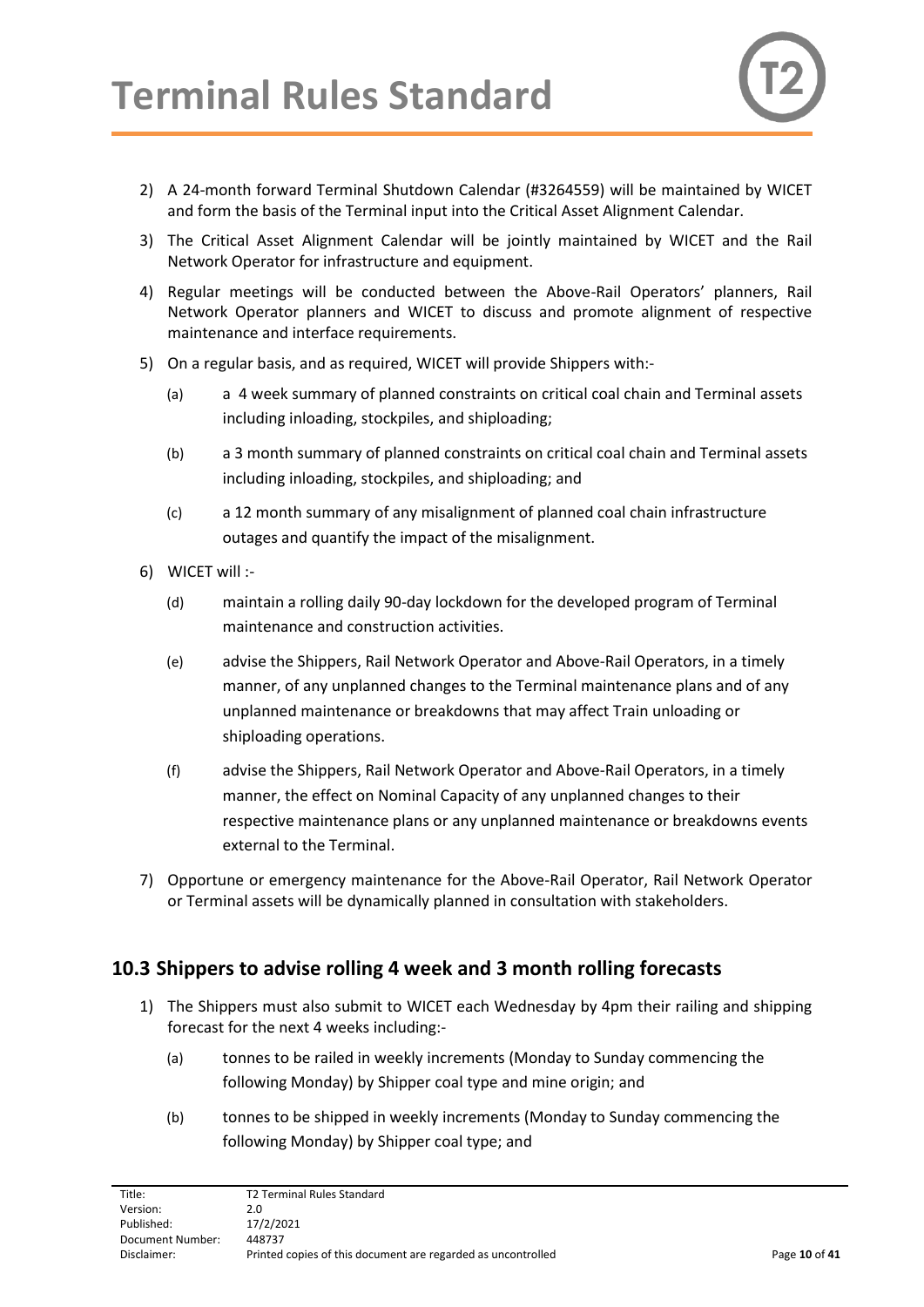

- (c) vessels required to be loaded in the first four weeks including the current week, and as a minimum, detailing:-
	- (i) vessel name or pending To Be Nominated (TBN) vessel,
	- (ii) vessel Expected Time of Arrival (ETA) or laycan spread including scheduled or estimated arrival date within laycans;
	- (iii) tonnes to be loaded by Shipper coal type;
	- (iv) International Maritime Organisation (IMO) Number (if available);
	- (v) proposed handling instructions for specific product handing requirements if required; and
- (d) mine loading facility scheduled maintenance times and dates.
- 2) When shipments are cancelled, they must be withdrawn from the forecast and if the relevant shipment was to occur within a period of 10 days from its cancellation, the Shipper must advise WICET within 24 hours of becoming aware of the cancellation.
- 3) The Shippers must also submit to WICET by the 20th of each month, the next 3 months railing and shipping forecast and requirements including:-
	- (a) tonnes to be railed in monthly increments by Shipper coal type and mine origin; and
	- (b) tonnes to be shipped in monthly increments by Shipper coal type; and
	- (c) mine loading facility scheduled maintenance times and dates.
- 4) When developing the 3 month forecasts, the ToP Shipper must consider their Inloader Allocation and Berth Allocation utilisation and any risks to that utilisation (for example, associated with planned Terminal and coal chain constraints).
- 5) WICET will advise relevant ToP Shippers of any identified risk of a Shipper exceeding their Berth Allocation and/or Inloader Allocation for the Utilisation Period.

#### <span id="page-10-0"></span>**10.4 WICET to advise on Common User Area requirements**

WICET will advise those Shippers scheduled to be using part of the Common User Area (and with an agreed, temporary stockpile residence period) of requirements including:-

- (a) the scheduled date and time the stockpile will become available;
- (b) an agreed stockpile management plan including remnant management;
- (c) the scheduled date and time the stockpile must be completed prior to approving vessel berthing; and
- (d) the scheduled time and date of stockpile clearance.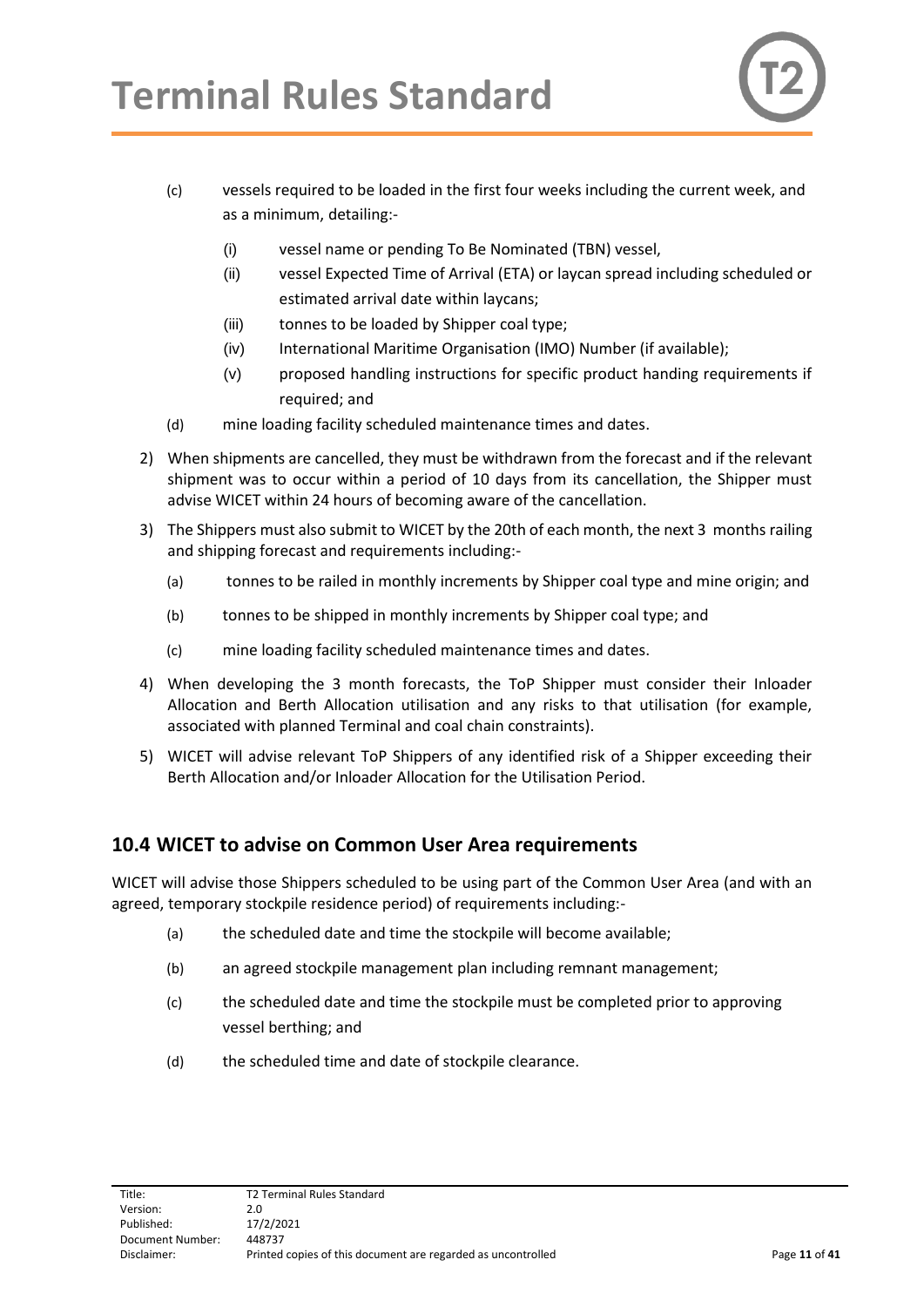

#### <span id="page-11-0"></span>**10.5 Shippers to advise weekly railing schedule and daily rolling updates**

- 1) The Shipper shall be responsible for providing WICET each Thursday by 4pm with a weekly scheduled Train Consignment Advice for Trains scheduled for delivery between the following Monday to Sunday period as well as updating the advice as required as the schedule progresses through to the unloading of each Train at the Terminal.
- 2) The Shipper may advise WICET that this information is to be sourced directly from the relevant Above-Rail Operator, where applicable, by direct electronic transfer to WICET's information management systems.
- 3) The weekly scheduled Train Consignment Advice and any updates must include:-
	- (a) The mine origin of each Train payload;
	- (b) coal type (using the pre-advised code);
	- (c) the Train number, (including any Rail Network Operator unique service identification numbering) if available;
	- (d) the Train ETA (date and time)
	- (e) the Shipper's dedicated Stockpile Area or the Common User Area the Train payload is to be delivered to;
	- (f) handling instructions applicable to specified Trains; and
	- (g) any other relevant information required from time to time.
- 4) WICET will use the information in the weekly scheduled Train Consignment Advice and relevant updates to prepare a schedule of all Trains arriving at the Terminal.

#### <span id="page-11-1"></span>**10.6 SHIPPERS TO ADVISE LOADED TRAIN INFORMATION**

- 1) The Shipper shall provide timely and accurate loaded Train Consignment Advice and may advise WICET that this information is to be sourced directly from the relevant Above-Rail Operator, where applicable, by direct electronic transfer to WICET's information management systems.
- 2) Once a scheduled Train has been loaded, the Shipper shall be responsible for providing the loaded Train Consignment Advice no later than 60 minutes after the departure of the loaded Train from the mine at which the coal was loaded. This includes any updates to this information, if applicable, up to the time of arrival at the Terminal. The Consignment Advice must include:-
	- (a) Consignment Note number;
	- (b) Train Number (including any Rail Network Operator unique service identification numbering);
	- (c) Number of wagons loaded;
	- (d) First loaded wagon number;

| Title:           | <b>T2 Terminal Rules Standard</b>                            |               |
|------------------|--------------------------------------------------------------|---------------|
| Version:         | 2.0                                                          |               |
| Published:       | 17/2/2021                                                    |               |
| Document Number: | 448737                                                       |               |
| Disclaimer:      | Printed copies of this document are regarded as uncontrolled | Page 12 of 41 |
|                  |                                                              |               |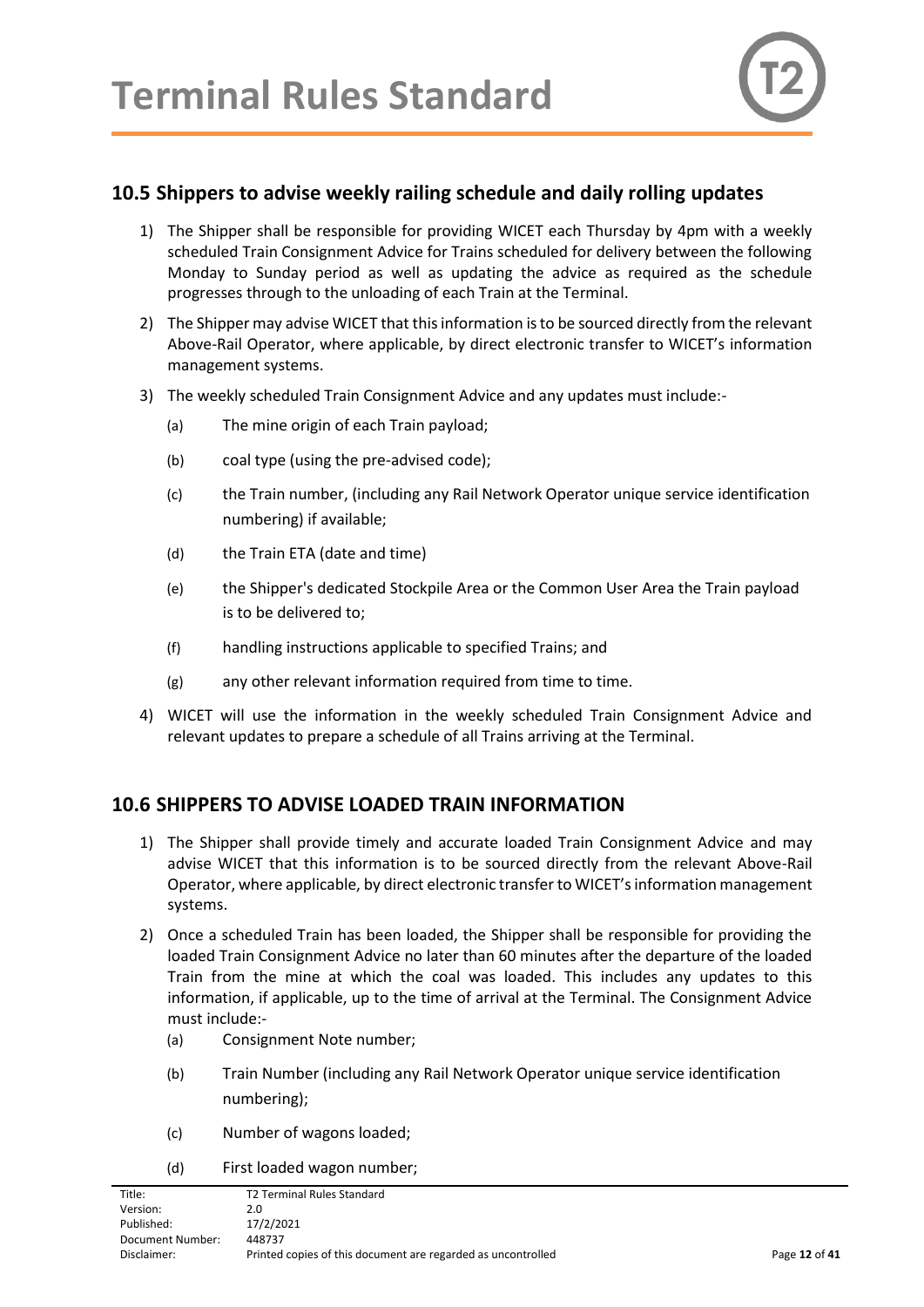

- (e) Last loaded wagon number;
- (f) Mine origin;
- (g) Shipper code;
- (h) Coal type (using the pre-advised code);
- (i) Stockpile destination;
- (j) Total tonnage to be received from that Train;
- (k) Date and time the Train departed the mine;
- (l) Number of wagons loaded by wagon type;
- (m) Number of wagons not loaded by wagon type; and
- (n) Shipper comments (for example, Product handling characteristics).
- 3) The Consignment Advice must also specify if there are any irregularities in the coal including information about the type of problem (for example, high dust levels, sticky coal, or potential foreign objects) and the individual wagon numbers that contain the problem coal. Advice on any irregularities must be communicated to WICET no later than 30 minutes after the departure of the loaded Train from the mine at which the coal was loaded.
- 4) WICET will use the information in the loaded Train Consignment Advice to update the program of all Trains arriving at the Terminal.
- 5) No Train will be allowed to unload at the Terminal unless the Consignment Advice has been received by WICET in accordance with clause 10.6 2) and the data is consistent with the program of all Trains arriving at the Terminal and the actual Train arriving is consistent with the Consignment Advice.
- 6) Should it be necessary for the Shipper to change the coal type or stockpile destination from the Train Consignment Advice then WICET isto be advised by the Shipper as soon as practically possible prior to the estimated time of arrival of the Train at the Terminal.

#### <span id="page-12-0"></span>**10.7 SHIPPERS TO PROVIDE VESSEL NOMINATIONS**

- 1) Shippers must notify WICET in writing of its Vessel Nominations as early as practicable and with best endeavours 14 days prior to ETA but a minimum of 10 days prior to the vessel ETA, detailing:-
	- (a) Vessel Name;
	- (b) Vessel ETA;
	- (c) Shipper's Representative;
	- (d) Ship's Agent;
	- (e) Maximum nominated tonnage (which includes the Ships Master's discretion) authorised by the Shipper for each Cargo;

| Title:           | <b>T2 Terminal Rules Standard</b>                            |               |
|------------------|--------------------------------------------------------------|---------------|
| Version:         | 2.0                                                          |               |
| Published:       | 17/2/2021                                                    |               |
| Document Number: | 448737                                                       |               |
| Disclaimer:      | Printed copies of this document are regarded as uncontrolled | Page 13 of 41 |
|                  |                                                              |               |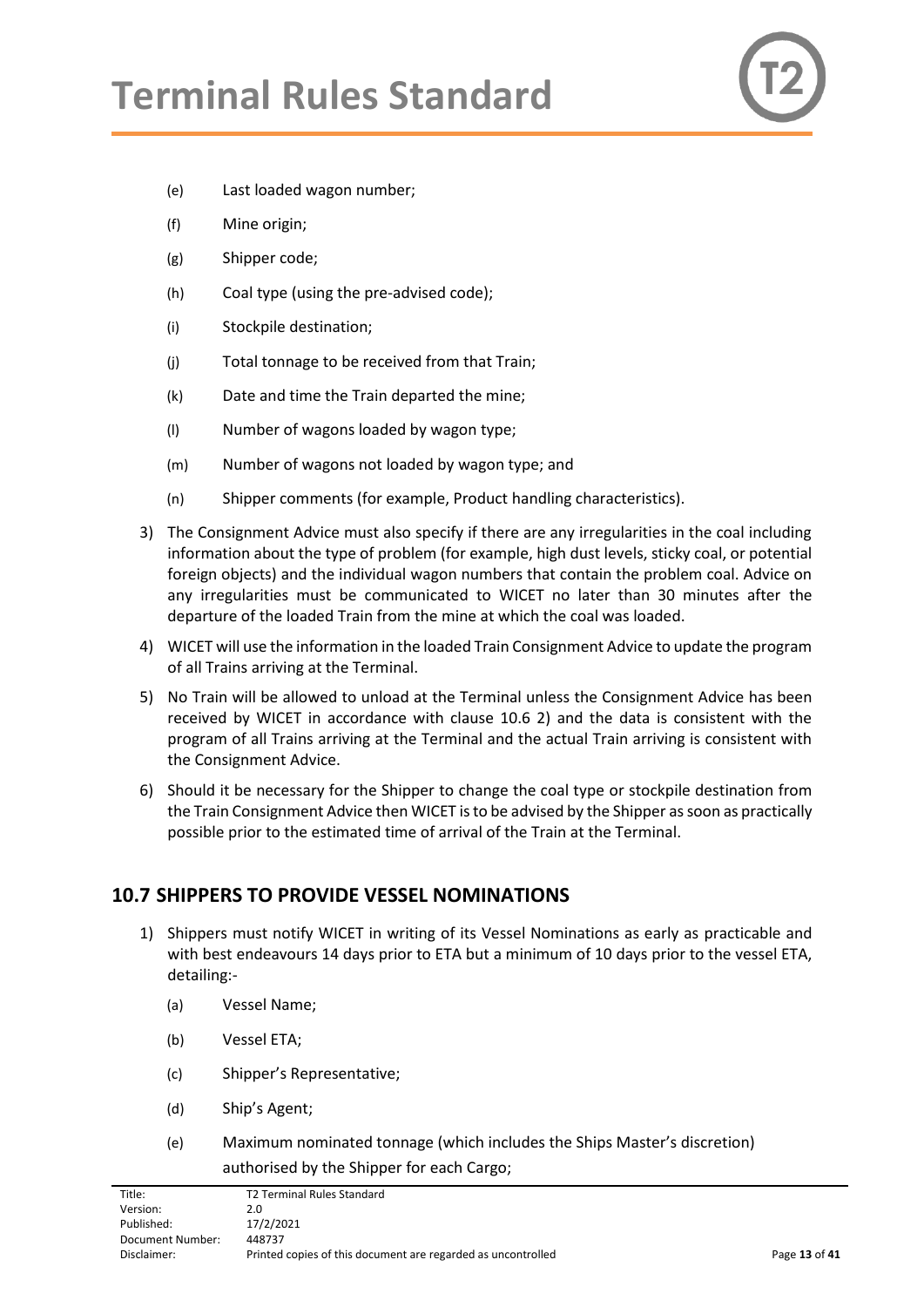

- (f) Cargo details (for example tonnes and coal type(s));
- (g) IMO Number;
- (h) Nominated draft surveyor;
- (i) Nominated Cargo superintendent company;
- (j) Vessels arriving or departing part-loaded; and
- (k) Initial Cargo Handling Instructions.
- 2) Vessels so nominated a minimum of 10 days prior to ETA will be eligible for berthing and loading in sequence of arrival consistent with and subject to these Terminal Rules including the satisfactory vetting of the vessel by WICET.
- 3) Vessels nominated less than 10 days from ETA will be deemed to have arrived on their Actual Time of Arrival (ATA).

## <span id="page-13-0"></span>**10.8 THE SHIP'S MASTER OR SHIP'S AGENT TO PROVIDE VESSEL ARRIVAL NOTIFICATIONS ON BEHALF OF SHIPPERS**

The vessel is required to provide vessel arrival notifications from an initial update at 10 days through to ATA (10,7,5,3,2,1,days from ETA) and Notice of Readiness including:-

- (a) ETA;
- (b) Departed last discharge Port;
- (c) A Cargo Stowage Plan including deballasting requirements at a minimum of 7 days from Expected Time of Berthing (ETB) and finalised 72 hours prior to ETB;
- (d) Arrival and departure drafts; and
- (e) ATA and Notice of Readiness.

#### <span id="page-13-1"></span>**10.9 WICET TO ADVISE LOADING SCHEDULES**

WICET must provide daily rolling vessel loading schedules for each Shipper over a 14 day planning horizon, detailing:-

- (a) Vessel name;
- (b) Cargo tonnes and total tonnes scheduled for loading;
- (c) ATA or ETA date/time;
- (d) Scheduled pilot on board date/time for berthing where available;
- (e) Berth designation;

#### (f) Planned berthing date/time;

| Title:           | <b>T2 Terminal Rules Standard</b>                            |               |
|------------------|--------------------------------------------------------------|---------------|
| Version:         | 2.0                                                          |               |
| Published:       | 17/2/2021                                                    |               |
| Document Number: | 448737                                                       |               |
| Disclaimer:      | Printed copies of this document are regarded as uncontrolled | Page 14 of 41 |
|                  |                                                              |               |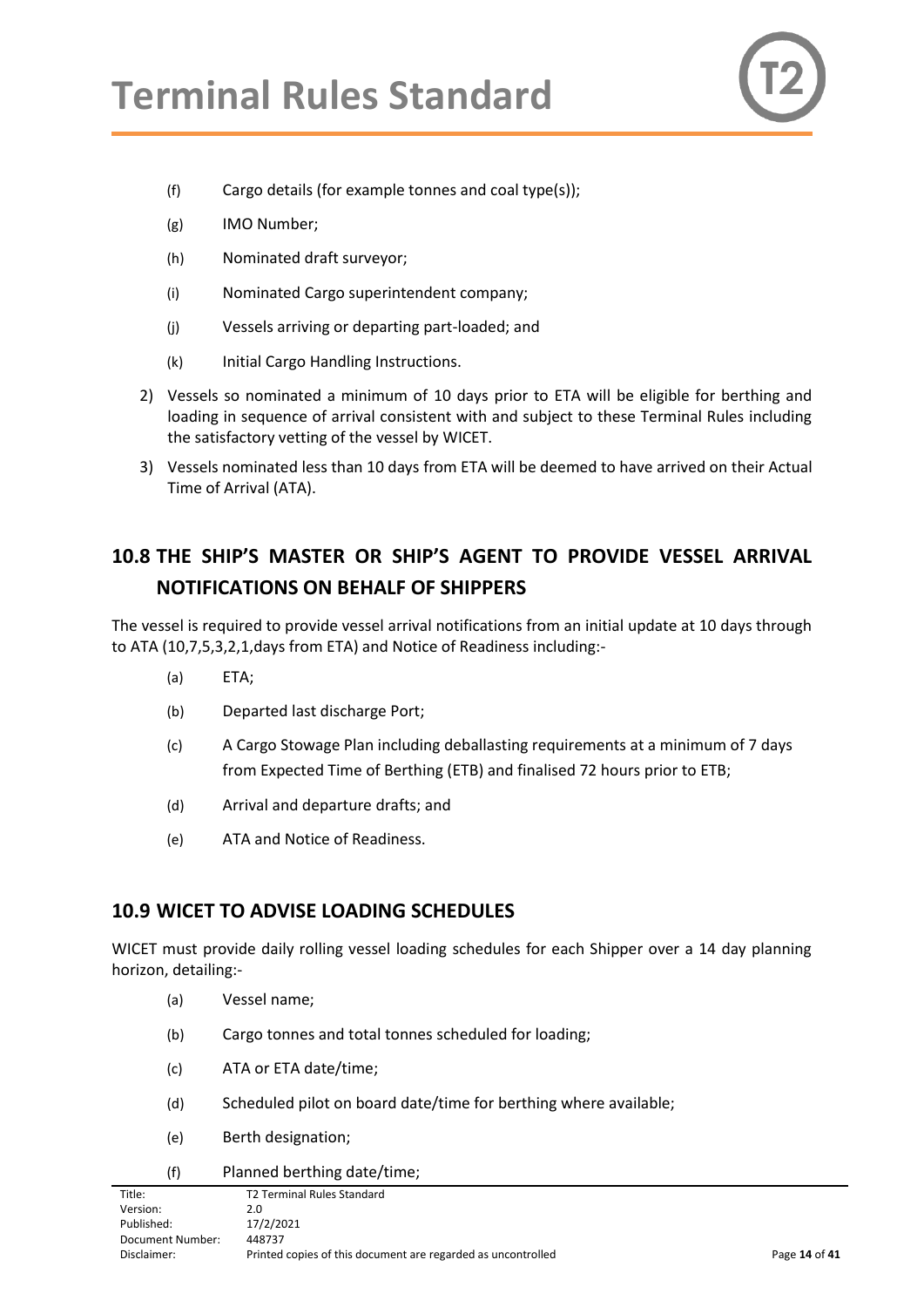

- (g) Planned date/time for the first coal into the Vessel;
- (h) Planned date/time for the last coal into the Vessel;
- (i) Scheduled pilot on board date/time for sailing where available;
- (j) Planned sailing date/time;
- (k) Planned deballasting time;
- (l) Planned gross loading time;
- (m) Planned sailing draft;
- (n) Nominated Ship's Agent;
- (o) Vessel Stowage Plan status; and
- (p) Constraints to Vessel berthing.

### <span id="page-14-0"></span>**11. TRAIN UNLOADING**

- 1) It is the Shipper's responsibility to ensure that it has sufficient coal of the required type at the Terminal for its shipping requirements.
- 2) The Shipper must ensure that it presents coal in accordance with the Approved Specifications.
- 3) WICET may reject a Train from commencing unloading or from continuing to unload if the coal does not meet the Approved Specifications and having regard to the Terminal Parameters.
- 4) Each Train received at the Terminal will only be unloaded to a single stockpile destination.
- 5) WICET will not accept Trains:-
- 6) for a ToP Shipper's dedicated Stockpile Area if the planned tonnes to be unloaded exceeds the dedicated Stockpile Area's nominated capacity (or safe capacity where WICET has advised that due to operating conditions, including potentially severe weather events, that the nominated capacity of the Stockpile Area is to be reduced);
	- (a) for a Third Party Shipper, if the planned tonnes to be railed exceed the tonnage in the Third Party Shipper's Vessel Nomination accepted by WICET;
	- (b) from a Shipper allocated a temporary Common User Area Stockpile unless it has accepted a Vessel Nomination in respect of that Shipper's Cargo in accordance with these Terminal Rules; or
	- (c) if there is insufficient Stockpile Area which is available or can be allocated to that Shipper by WICET for that delivery.
- 7) WICET will not accept a Train for a ToP Shipper or Substitute Shipper where the relevant ToP Shipper will exceed or has exceeded their Inloader Allocation unless WICET has permitted the roll forward of capacity and associated Inloader and/or Berth Allocation as per paragraph 23 of the Capacity Usage Rules (contained in Section 26.5 Appendix E of this document).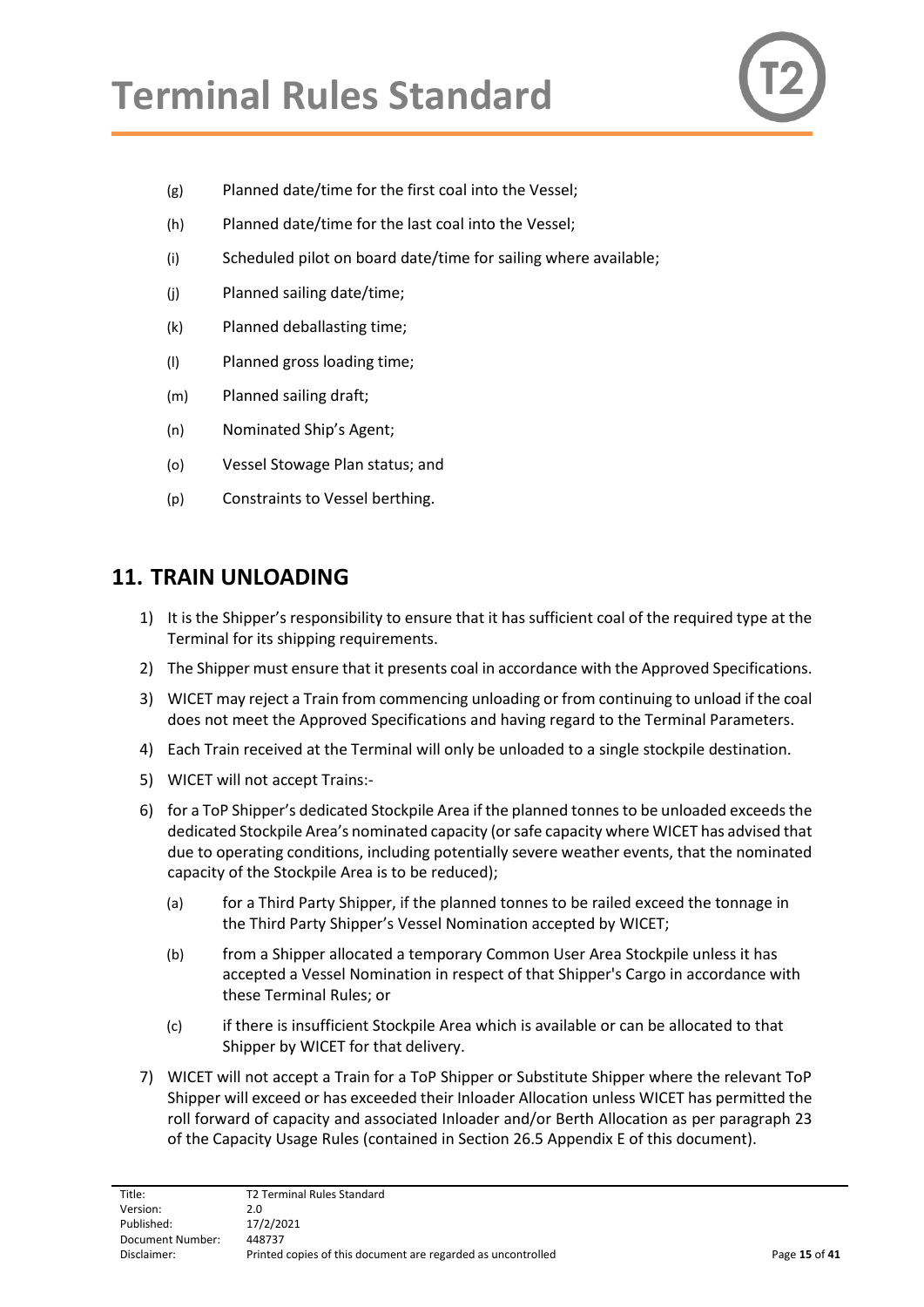8) Any anticipated Major Delays to inloading will be promptly communicated to those Shippers who will be affected.

# <span id="page-15-0"></span>**12. VESSEL SIZES AND CRITERIA**

- 1. The minimum acceptable vessel size will be 40,000 DWT.
- 2. All vessels must be bulk carrier type, gearless vessels with a single deck and self-trimming and comply with clause 18.4 and 12.1 of these Terminal Rules. Complete vessel criteria requirements are described in the WICET Terminal Handbook (#363859). Ore-bulk-oil (OBO) carriers that have been converted and reclassified as bulk carriers will be rejected.
- 3. Notwithstanding acceptance of a Shipper's Vessel Nomination, WICET reserves the right to reject any vessel that, in its reasonable opinion, is unsuitable for loading. Should any vessel be rejected, the Shipper and Ship's Agent will be advised of the reasons for rejection, in writing, as soon as possible.
- 4. The acceptance of a vessel to berth at the Terminal is on the understanding that such vessels are seaworthy, properly manned, appropriately maintained and well managed.
- 5. Vessels using the Terminal for the first time may be required to submit drawings showing dimensions of hatch and deck structures prior to arrival.

Geared Vessels, that is, vessels with self-unloading equipment such as deck cranes, can pose a significant risk to terminal infrastructure and throughput capability. In addition to section 12.2, WICET will use reasonable endeavours to accept geared bulk carrier vessels for loading at the Terminal where it can be demonstrated that doing so does not adversely affect the availability of capacity to other Shippers . Any additional requirements of geared vessels shall be notified by WICET prior to vessel berthing at the Terminal.

# <span id="page-15-1"></span>**13. VESSEL NOMINATIONS AND ACCEPTANCE**

- 1) The Shipper must, for each shipment of Cargo, complete and submit a Vessel Nomination to WICET as soon as practical and at the latest 10 days prior to the vessel ETA.
- 2) Vessel Nomination forms are available on WICET's website and must be submitted via WICET's online information management system or as otherwise notified by WICET to the Shippers.
- 3) The Shipper must use its reasonable endeavours to ensure that the Ship's Agent, operator of the vessel and the Ship's Master of a vessel into which that Shipper's Cargo is to be loaded complies with the Terminal Rules, the WICET Terminal Handbook, the Port Rules and any applicable Laws including any environmental authority.
- 4) Where WICET determines that there has been a non-compliance in relation to clause 13.3 or unsatisfactory vessel performance, then:-
	- (a) the Shipper and the Ship's Master will be given a notice of non-compliance;
	- (b) if the particular vessel causes a further non-compliance notice to be issued, then the vessel may be deemed by WICET to be unsuitable for loading in the future and Vessel Nominations may, at WICET's discretion, be refused for that vessel; and

| Title:           | <b>T2 Terminal Rules Standard</b>                            |               |
|------------------|--------------------------------------------------------------|---------------|
| Version:         | 2.0                                                          |               |
| Published:       | 17/2/2021                                                    |               |
| Document Number: | 448737                                                       |               |
| Disclaimer:      | Printed copies of this document are regarded as uncontrolled | Page 16 of 41 |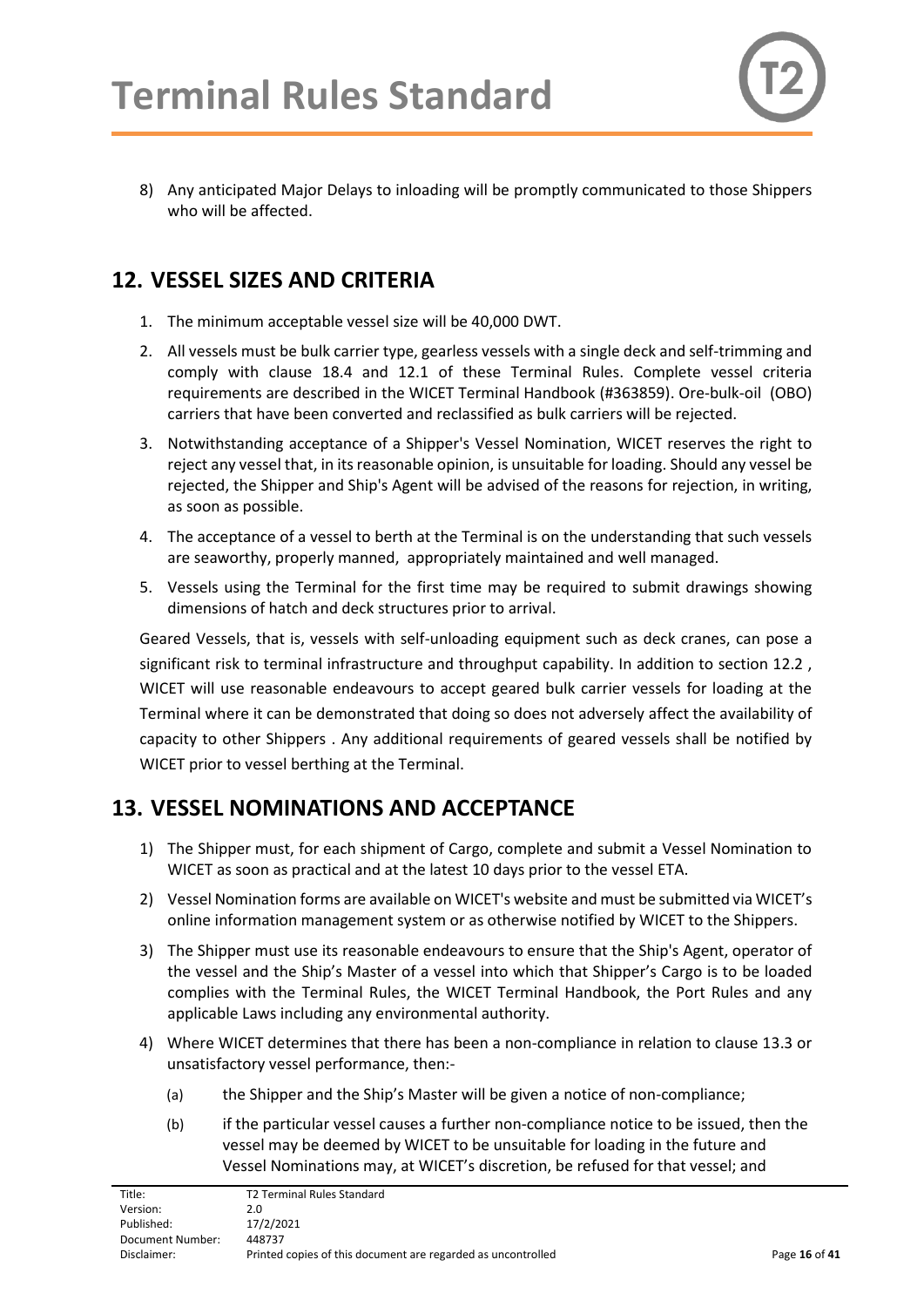

- (c) notwithstanding anything else in the Shipper Agreements or these Terminal Rules, WICET will not be responsible for (or liable for any loss caused by):-
	- (i) any action or omission of the Ship's Agent, the operator of the vessel or the Ship's Master; or
	- (ii) any breach of a Shipper Agreement as a result of the actions or omission of the Ship's Agent, the operator of the vessel or the Ship's Master.
- 5) Subject to clause [10.7.](#page-12-0)1, a Vessel Nomination does not need to include details of the vessel intended to lift the Cargo but if it does not, the Vessel Nomination will not be considered for berthing until details of the vessel are provided.
- 6) All vessels nominated in accordance with this clause will undergo a vetting process by WICET. The vetting process will include a review of vessel historical loading performance.
- 7) WICET may engage a third party, for example Rightship, to assist the vetting of a vessel prior to accepting the vessel for berthing.
- 8) WICET must complete the vetting process as soon as possible but in any event use reasonable endeavours to ensure that the vetting process is complete within 48 hours of receipt of a vessel nominated in accordance with this clause.
- 9) Vessels arriving or departing part-loaded will be subject to a minimum vessel nominated loading tonnage at the Terminal of 40,000 tonnes.
- 10) Vessel Nominations for each shipment of Cargo must meet the following criteria:-
	- (a) maximum of two (2) Cargos for vessels with five (5) hatches or less to be loaded;
	- (b) maximum of three (3) Cargos for vessels with seven (7) hatches to be loaded; and
	- (c) maximum of four (4) Cargos for vessels with nine (9) hatches to be loaded.
- 11) A Vessel Nomination for a ToP Shipper may be rejected where the relevant ToP Shipper will exceed or has exceeded their Berth Allocation unless WICET has permitted the roll forward of capacity and associated Berth Allocation as per paragraph 23 of the Capacity Usage Rules.
- 12) Following receipt of a Vessel Nomination including details of the vessel, and after the vessel has been vetted, WICET will promptly notify the Shipper whether:-
	- (a) the Vessel Nomination is accepted, in which case WICET will notify the Shipper of the date(s) the Cargo must be available at the Terminal; or
	- (b) the Vessel Nomination is rejected in which case WICET will notify the Shipper of the reasons for rejection; or
	- (c) the Vessel Nomination is acceptable subject to the Shipper specifying a new vessel for vetting, in which case the Shipper must nominate a new vessel after which the process in this clause 13.12 will repeat in relation to the Vessel Nomination; or
	- (d) further details are required in relation to the Vessel Nomination, in which case the Shipper must promptly provide those details after which the process in this clause 13.12 will repeat in relation to the Vessel Nomination until accepted / rejected.
- 13) Ship's Masters are required to advise the Ship's Agent and WICET of their vessel's ETA from the date of the vessel's acceptance in accordance with clause 10.8.

| Title:           | T2 Terminal Rules Standard                                   |               |
|------------------|--------------------------------------------------------------|---------------|
| Version:         | 2.0                                                          |               |
| Published:       | 17/2/2021                                                    |               |
| Document Number: | 448737                                                       |               |
| Disclaimer:      | Printed copies of this document are regarded as uncontrolled | Page 17 of 41 |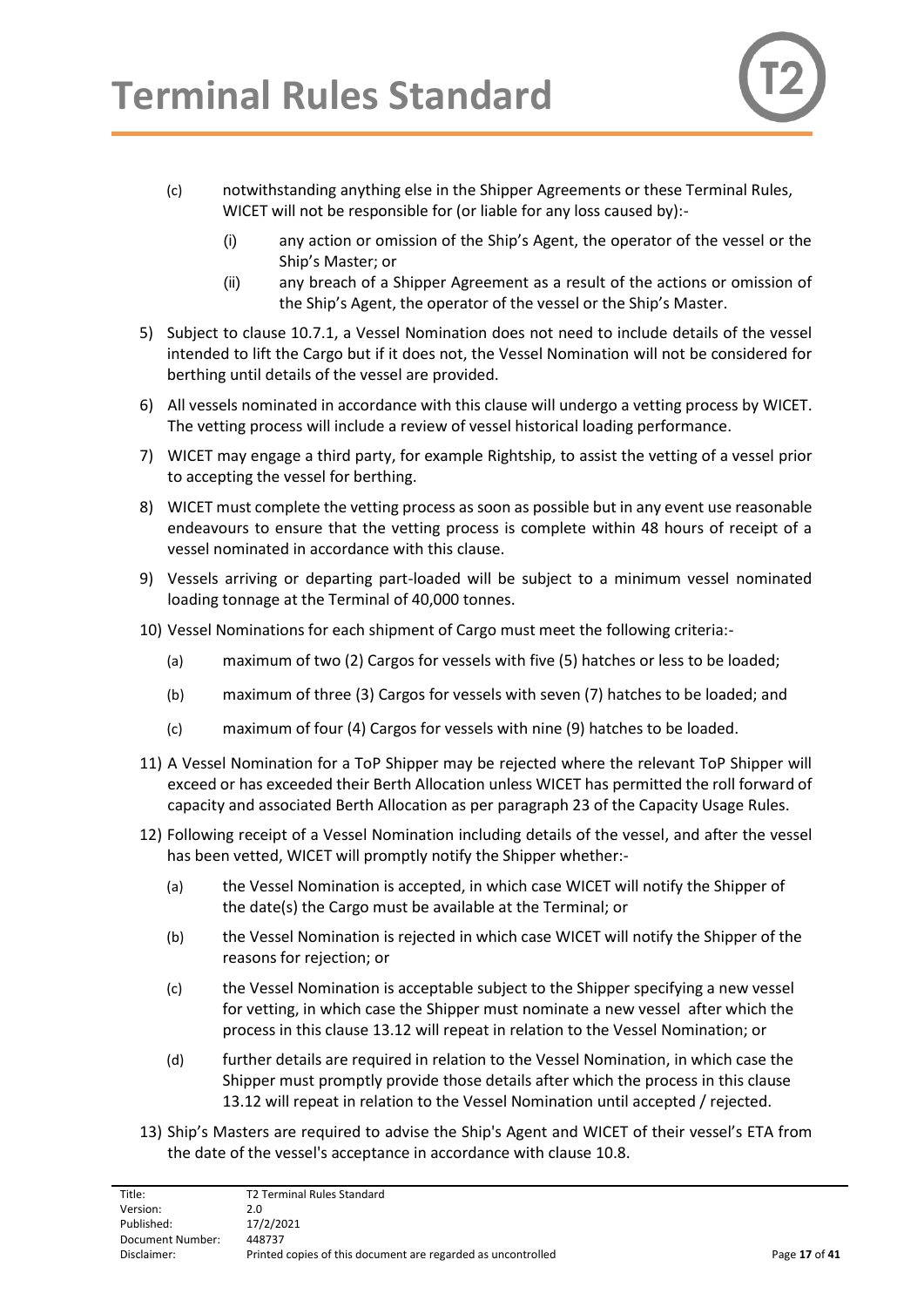14) The Ship's Agent will at all times promptly advise the Shipper and confirm with WICET any changes to a Vessel ETA.

# <span id="page-17-0"></span>**14. STOCKPILING**

- 1) The stockpile construction and depletion process will be undertaken by receiving the coal from a Train and stacking it in a pre-determined pattern and then reclaiming the coal for shiploading.
- 2) All stockpile construction will be undertaken with the stacker in automatic mode using the design stacking pattern.
- 3) WICET will stack the coal in a lateral chevron stacking mode unless an alternative method of stacking is justified having regard to the characteristics of the coal, and that the alternative method of stacking:-
	- (a) is within the operational capabilities of the Terminal facilities and equipment;
	- (b) would not place the safety of people or property in jeopardy;
	- (c) would not breach environmental authorities, licences or Laws;
	- (d) is not likely to adversely impact the efficiency of operations at the Terminal; and
	- (e) is not likely to have an adverse effect on utilisation of the Terminal by other ToP Shippers.
- 4) Shippers shall ensure that over time the full contents of a Stockpile Area are reclaimed so as to minimise the risk of spontaneous combustion.
- 5) Shippers must arrange their shipping program so that their Stockpile Area does not exceed its maximum capacity (based on standard parameters) and prevent Trains being able to run to the rail schedule and on an even railings basis.
- 6) Stockpiling space will be allocated to Shippers under two different systems:-
	- (a) Dedicated Stockpile Area for ToP Shippers who are allocated part of the Stockpile Area for their use in accordance with the Stockyard Allocation Principles:-
		- (i) WICET will notify the ToP Shipper of their dedicated Stockpile Area's location, footprint and maximum safe capacity as required.
		- (ii) the ToP Shipper should manage its dedicated Stockpile Area in consultation with WICET to ensure there is sufficient capacity available in the dedicated Stockpile Area to manage the number of coal types to be stored, and the respective volumes of each coal type and access to reclaim valves sufficient to achieve reclaim rates to support the delivery of Nominal Capacity and achievement of the ToP Shipper's User Performance Parameters.
		- (iii) Each ToP Shipper must ensure that:-
			- (A) Trains can be scheduled and run to deliver coal to the ToP Shipper's dedicated Stockpile Area on a regular basis;

| Title:           | T2 Terminal Rules Standard                                   |               |
|------------------|--------------------------------------------------------------|---------------|
| Version:         | 2.0                                                          |               |
| Published:       | 17/2/2021                                                    |               |
| Document Number: | 448737                                                       |               |
| Disclaimer:      | Printed copies of this document are regarded as uncontrolled | Page 18 of 41 |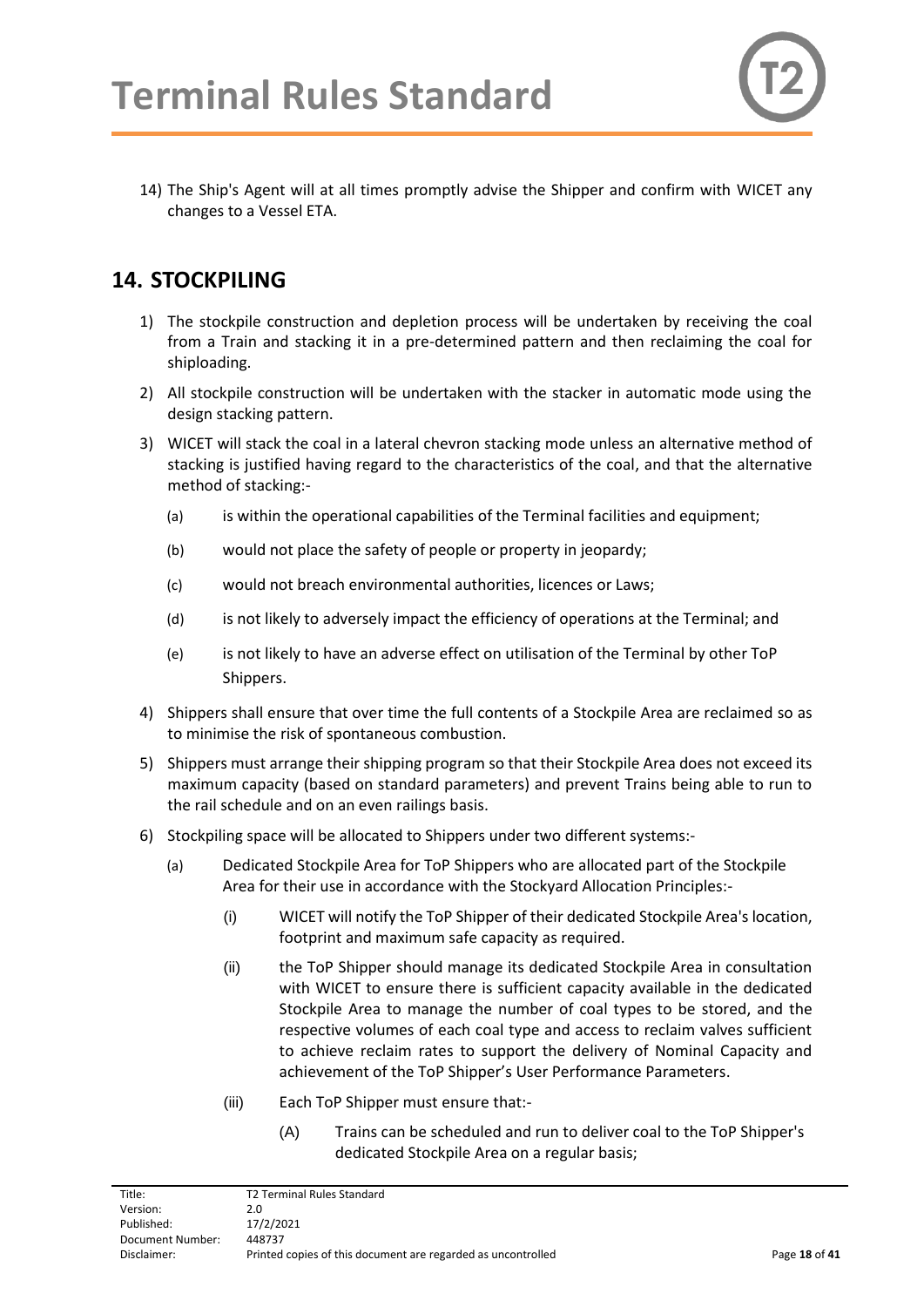

- (B) Trains are not scheduled or run where their dedicated Stockpile Area is full and the ToP Shipper has not been allocated usage of the Common User Area in accordance with these Terminal Rules.
- (C) Trains are not scheduled or run where their dedicated Stockpile Area is full and the ToP Shipper has not been allocated usage of another area within the Stockyard in accordance with these Terminal Rules;
- (D) Trains are not scheduled or run where their dedicated Stockpile Area is full and the ToP Shipper does not have the prior consent of another ToP Shipper to share their dedicated Stockpile Area and such consent has been notified to and approved by WICET in accordance with these Terminal Rules;
- (E) Trains are not scheduled or run where the ToP Shipper has been allocated use of the Common User Area and those Trains would exceed the storage capacity allocated to the ToP Shipper in the Common User Area;
- (F) a reasonably constant rate of coal delivery to the Terminal is maintained;
- (G) shipping from the Terminal is on a reasonably regular basis; and
- (H) no more than three (3) separate coal types are stored within their dedicated Stockpile Area without prior approval from WICET.
- (iv) If there is a disagreement in relation to the design of a ToP Shipper's dedicated Stockpile Area, the ToP Shipper and WICET will work together in good faith to reach a mutually satisfactory alternative configuration. No changes to the dedicated Stockpile Area for each ToP Shipper will be made without WICET's consent.
- (v) WICET and ToP Shippers acknowledge that some types of coal, when abutted together, may result in coal contamination. If that is the case, the ToP Shipper must advise WICET to maintain stockpile separation in relation to that ToP Shipper's dedicated Stockpile Area.

AND

- (b) Common User Area allocation:-
	- (i) A Shipper with no allocated dedicated Stockpile Area, a Shipper with a dedicated area with a special "one off" Cargo, a ToP Shipper that desires additional stockpile capacity or a Shipper which needs to build a stockpile for shiploading may be allowed to use the Common User Area.
	- (ii) Application by a Shipper for Common User Area allocation must be made in writing to WICET.
	- (iii) The decision to allow a Shipper to use the Common User Area will be made by WICET in accordance with the Common User Area Usage and Allocation Principles in clause [0.](#page-19-0)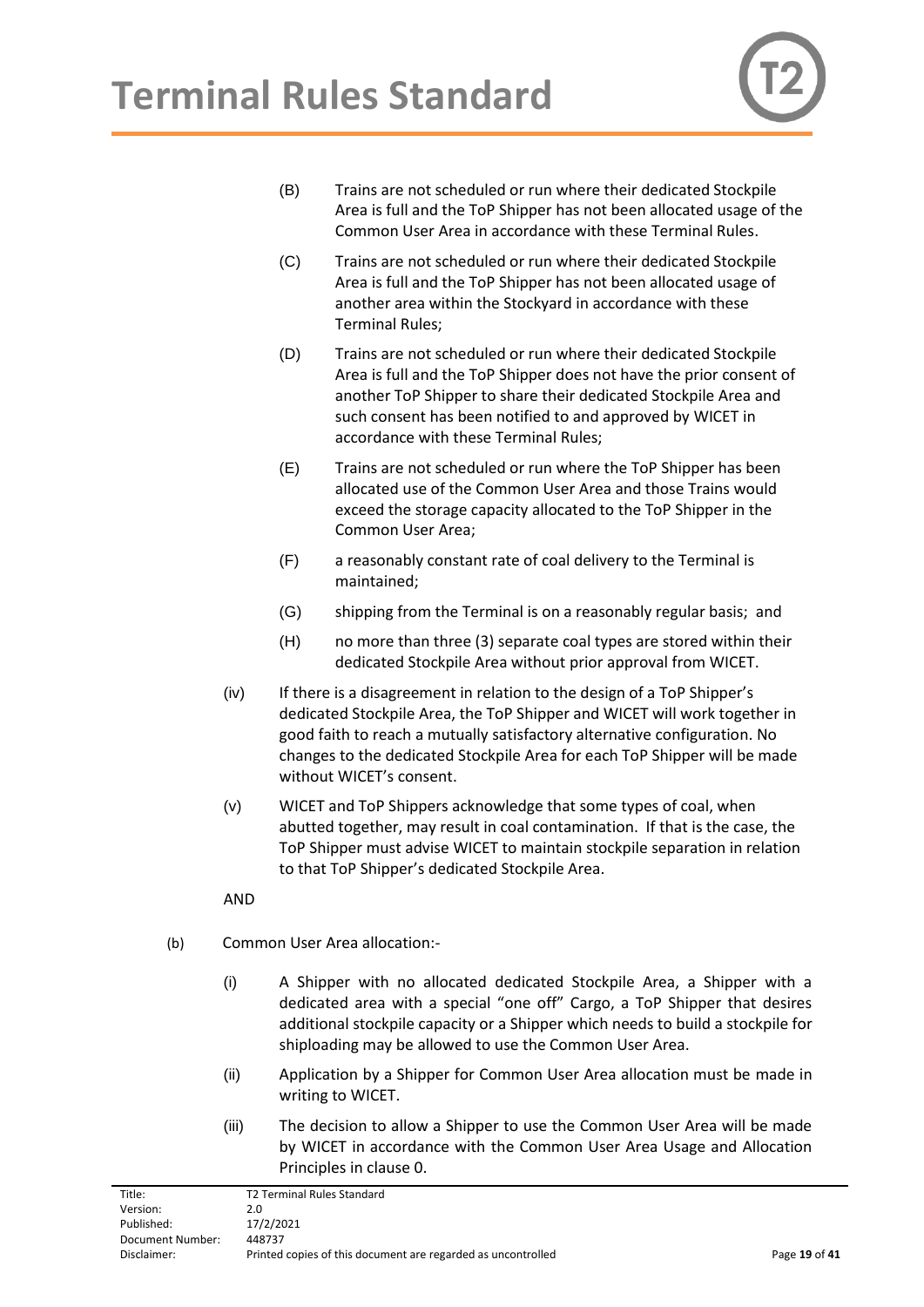

#### <span id="page-19-0"></span>7) Common User Area Usage and Allocation Principles

- (a) A ToP Shipper with no dedicated Stockpile Area will be allocated space in the Common User Area from time to time.
- <span id="page-19-2"></span>(b) A ToP Shipper with no dedicated Stockpile Area and whom WICET has entered into a prior, separate agreement governing their use of the Common User Area, will be allocated space in the Common User Area from time to time in accordance with that separate agreement.
- (c) Applications to use the Common User Area will be considered by and confirmed, at the discretion of WICET acting in good faith and giving consideration to the same factors guiding the exercise of discretion in Clause 3.2
- (d) WICET, after consultation with relevant Shippers, may allocate and use space in the Common User Area for Terminal efficiency requirements including, for example, scheduled or unscheduled maintenance requirements for stockpile areas or reclaim equipment.
- (e) In the event, two or more Shippers apply to use part or all of the same Common User Area space available, the allocation decision will include the following considerations:-
	- (i) Vessel ETA and ATA priority;
	- (ii) The ability to receive coal and/or ship coal taking into account the relevant ToP Shipper's usage of their Inloader Allocation and/or Berth Allocation; and
	- (iii) The ability to comply with clause  $O(g)$ .
- (f) No coal can be received for the Common User Area until WICET confirms:-
	- (i) It is agreed with a ToP Shipper an area where the coal can be delivered;
	- (ii) a vessel ETA is advised; and
	- (iii) an agreed stockpile management plan is in place, including remnant management.
- <span id="page-19-1"></span>(g) Unless a prior agreement as referenced in Clause [0](#page-19-0) [\(b\)](#page-19-2) exists, the Shipper shall ensure the coal for a Cargo is under-stacked in the Common User Area and arrangements are made to trim off other suitable coal at the Terminal or to make alternative arrangements to the satisfaction of WICET to ensure there is no remnant coal left in the Common User Area.
- 8) If a ToP Shipper requires additional stockpile capacity and the Common User Area is not available, the ToP Shipper may request in writing for WICET to facilitate the temporarily use of another ToP Shipper's Stockpile Area. Prior to approval WICET will assess the impact of the arrangement using the same factors in clause 3.2 and those in clause 14.11
- 9) If, in the reasonable opinion WICET, the Capacity Entitlement Tonnage of a ToP Shipper cannot be handled through that ToP Shipper's dedicated Stockpile Area due to a lack of available capacity or due to the number of coal types the ToP Shipper's wishes to stockpile, WICET may:-
	- (a) require the ToP Shipper to use the Common User Area or another area; or

| Title:           | <b>T2 Terminal Rules Standard</b>                            |               |
|------------------|--------------------------------------------------------------|---------------|
| Version:         | 2.0                                                          |               |
| Published:       | 17/2/2021                                                    |               |
| Document Number: | 448737                                                       |               |
| Disclaimer:      | Printed copies of this document are regarded as uncontrolled | Page 20 of 41 |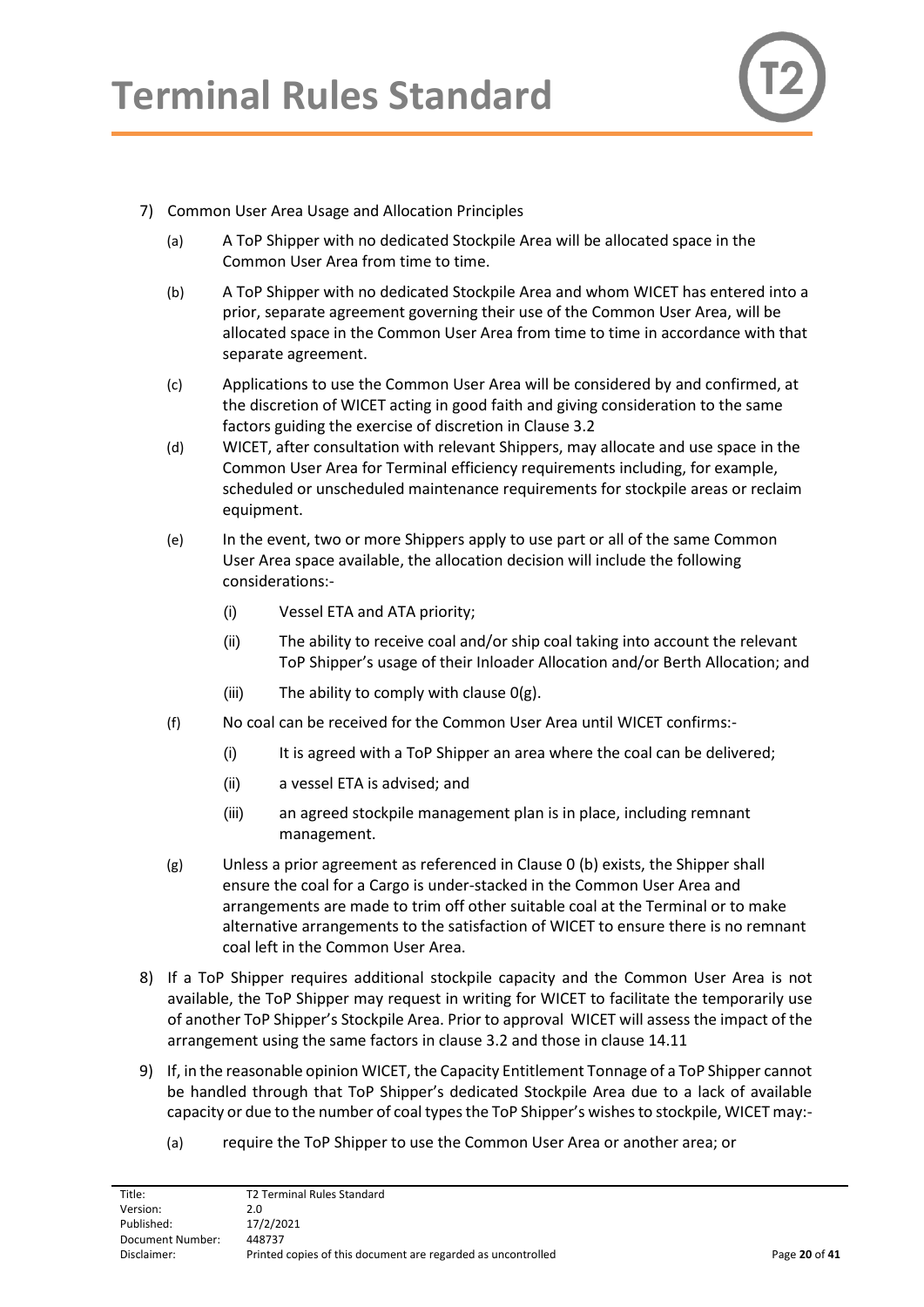

- (b) refuse to allocate additional Stockpile Area and/or accept Vessel Nominations or accept Trains.
- 10) In accordance with the Stockyard Allocation Principles:-
	- (a) WICET may hold good faith discussions with the ToP Shipper to relocate that ToP Shipper's dedicated Stockpile Area; and
	- (b) WICET may, for the efficient operation of the Terminal, and with reasonable notice, relocate a ToP Shipper's dedicated Stockpile Area.
- 11) WICET may, at any time, with prior written notice to the ToP Shipper, temporarily utilise all or part of the ToP Shipper's dedicated Stockpile Area (at no cost) providing it does not affect the ToP Shipper's:-
	- (a) stockpile design;
	- (b) ability to unload coal from a Train taking into account that ToP Shipper's utilisation of its Inloader Allocation; or
	- (c) ability to ship coal taking into account that ToP Shipper's utilisation of its Berth Allocation; and
	- (d) taking into account the ToP Shipper's forecasts.
- 12) WICET will determine from time to time the allocation of the Stockyard between dedicated Stockpile Areas and Common User Areas. WICET may also choose to reconfigure the respective sizes of the dedicated Stockpile Areas and Common User Areas from time to time. This will be done in accordance with the Stockyard Allocation Principles and to the extent applicable, other specific agreements relating to the use of the Stockyard which have been endorsed or accepted (explicitly or tacitly) by the ToP Shippers.
- 13) Extraordinary stockpile management may be required at times.
	- (a) There may be instances where WICET reasonably deems it necessary to provide additional plant and equipment in order to effectively manage a dedicated Stockpile Area or the Common User Area. These instances include (but are not limited to) the management of coal heating within or between Stockpile Areas, remnant management and occasions where Shippers give complex or extraordinary instructions for the management of their coal in the Stockyard.
	- (b) Provision of additional plant and/or equipment in accordance with this clause is Special Handling for the purposes of the Shipper Agreement.
- 14) It is the Shipper's responsibility to monitor capacity of and movements within the dedicated Stockpile Area and/or that part of the Common User Area allocated to the Shipper.
	- (a) Stockpile additions will be measured by the Train unloading weightometers.
	- (b) Stockpile depletions will be measured by draft survey of the vessel in accordance with the processes in Clause **Error! Reference source not found.**.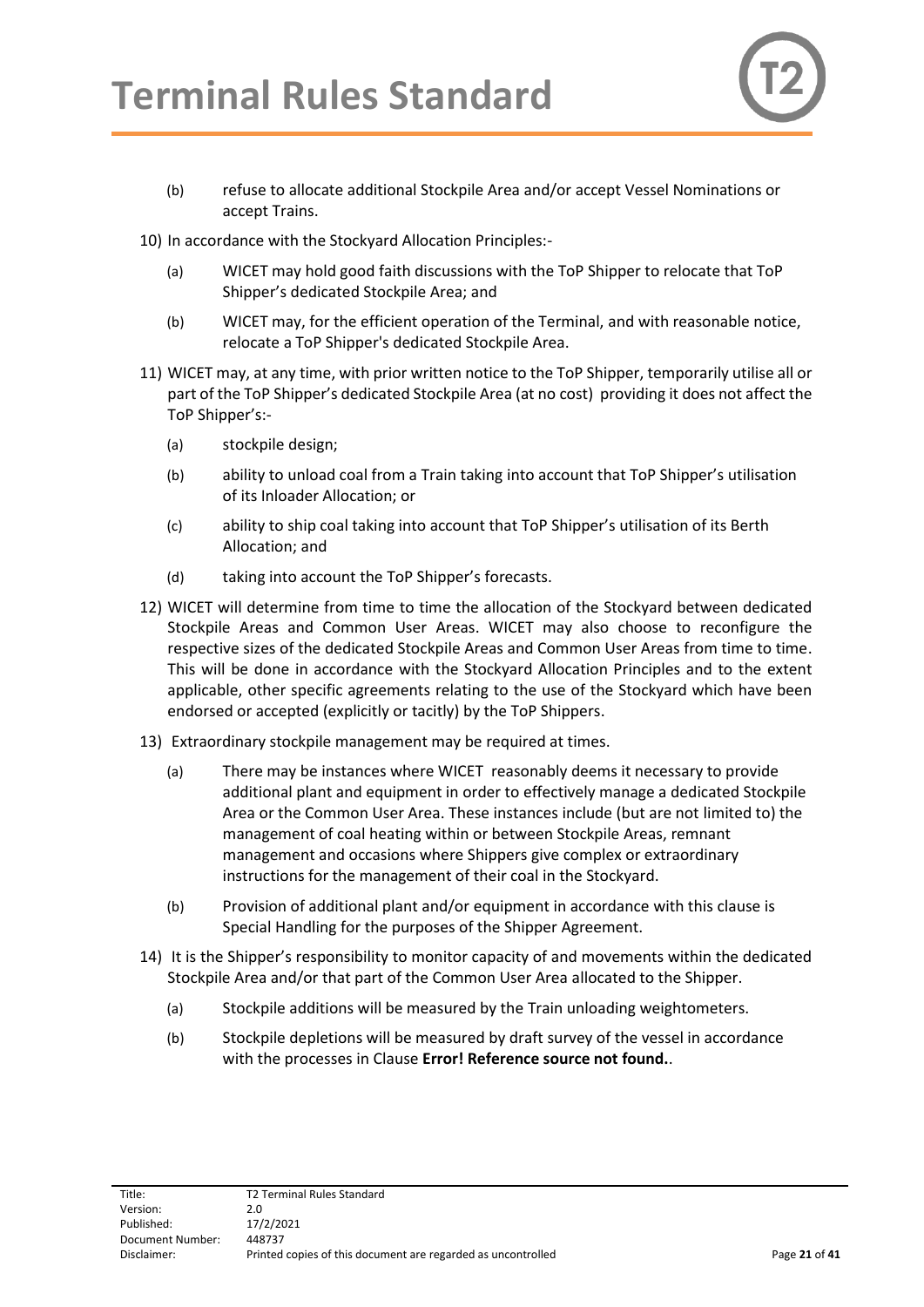- 15) WICET must maintain records of stockpile inventories and advise each Shipper, in writing, of its respective:-
	- (a) Train payloads stockpiled;
	- (b) Vessel Cargo's reclaimed;
	- (c) Stockpile reconciliations;
	- (d) Current stockpile balances; and
	- (e) Stockpile adjustments.
- 16) Any records of readings will be available for inspection by the Shipper upon reasonable request.
- 17) Stockpile surveys will be undertaken where a Stockpile reconciliation identifies a discrepancy. Any additional surveys requested by a Shipper will be Special Handling.

# <span id="page-21-1"></span><span id="page-21-0"></span>**15. STOWAGE AND LOADING ADVICE**

- 1) The Shippers must submit a Cargo Stowage Plan and update the Cargo Handling Instructions provided under clause 10.7 with a minimum of 7 days from ETA and all details must be finalised 72 hours prior to ETB.
- 2) If the initially submitted Cargo Stowage Plan or Cargo Handling Instructions are not suitable, WICET will advise the Shipper at least 5 days from ETB. The Shipper must submit requested changes as soon as possible.
- 3) The Cargo Stowage Plan must be finalised to the Load Master's and WICET's satisfaction.
- 4) In accordance with clause **Error! Reference source not found.**, vessels should plan to load with a minimal number of passes. The maximum number of planned and actual passes is two (2) passes per hatch plus a maximum of two (2) trim passes. If stresses allow holds to be loaded in a single pour then this should be planned (may require deferred deballasting to prevent excessive air draft). Any further passes required to complete loading of the vessel will be subject to discussions between WICET (including the Load Master), Shipper and Ship's Agent.
- 5) All vessels that have not provided a satisfactory Cargo Stowage Plan and for which a Shipper has not provided a satisfactory Cargo Handling Instruction 72 hours from ETB will:
	- a) surrender their berthing priority to vessels that have provided valid Cargo Stowage Plans and Cargo Handling Instructions; and
	- b) where the relevant party subsequently provides a satisfactory Cargo Stowage Plan and/or Cargo Handling Instruction the vessel will re-join the queue as early as possible but with an ETB at least 72 hours from the time the valid Cargo Stowage Plan and/or Cargo Handling Instruction is confirmed by WICET foregoing all consideration of the original Port arrival time.
- 6) The Cargo Stowage Plan cannot be changed in the period from 72 hours to ETB or after berthing unless exceptional circumstances are identified by WICET or the Ship's Master.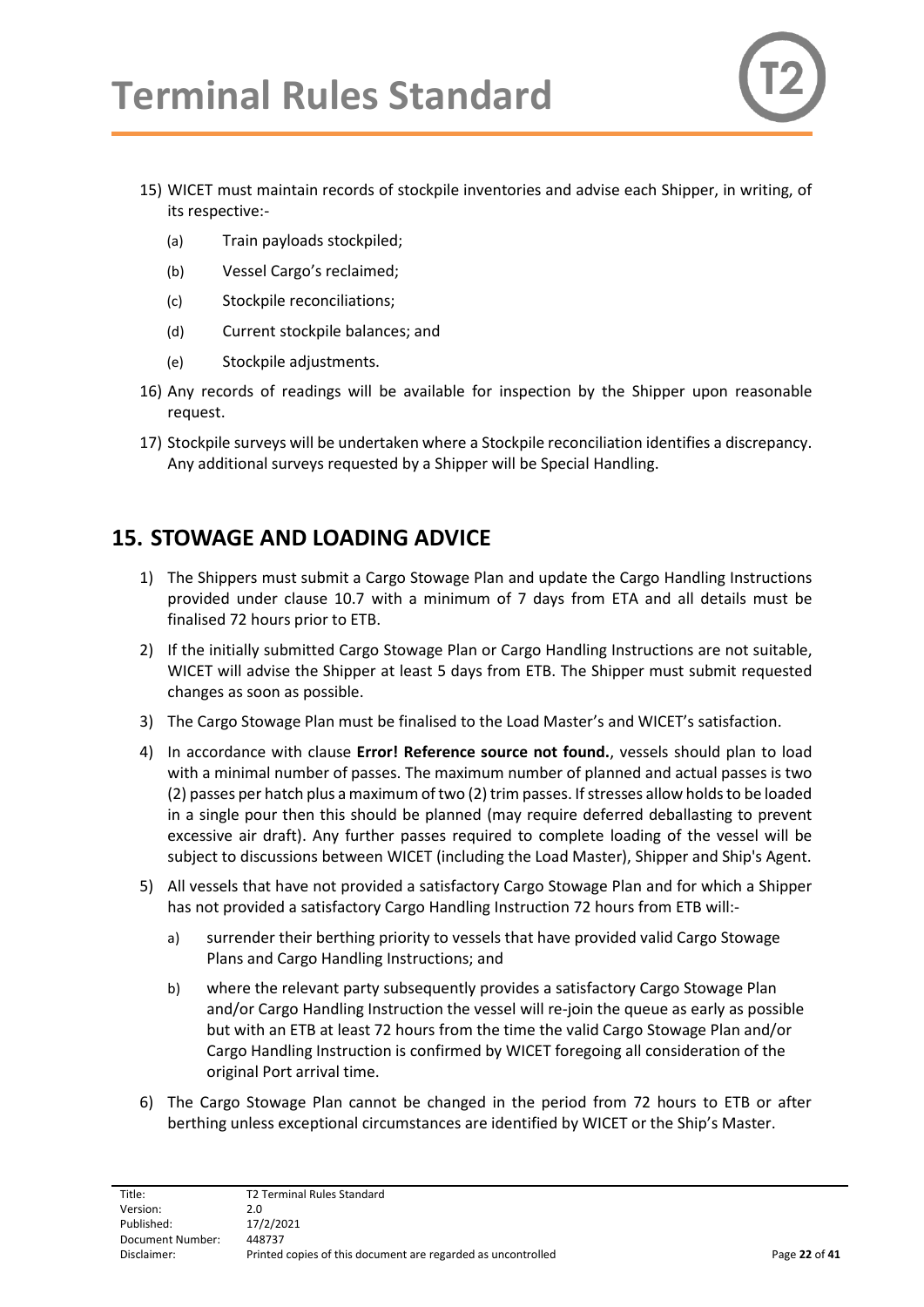

- <span id="page-22-2"></span>7) The Cargo Stowage Plan must indicate at least:
	- a) the ship loading sequence plan by hatch; and
	- b) the vessel's deballasting rate and duration and any plans to stop loading for deballasting. The complete requirements of the Cargo Stowage Plan are detailed in the WICET Terminal Handbook.
- 8) Subject to clause [10\),](#page-22-0) Cargo blending requirements in the Cargo Handing Instructions may be altered up to 6 hours from ETB if there are no changes to the Cargo Stowage Plan.
- 9) WICET will assume the complete Cargo will be available at the Terminal prior to commencing berthing any vessel unless the Shipper notifies otherwise.
- <span id="page-22-0"></span>10) In the event a Shipper notifies WICET that a Cargo is no longer available to meet the ETB, or if WICET (acting reasonably) forms the view that a Cargo will not be available to meet the ETB, the vessel will relinquish berthing priority according to the following:-
	- (a) the vessel will be suspended from the queue; and
	- (b) will re-join the queue once the Shipper advises a revised Cargo availability date; but
	- (c) with an ETB equivalent to the date the coal is available at the Terminal; but
		- (i) If notification is greater than 72 hours from ETB, the position re-entering the queue cannot be earlier than the position held as determined by the ATA; or
		- (ii) If notified between 72 hours and 24 hours from ETB, the revised ETB cannot be earlier than 72 hours from the previous ETB; or
		- (i) If notified less than 24 hours from ETB, the revised ETB cannot be earlier than 7 days from the previous ETB, subject to clause 15.12.
- <span id="page-22-1"></span>11) In the event a Shipper notifies WICET that a Cargo is no longer available, or WICET (acting reasonably) forms the view that a Cargo is not available, while a vessel is at berth, in addition to the rights under clause [2\):](#page-23-2)-
	- (d) the vessel will be suspended from the queue; and
	- (e) will re-join the queue once the Shipper advises a revised Cargo availability date; but
	- (f) with an ETB equivalent to the date the cargo will be available at the Terminal; but
	- (g) the revised ETB cannot be earlier than 7 days from the previous ETB, subject to clause 15.12.
- 12) Where a vessel is suspended from the queue and re-enters the queue in accordance with clauses [10\)](#page-22-0) and [11\),](#page-22-1) the revised positions in the queue in accordance with those clauses apply unless WICET reasonably determines that the vessel may re-join the queue earlier than that point without having any effect on another Shipper with a validly made Nomination and who is in compliance with the Terminal Rules.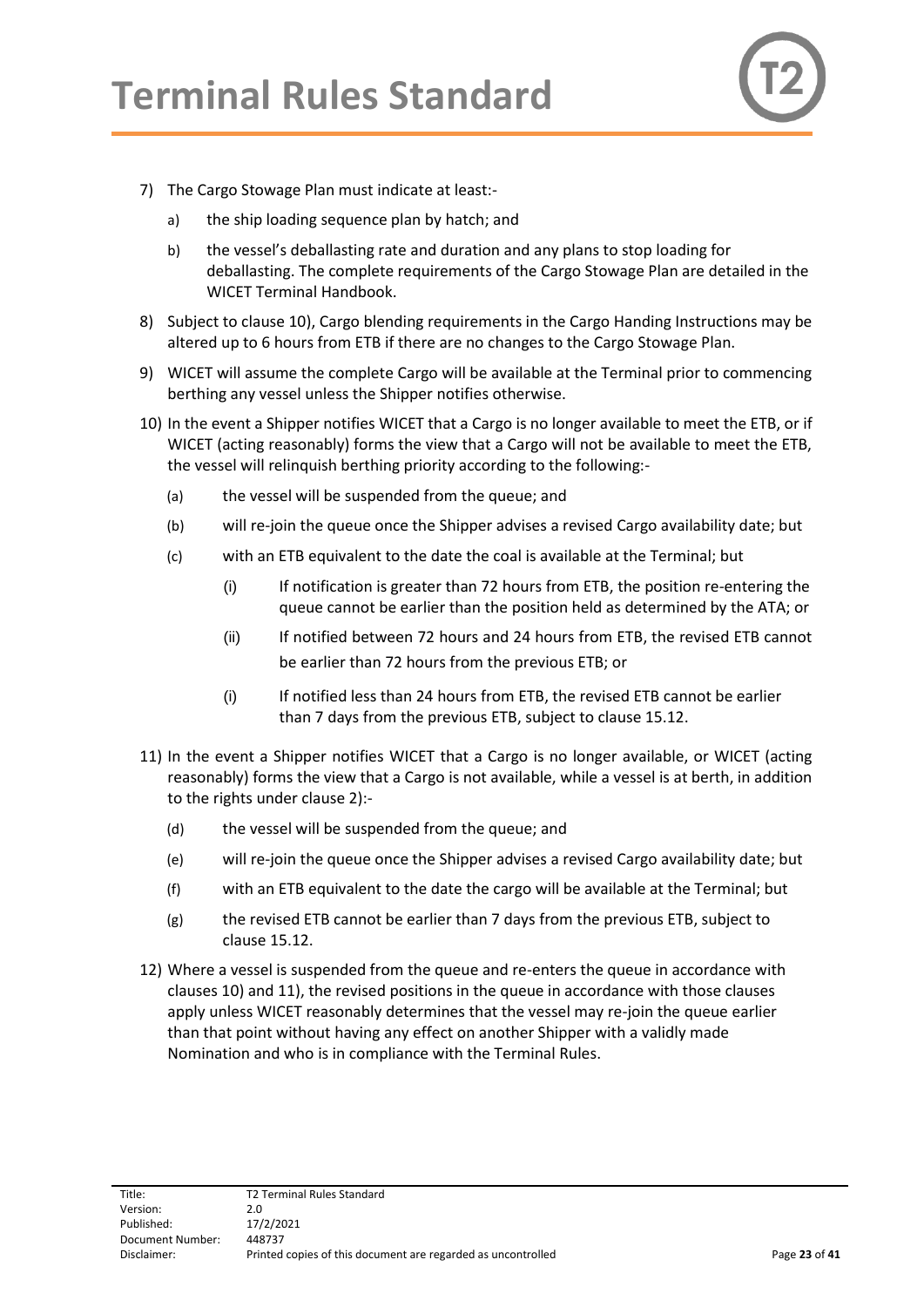# <span id="page-23-0"></span>**16.BLENDING**

- 1) Blending of coal is to occur via reclaiming from, not loading to, the stockpile. All trains stacked to an individual stockpile will be treated as a single coal type for the purposes of blending and reclaiming. Stacking multiple grades into a stockpile to be reclaimed as a single coal type is at the discretion, control, and risk of the shipper.
- 2) Blending of stockpiled coal for a Cargo may occur by reclaiming coal from a maximum of two stockpiles for that Cargo.
- 3) The minimum acceptable blend portion for coal is to be no lower than 10%.
- 4) A Shipper may request a non-conforming, Cargo blending arrangement and WICET may accept or reject the request following an assessment of any implications for the efficient operation of the Terminal and taking account of the factors considered in Clause **Error! Reference source not found.**. The assessment will also include anticipated additional resourcing requirements. Acceptance will also be subject to agreement on any Special Handling charges that may apply.
- 5) The tonnages of the coal reclaimed to create a blend Cargo shall be solely and finally determined by WICET by apportioning the draft survey weight with the weights recorded by the belt weightometers for the reclaimed coal.

## <span id="page-23-1"></span>**17.VESSEL BERTHING**

- 1) Authorisation to berth a vessel will only be provided when all Cargo for that vessel is available at the Terminal.
- <span id="page-23-2"></span>2) Notwithstanding clause 15.11, in the event a Shipper advises a Cargo for a berthed vessel is unavailable, or WICET (acting reasonably) forms the view that a Cargo is not available at the Terminal, WICET has the authority to order the vessel off the berth, provided it is in a safe sea state, at the Principal Shipper's cost.
- 3) Vessels shall generally be berthed and loaded on a Turn of Arrival basis in the queue specifically formed for the Terminal providing that the vessel has conformed in all respects with these Terminal Rules and the requirements in the WICET Terminal Handbook.
- 4) However, in order to maximise throughput at the Terminal, WICET may consider it necessary to berth a vessel out of turn.
- 5) WCET must have regard to the following matters when establishing the berthing schedule or when considering whether to berth a vessel out of turn:-
	- (a) any directives of the Port Authority including the Port Rules;
	- (b) maintaining continuous shiploading and overall efficiency of operations at the Terminal (for example the occurrence of unscheduled maintenance of shiploading equipment);
	- (c) tidal constraints (for example deep draft arrivals);
	- (d) vessel size and berthing restrictions;
	- (e) Cargo availability and in particular the provisions of claus[e 15;](#page-21-1)
	- (f) subject to requirements of the Port Authority, limiting the maximum number of tidal cycles for which a vessel may be passed over for berthing due to restrictions on

| Title:           | T2 Terminal Rules Standard                                   |               |
|------------------|--------------------------------------------------------------|---------------|
| Version:         | 2.0                                                          |               |
| Published:       | 17/2/2021                                                    |               |
| Document Number: | 448737                                                       |               |
| Disclaimer:      | Printed copies of this document are regarded as uncontrolled | Page 24 of 41 |
|                  |                                                              |               |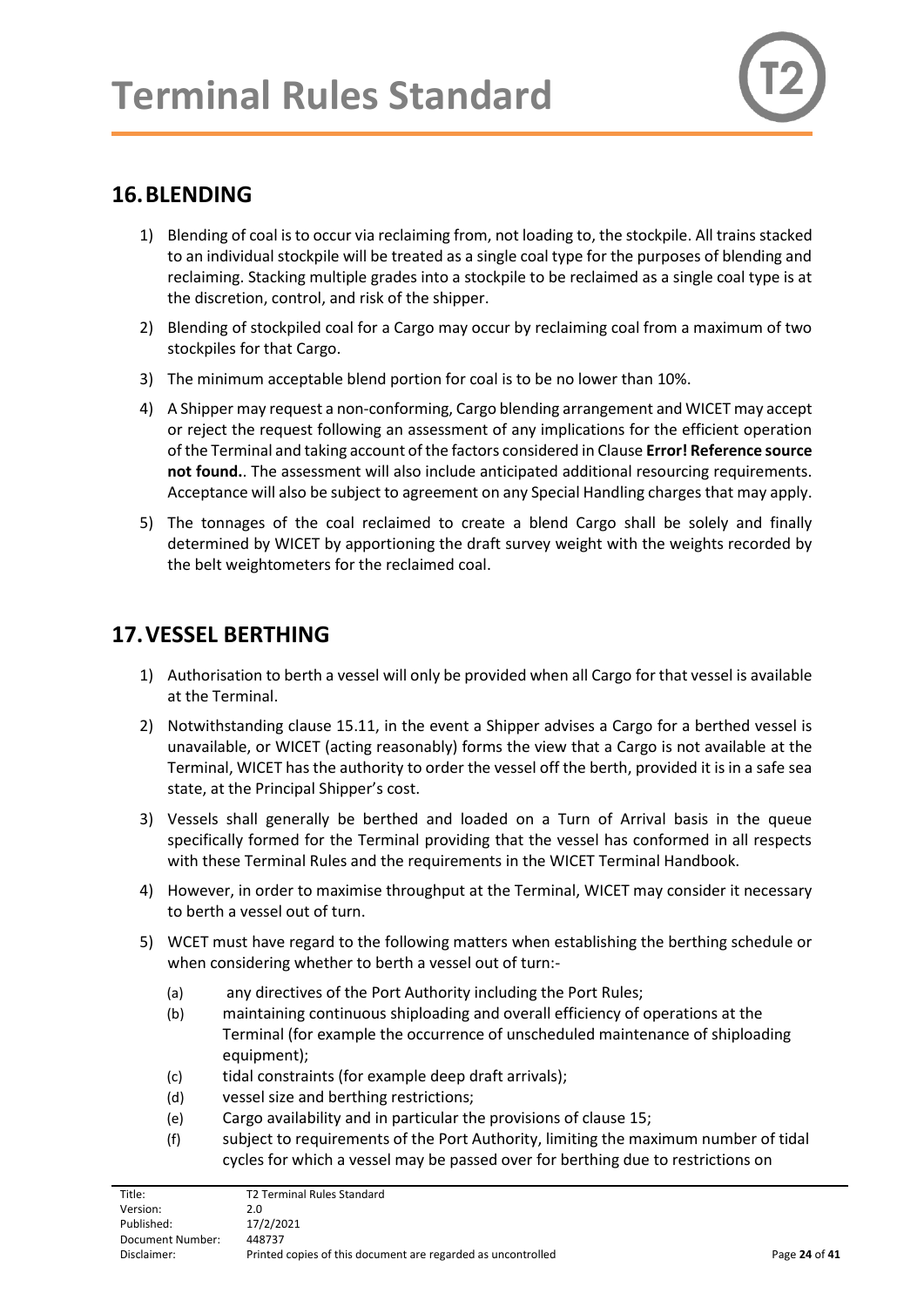

berthing draft, to 3 full tidal cycles, except where the vessel is physically unable to berth due to the tide having an insufficient sailing draft; and

(g) whether the relevant ToP Shipper will exceed or has exceeded their Berth Allocation for the Utilisation Period.

## <span id="page-24-0"></span>**18. SHIPLOADING**

- 1) Vessels will not be scheduled for berthing until the final stockpile advice is received and the total consignment is available at the Terminal.
- 2) A vessel cannot seek berthing priority until it has 'arrived' and has provided a Cargo Stowage Plan and a Cargo Handling Instruction has been provided by the Shipper in accordance with clause 15.
- 3) Vessels at the berth shall not stop loading to deballast without WICET being given notice of at least one hour or one full hatch run. The Shipper or Ship's Master should also advise the expected duration of the deballasting delay. WICET may commence loading another vessel (if additional berths are available) during an extended deballast delay. WICET will need notice of at least one hour from the vessel of its intention to recommence loading and confirmation that no further delays due to deballasting are expected.
- 4) All vessels shall load on a continuous basis and must:-
	- (a) complete loading one Cargo before commencing another where multiple Cargos are to be stowed;
	- (b) complete loading with a maximum number of two (2) passes per hatch plus two (2) trim passes;
	- (c) ensure both trim passes are part of the same Cargo and a minimum of 500 tonnes each;
	- (d) accept coal at a net load rate of up to 8,500 tonnes per hour for the entire Cargo; and
	- (e) sail on the first available tide after the estimated time of loading completion.
- 5) All coal that is reclaimed from a Stockpile Area must be loaded onto the vessel. There is no ability to return coal from the surge bin(s) so the bin(s) must be emptied at the completion of loading of the vessel and when there is a change in Cargo.
- 6) Vessels will load and depart on the closest tide to the estimated time of loading completion.
- 7) Vessels are not permitted to wait for a later tide to enable additional Cargo to be loaded if there is another vessel awaiting the berth or a vessel will be delayed in planned berthing.
- 8) Any anticipated Major Delays to shiploading will be promptly communicated to those Shippers who will be affected.
- 9) During the loading operations, the trim and stability of the vessel remains the responsibility of the Ship's Master at all times.
- 10) The Load Master shall provide a proper and safe means of access to and from the vessel at all times as per the requirement of Marine Orders Part 32.

| Title:           | T2 Terminal Rules Standard                                   |               |
|------------------|--------------------------------------------------------------|---------------|
| Version:         | 2.0                                                          |               |
| Published:       | 17/2/2021                                                    |               |
| Document Number: | 448737                                                       |               |
| Disclaimer:      | Printed copies of this document are regarded as uncontrolled | Page 25 of 41 |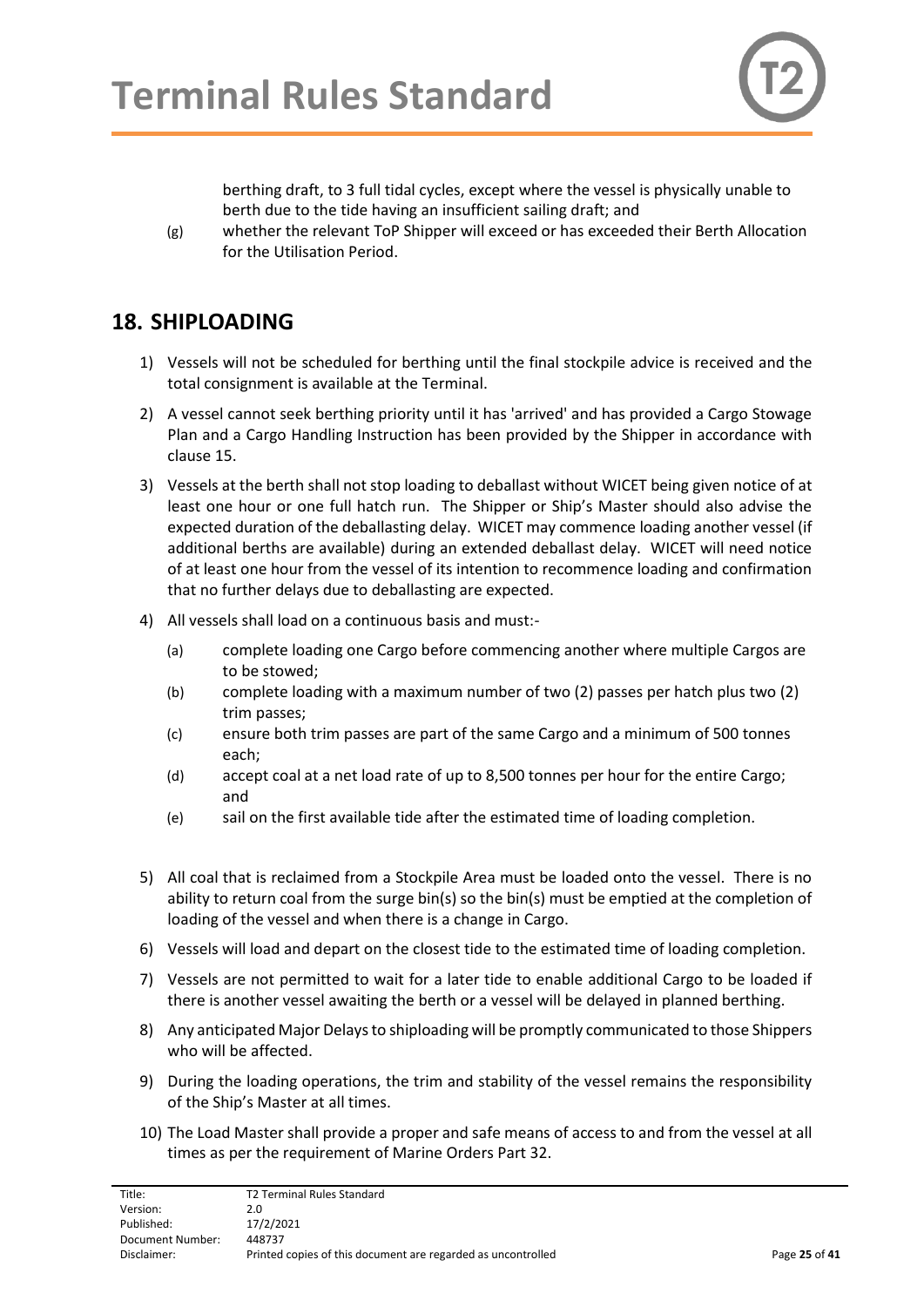- 11) At all times during the loading of a vessel, the Shipper's Representative and the Ship's Master are to be available to ensure that loading operations are carried out in accordance with the Load Master's instructions and to the Load Master's and WICET's satisfaction.
- 12) Each Shipper is responsible for appointing a draft surveyor to determine the weight of the Shipper's coal loaded onto a vessel and to verify to WICET the total tonnage loaded.
- 13) In the event of blending for a Cargo or more than one Cargo being loaded into a vessel, belt weighers will be used to calculate individual tonnages with final stockpile balances determined on the basis outlined in clauses 18.21 and 16.5. Unless there are special circumstances agreed to beforehand there should be no draft surveys between Cargos.
- 14) Where a vessel is required to clean holds or to execute repairs which will immobilise a vessel or restrict it from sailing, WICET and MSQ must be advised prior to loading commencing. The vessel shall not be permitted to remain at the Terminal berth to clean holds or to load and wait for completion of repairs at the Terminal berth. The removal of the vessel shall be carried out at no cost to WICET.
- 15) If a vessel has not completed loading but has to leave the loading berth for any reason and wishes to resume loading at a later time, its turn to recommence loading will be determined on a case-by-case basis by WICET giving consideration to the same factors guiding the exercise of discretion in Clause 3.2.
- 16) Subject to clause 18.9, a Shipper may request (and the Load Master will consider the request in good faith) an interim draft survey requiring a cessation of shiploading. Any interim draft survey will be subject to the Load Master's instructions and conditions (if any).
- 17) Ballast is to be discharged at a rate which does not disrupt loading, final trimming and completion unless agreed by WICET.
- 18) If as a result of Commonwealth Surveyor Inspection (conducted by AMSA) a vessel is found to be defective, WICET is to be advised immediately if such defects will affect loading operations and/or vessel departure and the effect of the defect noted. The vessel may be required to relocate to another berth or anchorage in the Port to undertake any repairs etc. Anything required of WICET as a result of the relocation of the vessel may be deemed to be Special Handling in accordance with the Shipper Agreement.
- 19) WICET will determine the timing, manner and, in conjunction with the Load Master, the method of loading onto any vessel the nominated Cargo in accordance with any applicable Port Rules.
- 20) The weight of the Cargo loaded and hence shipped for the purposes of the Shipper Agreement will be determined by the draft survey weight of the vessel onto which the Cargo is loaded.
- 21) If multiple Cargos are loaded onto any vessel, the draft survey weight of that shipload will be apportioned among each such Cargo as based on the same proportions as the weights recorded by the belt weightometers on the outloading stream of the Terminal relevant to that shipload.
- 22) Delays to shiploading operations caused by a vessel nominated by a Shipper may attract charges in accordance with the Shipper Agreement.
- 23) WICET has the right to request a loading vessel to leave the berth if the vessel cannot maintain continuous loading and the vessel is in a safe sea state.

| T2 Terminal Rules Standard                                   |               |
|--------------------------------------------------------------|---------------|
| 2.0                                                          |               |
| 17/2/2021                                                    |               |
| 448737                                                       |               |
| Printed copies of this document are regarded as uncontrolled | Page 26 of 41 |
|                                                              |               |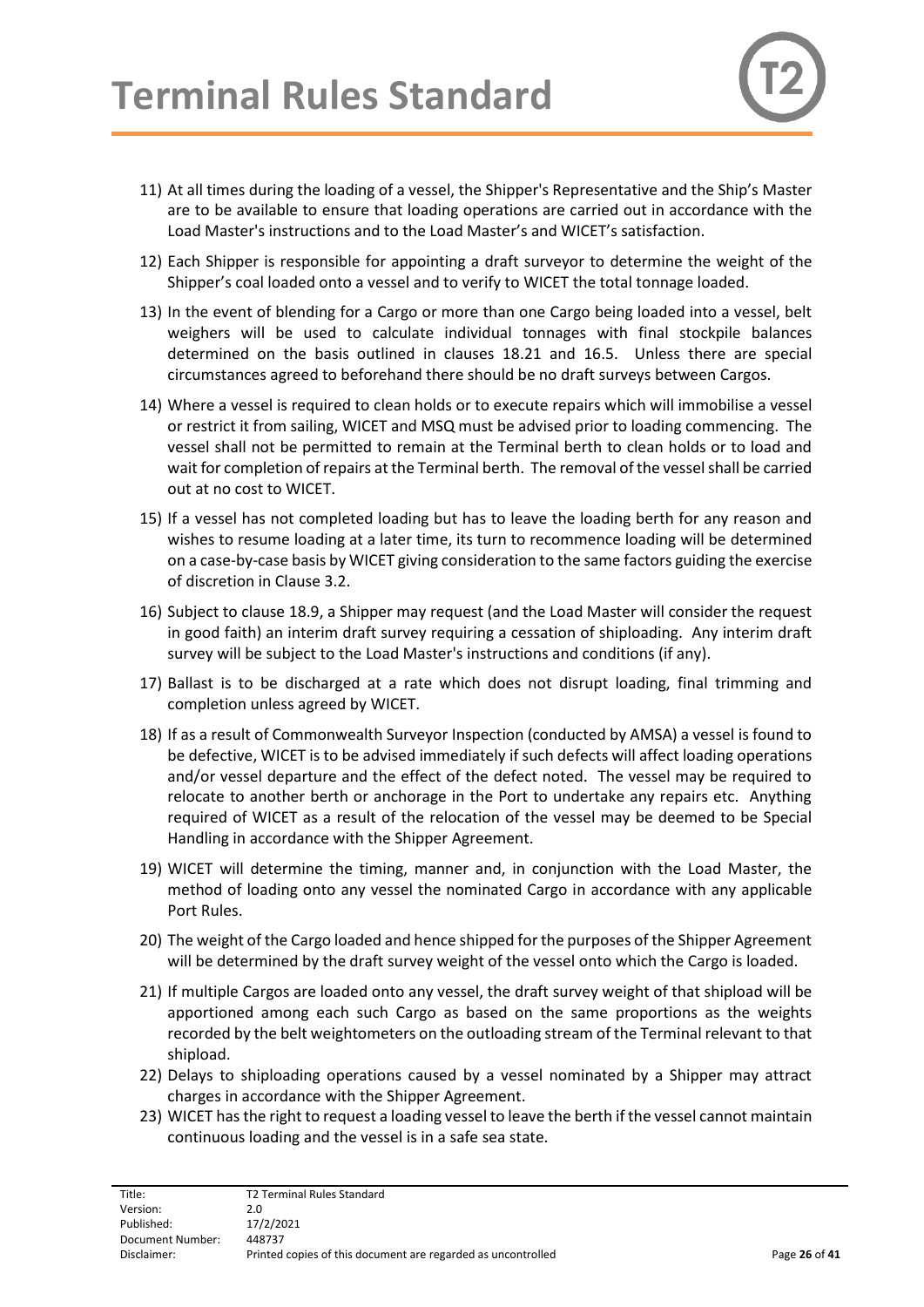## <span id="page-26-0"></span>**19.SAMPLING**

- 1) The Shipper may arrange for samples to be taken from any coal via the operation of the automatic outbound sampling system during the shiploading of the coal.
- 2) WICET will ensure that the automatic outbound sampling system is maintained in accordance with applicable Australian and international standards.
- 3) No manual samples may be taken from the Terminal stockpiles or Trains delivering the coal.
- 4) The person conducting the sampling will be taken to be the agent of the Shipper.

## <span id="page-26-1"></span>**20.REMNANT COAL**

- 1) At completion of shiploading, a Shipper must remove remnant coal remaining in the Common User Area within 48 hours of being requested by making suitable arrangements with WICET.
- 2) The cost of removing any remnant coal will be deemed to be Special Handling under the Shipper Agreements.

## <span id="page-26-2"></span>**21.CERTAIN COMMERCIAL MATTERS**

- 1) Where the scheduling of a vessel is dependent on the resolution of a commercial matter (for example, letter of credit):-
	- (a) that vessel will not be scheduled for berthing until formal advice has been received that the commercial matter has been resolved;
	- (b) the Shipper must provide WICET with written advice when the commercial matter has been resolved; and
	- (c) on receipt of such written advice, the vessel will rejoin the queue after the passage of 72 hours, at its original position.
- 2) If a vessel encounters commercial matters or is detained whilst alongside, WICET may, at its discretion with sufficient notice, order the vessel to vacate the berth where it is safe to do so.

# <span id="page-26-3"></span>**22.DEALING WITH COAL**

- 1) WICET may treat or deal with any coal of a Shipper for the purposes of complying with environmental Laws.
- 2) WICET may treat the coal of a Shipper with either or both of water and chemicals to satisfy the requirements of any Government Agency (including the Environmental Protection Authority ("EPA")). WICET shall keep the Shipper informed of any requirements of the EPA with respect to chemicals or other dangerous materials from time to time.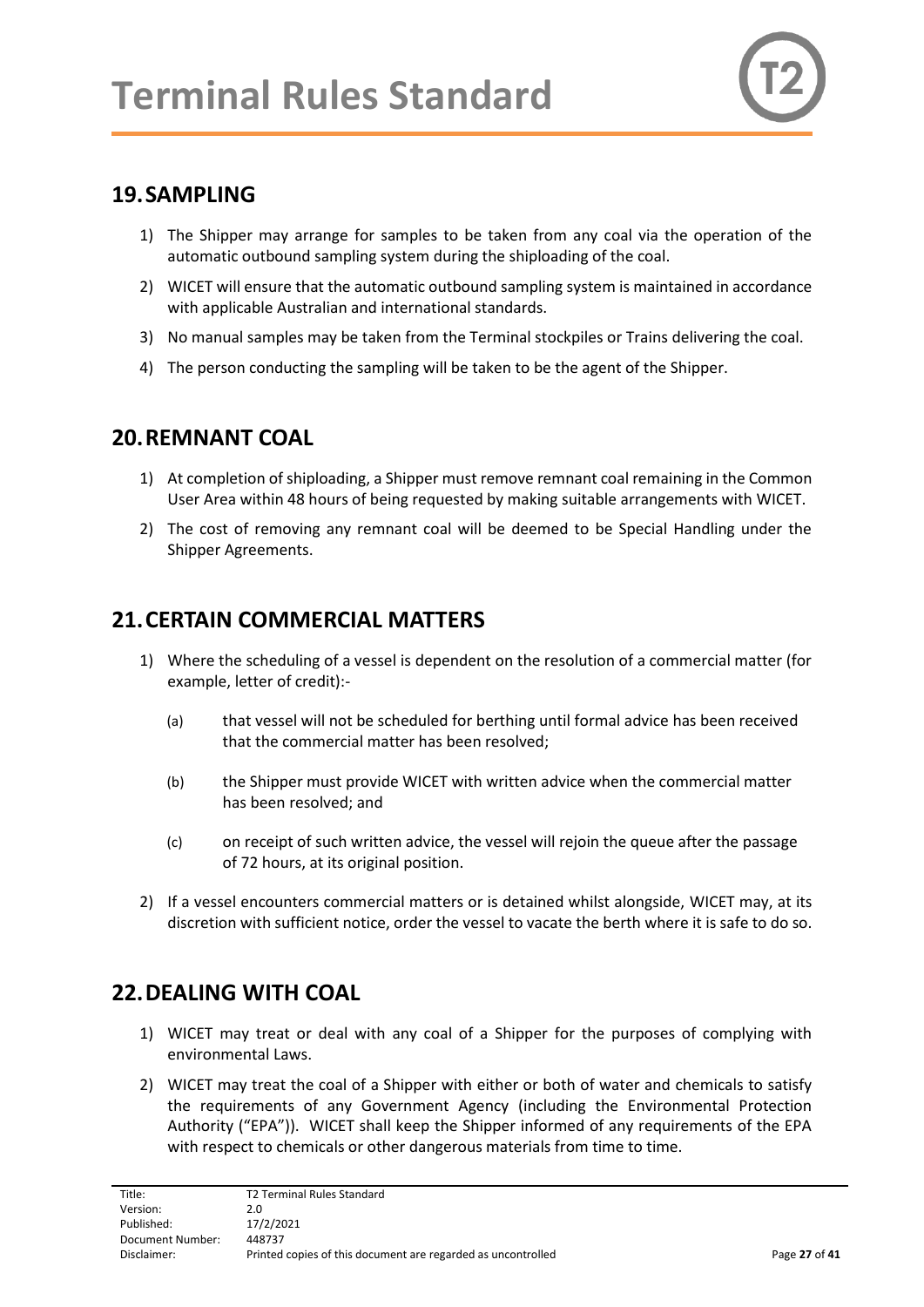3) WICET may take whatever action it considers necessary in respect of the coal of a Shipper to prevent or control fires or other emergencies within the Terminal. Without limiting the foregoing, WICET may remove coal from the dedicated Stockpile Area or the Common User Area where heating of the coal has reached such an advanced state that the coal cannot be shipped or for any other reason as may be reasonably determined. WICET shall notify the Shipper as soon as possible after the coal has been moved. The cost of removing coal in accordance with this clause is a Special Handling charge under the Shipper Agreements.

## <span id="page-27-0"></span>**23.WICET TERMINAL HANDBOOK**

- 1) WICET may issue and amend from time to time, a WICET Terminal Handbook dealing with Terminal infrastructure, in particular the ship-to-shore interface and conditions of arrival, loading and departure of Vessels from the Terminal. Any terms and conditions in the WICET Terminal Handbook will form part of these Terminal Rules.
- 2) The Terminal Handbook cannot be inconsistent with the Terminal Rules.

## <span id="page-27-1"></span>**24.STANDARD MONITORING AND REVIEW**

This Standard will be reviewed by the Port Planning Lead, General Counsel and Company Secretary and relevant stakeholders every two (2) years or after a significant change to any guiding principles, legislation or regulation, in order to ensure currency, relevance and accuracy.

## <span id="page-27-2"></span>**25.MORE INFORMATION**

This Standard will be available to all Employees, Contractors and Consultants, Shippers and other external parties such as Agents representing the Shipper or the Ship, sampling companies, other service providers and Statutory bodies including Australian Federal Police (AFP), Queensland Police Service (QPS), Australian Border Force (ABF), Australian Maritime Safety Authority (AMSA), Maritime Safety Queensland (MSQ), etc.

This document is uncontrolled when printed.

If you require any further information, please contact:-

- Alana Allard General Counsel and Company Secretary, or
- Scott Carson Port Planning Lead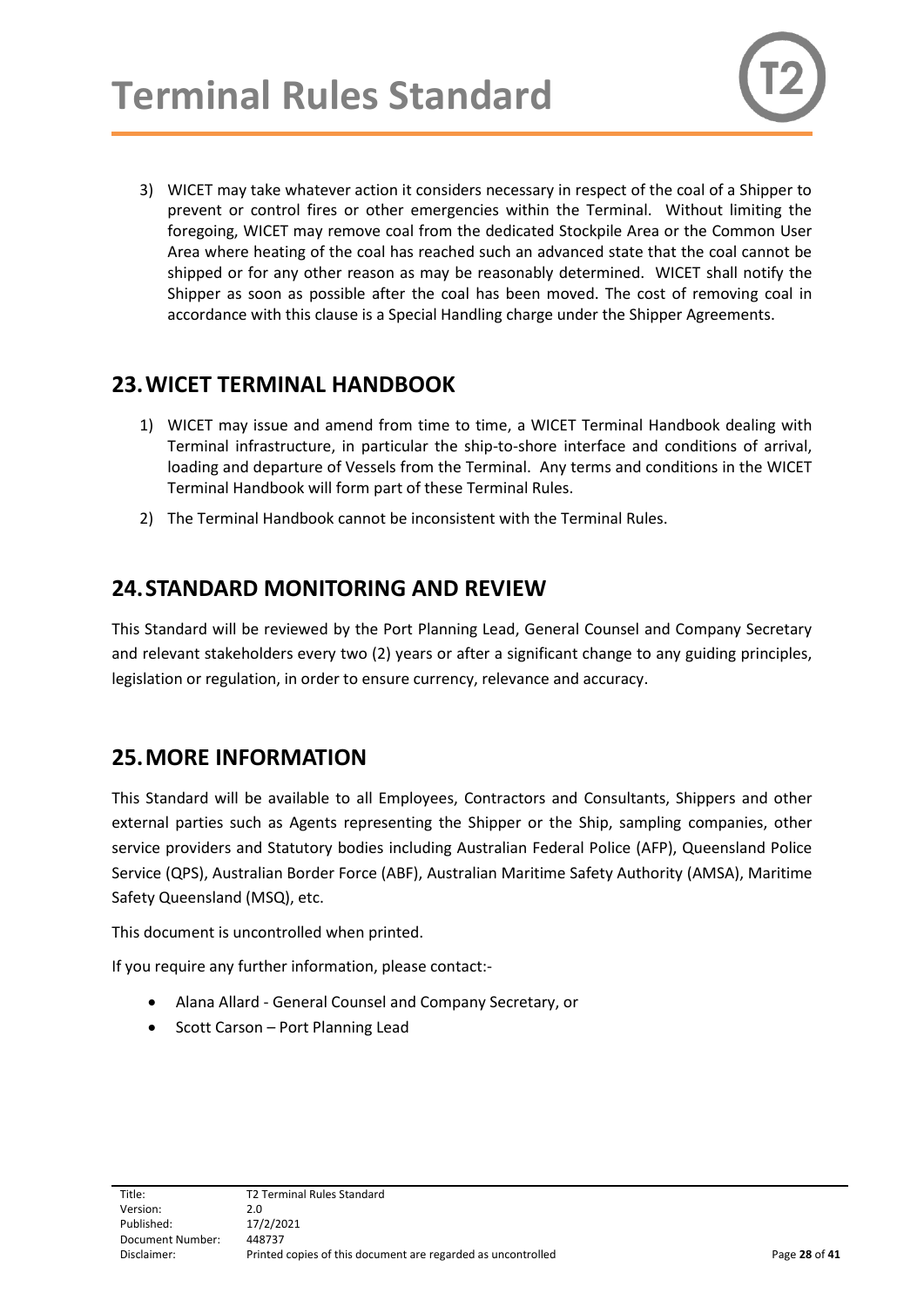# <span id="page-28-0"></span>**26.APPENDICES**

#### <span id="page-28-1"></span>**26.1 APPENDIX A – DEFINITIONS**

| <b>TERM</b>             | <b>DEFINITION</b>                                                                                                                                                                                                                                                                                                                                                                                                                      |
|-------------------------|----------------------------------------------------------------------------------------------------------------------------------------------------------------------------------------------------------------------------------------------------------------------------------------------------------------------------------------------------------------------------------------------------------------------------------------|
| Above-Rail Operator     | means the provider of any rail haulage services for the transport of coal to the<br>Terminal.                                                                                                                                                                                                                                                                                                                                          |
| <b>Access Policy</b>    | means WICET's access policy approved by the State under the Framework Deed<br>(as amended from time to time).                                                                                                                                                                                                                                                                                                                          |
| AMSA                    | means Australian Maritime Safety Authority.                                                                                                                                                                                                                                                                                                                                                                                            |
| <b>Annual Plan</b>      | means the plans and budgets prepared and approved by WICET.                                                                                                                                                                                                                                                                                                                                                                            |
| Application             | means the ToP Application form as detailed in <b>Annexure 3</b> of the Access Policy.                                                                                                                                                                                                                                                                                                                                                  |
| Approved Specification  | means Coal in a form which:-                                                                                                                                                                                                                                                                                                                                                                                                           |
|                         | is capable of passing through a 250mm x 250mm grizzly;<br>a)                                                                                                                                                                                                                                                                                                                                                                           |
|                         | has a moisture content that allows it to be readily received, handled,<br>b)<br>stacked and reclaimed without producing excessive dust lift off under<br>prevailing climatic conditions at the Terminal; and                                                                                                                                                                                                                           |
|                         | flows freely on discharge from the rail wagon(s).<br>C)                                                                                                                                                                                                                                                                                                                                                                                |
| <b>ATA</b>              | means the Actual Time of Arrival, for example, of a Train arriving at the Terminal<br>or a vessel arriving at the Port. The ATA for a vessel is defined as the time when<br>the last of the following occurs:                                                                                                                                                                                                                          |
|                         | The vessel has reached the designated area within the vicinity of the<br>a)<br>Fairway Buoy as specified in the Port Rules; or                                                                                                                                                                                                                                                                                                         |
|                         | A Notice of Readiness (such notice is customarily presented to a Shipper<br>b)<br>or the Shipper's Representative by the Ship's Master or Ship's Agent) has<br>been tendered to WICET by the Ship's Master or Ship's Agent confirming<br>the vessel is ready to be towed, berthed, deballasted and loaded at the<br>Terminal without delay; or                                                                                         |
|                         | where the date of the Vessel Nomination was less than 10 days prior to<br>c)<br>ETA, the vessel is deemed to arrive 10 days after the date of the Vessel<br>Nomination unless joining the queue from the actual arrival date would<br>not affect the position of any other validly made vessel nomination, in<br>which case the vessel may, at the discretion of WICET, be deemed to<br>have arrived on its actual time of arrival; or |
|                         | Resolution of commercial matters is confirmed by the Shipper in<br>d)<br>accordance with clause 21.                                                                                                                                                                                                                                                                                                                                    |
| <b>Berth Allocation</b> | means the time allocated for utilisation of the berth by a ToP Shipper as defined<br>in the Capacity Usage Rules.                                                                                                                                                                                                                                                                                                                      |
| <b>Business Day</b>     | means a day on which banks are open for business in Brisbane (except a<br>Saturday, Sunday or public holiday in Gladstone).                                                                                                                                                                                                                                                                                                            |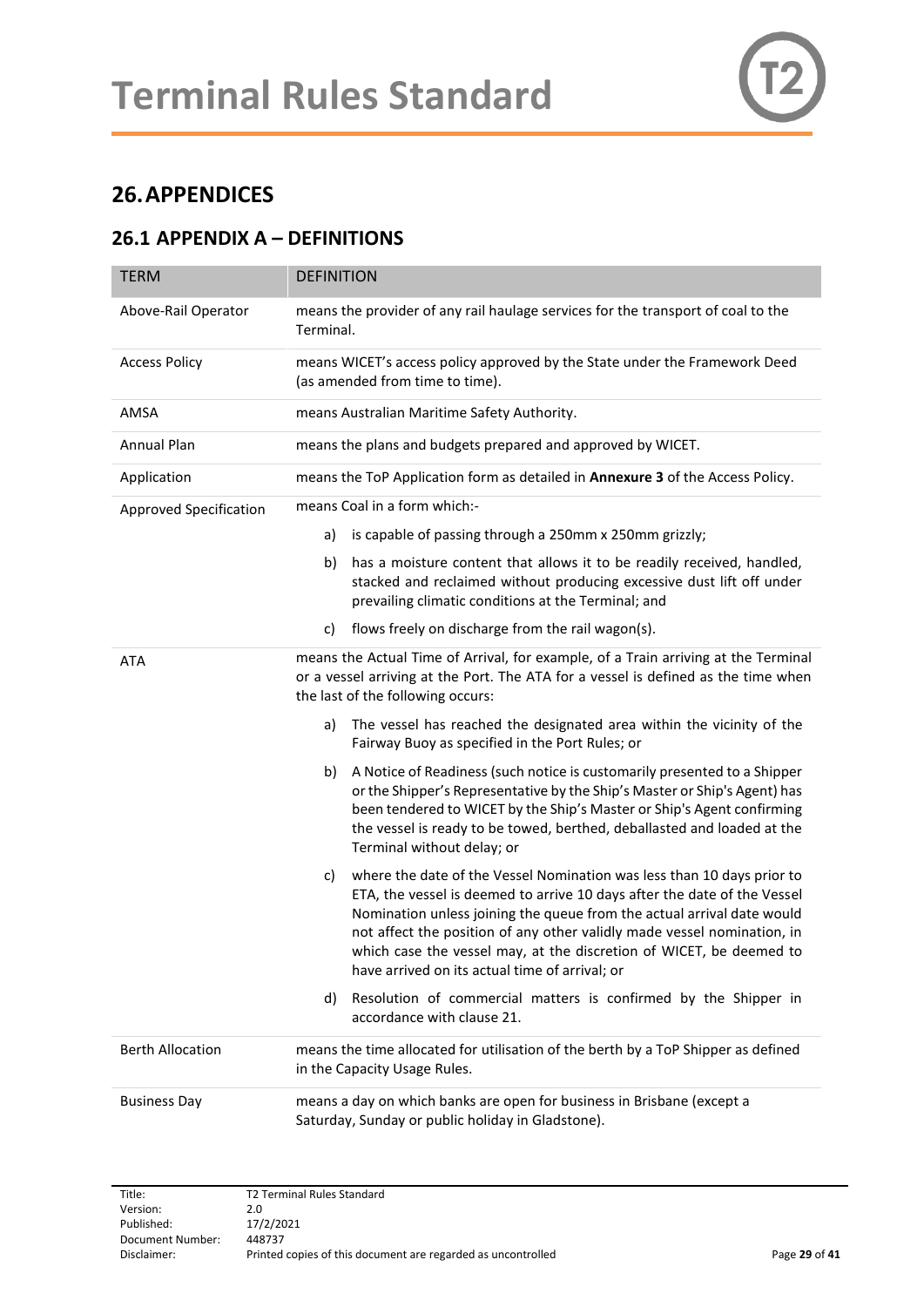# **Terminal Rules Standard**



| <b>Capacity Entitlement</b>                   | means the entitlement of each ToP Shipper to capacity at the Terminal as<br>determined under the relevant ToP Agreement.                                                                                                                                                                                                               |
|-----------------------------------------------|----------------------------------------------------------------------------------------------------------------------------------------------------------------------------------------------------------------------------------------------------------------------------------------------------------------------------------------|
| <b>Capacity Usage Rules</b>                   | means the document in Annexure D.                                                                                                                                                                                                                                                                                                      |
| Capped Annual Tonnage                         | means at any time, the maximum tonnage of coal (in Mtpa) which the ToP<br>Shipper is entitled to ship through the Terminal in a year (other than as a<br>Substitute Shipper or a Third Party Shipper) and set out in that ToP Shipper's ToP<br>Agreement.                                                                              |
| Capricornia Coal Chain<br><b>System Rules</b> | means those rules describing the planning, scheduling and path allocation<br>processes and control of the operation of Train services in the Blackwater and<br>Moura coal chains as approved by the relevant regulator of below rail train<br>services from time to time.                                                              |
| Cargo                                         | means a quantity of coal (whether or not it is a full Vessel-load) of a single coal<br>type or multiple coal types (blended) required by a Shipper to be loaded onto one<br>Vessel.                                                                                                                                                    |
| Cargo Handling<br>Instructions                | means the Shipper's requirements for the loading of a cargo which details as a<br>minimum:-<br>the coal type and coal source/stockpile name; and<br>a)<br>any specific reclaiming / loading instructions including blending; and<br>b)<br>remnant management plans<br>C)<br>all of which must be consistent with these Terminal Rules. |
| Cargo Stowage Plan                            | for a vessel means a diagram of that vessel's stowage space that shows (among<br>other things) stowage, a hatch plan and loading sequence, and deballasting rate<br>and plan and anything required in clause 7) of these Terminal Rules.                                                                                               |
| Common User Area                              | means the area of the Stockyard set aside for use by the Shippers as a shared<br>facility at the Terminal for stockpiling.                                                                                                                                                                                                             |
| <b>Consignment Advice</b>                     | means the information pertaining to Trains delivering coal to the Terminal and,<br>in the case of loaded Trains, including Consignment Note information.                                                                                                                                                                               |
| <b>Consignment Note</b>                       | means the delivery docket issued by the Above-Rail Operator in respect to Trains<br>delivering coal to the Terminal.                                                                                                                                                                                                                   |
| <b>Critical Asset Alignment</b><br>Calendar   | means a schedule presenting maintenance programs for Blackwater and Moura<br>mine-to-port infrastructure prepared with input from relevant Supply Chain<br>Stakeholders and maintained and published by the Rail Network Operator on<br>behalf of the coal chain.                                                                      |
| Cure Plan                                     | means the plan referred to in clause 4).                                                                                                                                                                                                                                                                                               |
| <b>ETA</b>                                    | means the Estimated Time of Arrival of a vessel at the Port or a Train at the<br>Terminal.                                                                                                                                                                                                                                             |
| ETB                                           | means the estimated time of berthing for a vessel.                                                                                                                                                                                                                                                                                     |
| <b>GPC</b>                                    | means Gladstone Ports Corporation Limited ACN 131 965 896.                                                                                                                                                                                                                                                                             |
| Good Industry Practice                        | means the practice methods and acts engaged in or approved by a person who<br>in the conduct of its undertaking, exercises that degree of diligence, prudence                                                                                                                                                                          |
| Title:                                        | T2 Terminal Rules Standard                                                                                                                                                                                                                                                                                                             |

| TILIC.           | i 2 Terminar Kules Stanuaru                                  |               |
|------------------|--------------------------------------------------------------|---------------|
| Version:         | 2.0                                                          |               |
| Published:       | 17/2/2021                                                    |               |
| Document Number: | 448737                                                       |               |
| Disclaimer:      | Printed copies of this document are regarded as uncontrolled | Page 30 of 41 |
|                  |                                                              |               |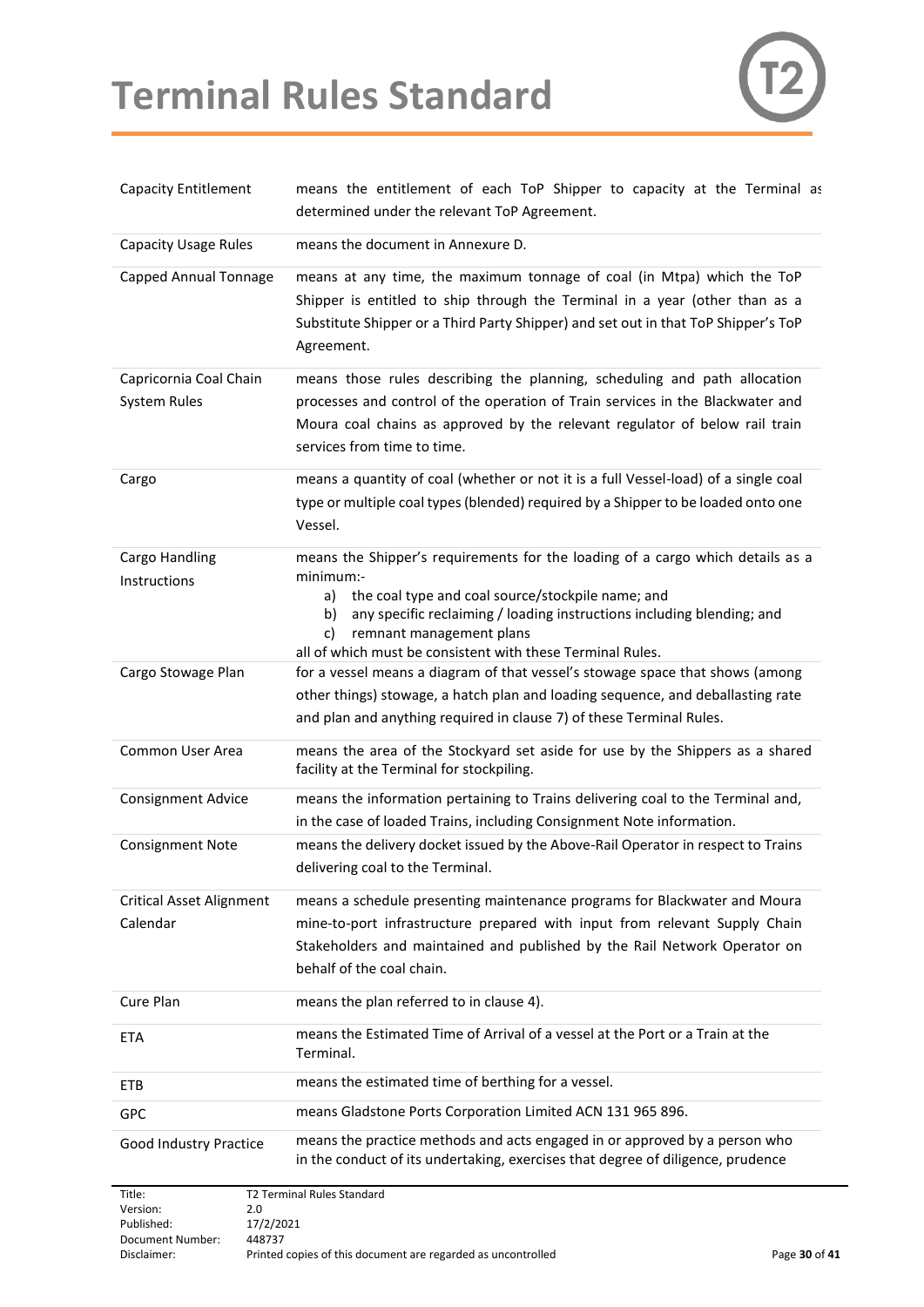

|                                  | and foresight reasonably and ordinarily exercised by skilled and experienced<br>persons engaged in the same type of undertaking under the same or similar<br>circumstances and conditions in the manner having regard to the requirements<br>of the ToP Shippers consistent with applicable Laws.                                                                                                                                      |
|----------------------------------|----------------------------------------------------------------------------------------------------------------------------------------------------------------------------------------------------------------------------------------------------------------------------------------------------------------------------------------------------------------------------------------------------------------------------------------|
| Government Agency                | means any government or any governmental, semi-governmental or judicial<br>entity or authority (or its agent), including any self-regulatory organisation<br>established under statute.                                                                                                                                                                                                                                                |
| <b>IMO Number</b>                | means the International Maritime Organization unique identifier for a vessel<br>despite any subsequent change in the vessel's name, ownership or flag.                                                                                                                                                                                                                                                                                 |
| <b>Inloader Allocation</b>       | means the time allocated for utilisation of the inloader by a ToP Shipper as<br>defined in the Capacity Usage Rules.                                                                                                                                                                                                                                                                                                                   |
| Law                              | means those principles of law established by decisions of courts;<br>statutes, regulations, by-laws, codes, ordinances and other subordinate<br>a)<br>regulations of the Commonwealth, the State of Queensland or a<br>Government Agency; and<br>binding requirements and authorisations (including any conditions or<br>b)<br>requirements under them),<br>and the expressions "lawful" and "unlawful" will be construed accordingly. |
| Load Master                      | means the suitably competent, designated WICET employee or contractor who<br>will manage, oversee and liaise with the Ship's Master in respect to vessel<br>matters, and liaise with Terminal staff in regard to the loading of Cargo onto<br>vessels.                                                                                                                                                                                 |
| Major Delay                      | means an unscheduled delay of more than one hour for Train unloading and<br>more than 4 hours for vessel loading or berthing relative to the expected time<br>for the relevant activity.                                                                                                                                                                                                                                               |
| <b>Marine Orders</b>             | means Commonwealth of Australia, Navigation (Orders) Regulations as issued<br>by AMSA.                                                                                                                                                                                                                                                                                                                                                 |
| <b>MSQ</b>                       | means Maritime Safety Queensland.                                                                                                                                                                                                                                                                                                                                                                                                      |
| <b>Nominal Capacity</b>          | means the maximum reasonably achievable throughput capacity of the<br>Terminal expressed in Mtpa and which may be specified in set periods of time<br>(for example quarterly) in the current Annual Plan and which may be updated<br>by WICET from time to time.                                                                                                                                                                       |
| Port                             | means the Port of Gladstone.                                                                                                                                                                                                                                                                                                                                                                                                           |
| Port Authority                   | means the authority with power to regulate the Port under the Transport<br>Infrastructure Act 1994 (Qld).                                                                                                                                                                                                                                                                                                                              |
| Port Rules                       | means the Port Authority's port rules published from time to time.                                                                                                                                                                                                                                                                                                                                                                     |
| <b>Principal Shipper</b>         | means the Shipper who is so designated by agreement of all of the Shippers<br>loading Cargo on the same vessel and notified in writing to WICET, or in the<br>absence of notification, the Shipper nominating the first Cargo to that vessel.                                                                                                                                                                                          |
| Rail Network Operator            | means Aurizon Network Pty Ltd ACN 146 335 622.                                                                                                                                                                                                                                                                                                                                                                                         |
| Ramp Up Period                   | means the meaning given to it under the ToP Agreement.                                                                                                                                                                                                                                                                                                                                                                                 |
| Services                         | means the services set out in Annexure 5 of the Access Policy.                                                                                                                                                                                                                                                                                                                                                                         |
| Shipper                          | means at any time each person whose Application has been accepted and who is<br>bound by a Shipper Agreement at that time.                                                                                                                                                                                                                                                                                                             |
| Title:<br>Version:<br>Published: | <b>T2 Terminal Rules Standard</b><br>2.0<br>17/2/2021                                                                                                                                                                                                                                                                                                                                                                                  |

Document Number: 448737<br>Disclaimer: Printed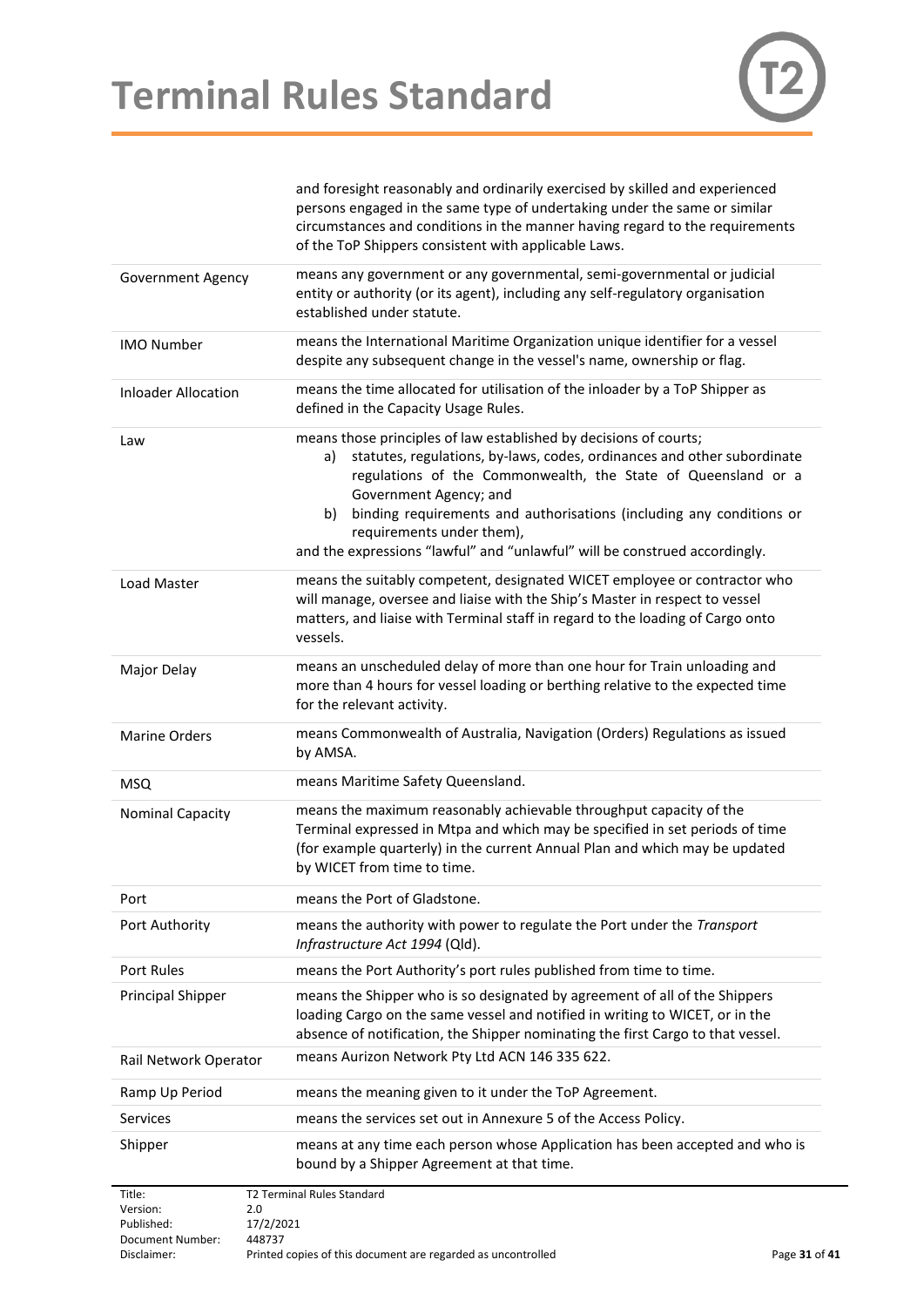# **Terminal Rules Standard**



| Shipper Agreement                         | means either a ToP Agreement, a Third Party Shipper Agreement or a Substitute<br>Shipper Agreement.                                                                                                                                                                                                                      |
|-------------------------------------------|--------------------------------------------------------------------------------------------------------------------------------------------------------------------------------------------------------------------------------------------------------------------------------------------------------------------------|
| Shipper Representative                    | means that person or company authorised by the Shipper as WICET's point of<br>contact for coal handling at the Terminal and/or for Cargo and vessel management.                                                                                                                                                          |
| Ship's Agent                              | means that person or company (as specified in the Vessel Nomination) to whom<br>the vessel is consigned by the Ship's owners/operators.                                                                                                                                                                                  |
| Ship's Master                             | Of a merchant vessel is a licensed mariner in ultimate command of the vessel,<br>responsible for its safe and efficient operation, including cargo operations,<br>navigation, crew management and ensuring that the vessel complies with all<br>Laws and international laws, as well as company and flag state policies. |
| <b>Special Handling</b>                   | means any work or activities in respect of any coal which, in the opinion of<br>WICET, is outside the ordinary course of its operation of the Terminal and<br>includes those activities which are either specified or deemed to be Special<br>Handling under these Terminal Rules as detailed in Annexure C.             |
| Stockpile Area                            | has the meaning given in the ToP Agreements.                                                                                                                                                                                                                                                                             |
| <b>Stockpile Terminal</b>                 | means a coal terminal with substantially dedicated stockpiles used for storage<br>and blending, and which is not a cargo assembly terminal.                                                                                                                                                                              |
| Stockyard                                 | means at any time, the area of land within the Terminal that WICET determines is<br>available, in accordance with these Terminal Rules, at that time to stack, store<br>and reclaim coal within normal operations.                                                                                                       |
| <b>Stockyard Allocation</b><br>Principles | means those principles described in Schedule 4 of the ToP Agreement.                                                                                                                                                                                                                                                     |
| <b>Strategic Plan</b>                     | means the strategic plan prepared and approved by WICET.                                                                                                                                                                                                                                                                 |
| Substitute Shipper                        | means, for the period of the substitution, a person described as such in a<br>Substitution Notice entered into under and in accordance with a ToP Agreement<br>and who has entered into a Substitute Shipper Agreement.                                                                                                  |
| Substitute Shipper<br>Agreement           | means a document, signed by the Substitute Shipper in which it agrees to be<br>bound by these Terminal Rules, as amended from time to time.                                                                                                                                                                              |
| <b>Substitution Notice</b>                | means a notice under which a ToP Shipper may nominate a Substitute Shipper in<br>accordance with a ToP Agreement.                                                                                                                                                                                                        |
|                                           | Supply Chain Stakeholders means those stakeholders as defined in the Capricornia Supply Chain System<br>Rules.                                                                                                                                                                                                           |
| Terminal                                  | means the Wiggins Island Coal Export Terminal which includes infrastructure for<br>the unloading, storage, handling and loading of coal developed and owned by<br><b>WICET at the Port.</b>                                                                                                                              |
| <b>Terminal Operating</b><br>Agreement    | means the agreement so titled between WICET and another party in the case<br>that a different party is nominated to operate the terminal on WICET's behalf.                                                                                                                                                              |
| <b>Terminal Rules</b>                     | means this document as varied or replaced by WICET from time to time in<br>accordance with the relevant agreements and published on WICET's website.                                                                                                                                                                     |
| Third Party Shipper<br>Agreement          | means a Third Party Shipper Agreement between WICET, the relevant Third Party<br>Shipper and (if applicable) the Guarantor(s) (as defined therein).                                                                                                                                                                      |
| Third Party Shipper                       | means, for the term of hire, a party submitting an Application and accompanying<br>Vessel Nomination other than a ToP Shipper or Substitute Shipper and is a party<br>to a Third Party Shipper Agreement.                                                                                                                |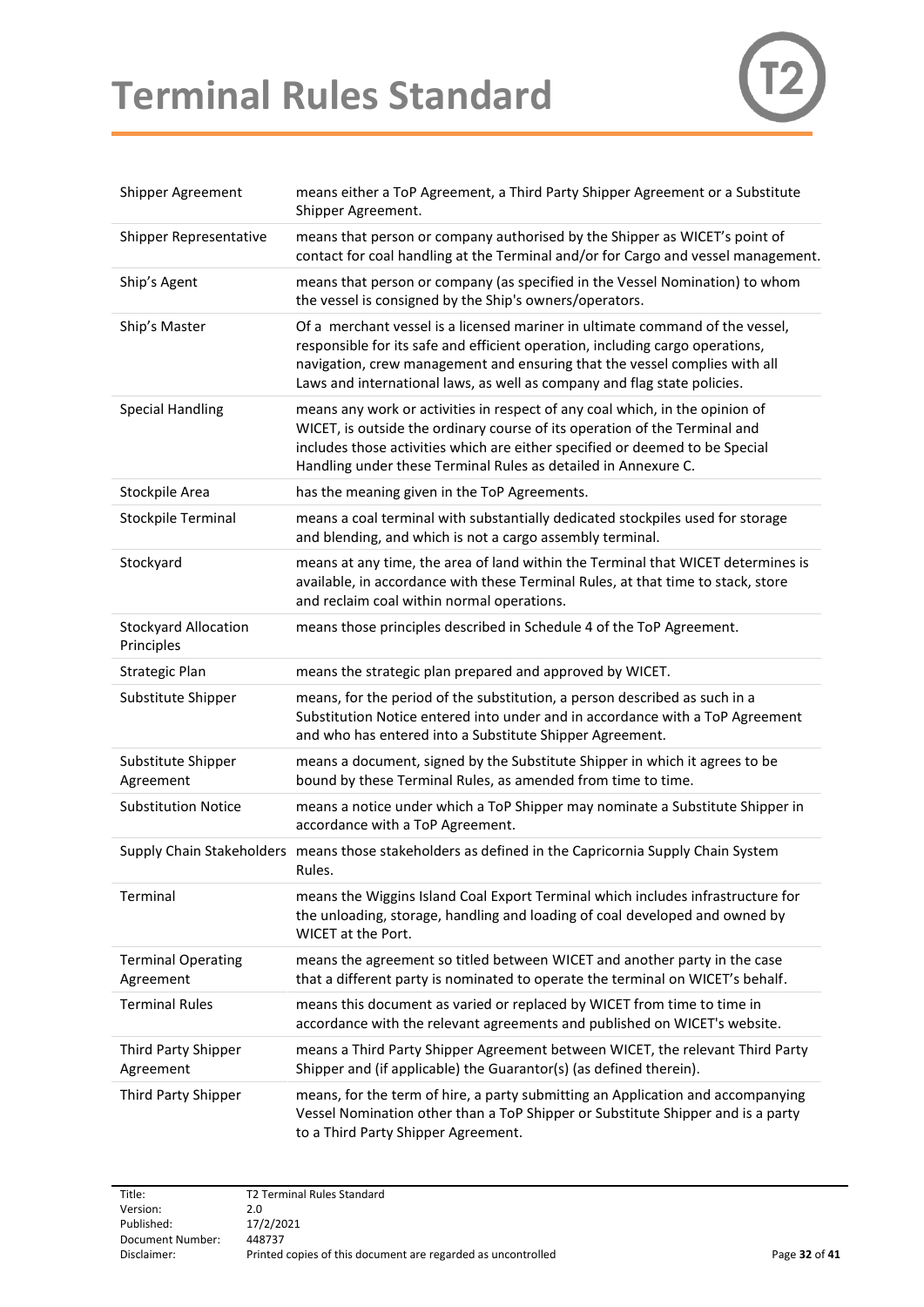# **Terminal Rules Standard**



| ToP Agreement                     | means an agreement between a ToP Shipper and (if applicable) the Guarantor(s)<br>(as defined therein) and WICET which provides for the obligation to utilise the<br>Terminal for the receipt by rail, stockpiling, rehandling, and load out of coal to<br>vessels or in lieu of that obligation, to pay an equivalent sum by way of cash to<br>WICET for the Terminal Handling Charge (as defined therein). |
|-----------------------------------|-------------------------------------------------------------------------------------------------------------------------------------------------------------------------------------------------------------------------------------------------------------------------------------------------------------------------------------------------------------------------------------------------------------|
| ToP Shipper                       | means, for the term of such an agreement, a person described as such in a ToP<br>Agreement.                                                                                                                                                                                                                                                                                                                 |
| Train                             | means a consignment of coal for a Shipper to be received at the WICET rail<br>inloader (whether or not it is a full Train load).                                                                                                                                                                                                                                                                            |
| Turn of Arrival                   | means the sequence of vessels based on their ATA.                                                                                                                                                                                                                                                                                                                                                           |
| User Performance<br>Parameters    | means, at any time, the parameters so titled and set by WICET for each relevant<br>ToP Shipper from time to time.                                                                                                                                                                                                                                                                                           |
| <b>Utilisation Period</b>         | means each calendar quarter during a year.                                                                                                                                                                                                                                                                                                                                                                  |
| <b>Vessel Nomination</b>          | means the Vessel and Cargo details provided in accordance with Clauses 11.7 and<br>14 of these Terminal Rules.                                                                                                                                                                                                                                                                                              |
| <b>WICET</b>                      | means Wiggins Island Coal Export Terminal Pty Limited (ABN 20 131 210 038),<br>being the owner of the Terminal.                                                                                                                                                                                                                                                                                             |
| <b>WICET Terminal</b><br>Handbook | means the document detailing Terminal facilities and parameters in particular<br>the ship-to-shore interface and associated procedural and safety requirements at<br>WICET.                                                                                                                                                                                                                                 |

#### <span id="page-32-0"></span>**26.2 APPENDIX B - RELATED DOCUMENTS**

- 1) T1 Health Safety and Environment Policy (#526947)
- 2) T2 Environmental Management Plan (#445750)
- 3) T2 Safety Management Plan (#446079)
- 4) Environmental Authority Permit EA EPPR01681416 (#766590)
- 5) WICET Maritime Security Plan
- 6) T3 Terminal Handbook Specification (#363859)
- 7) Terminal Shutdown Calendar (#3264559)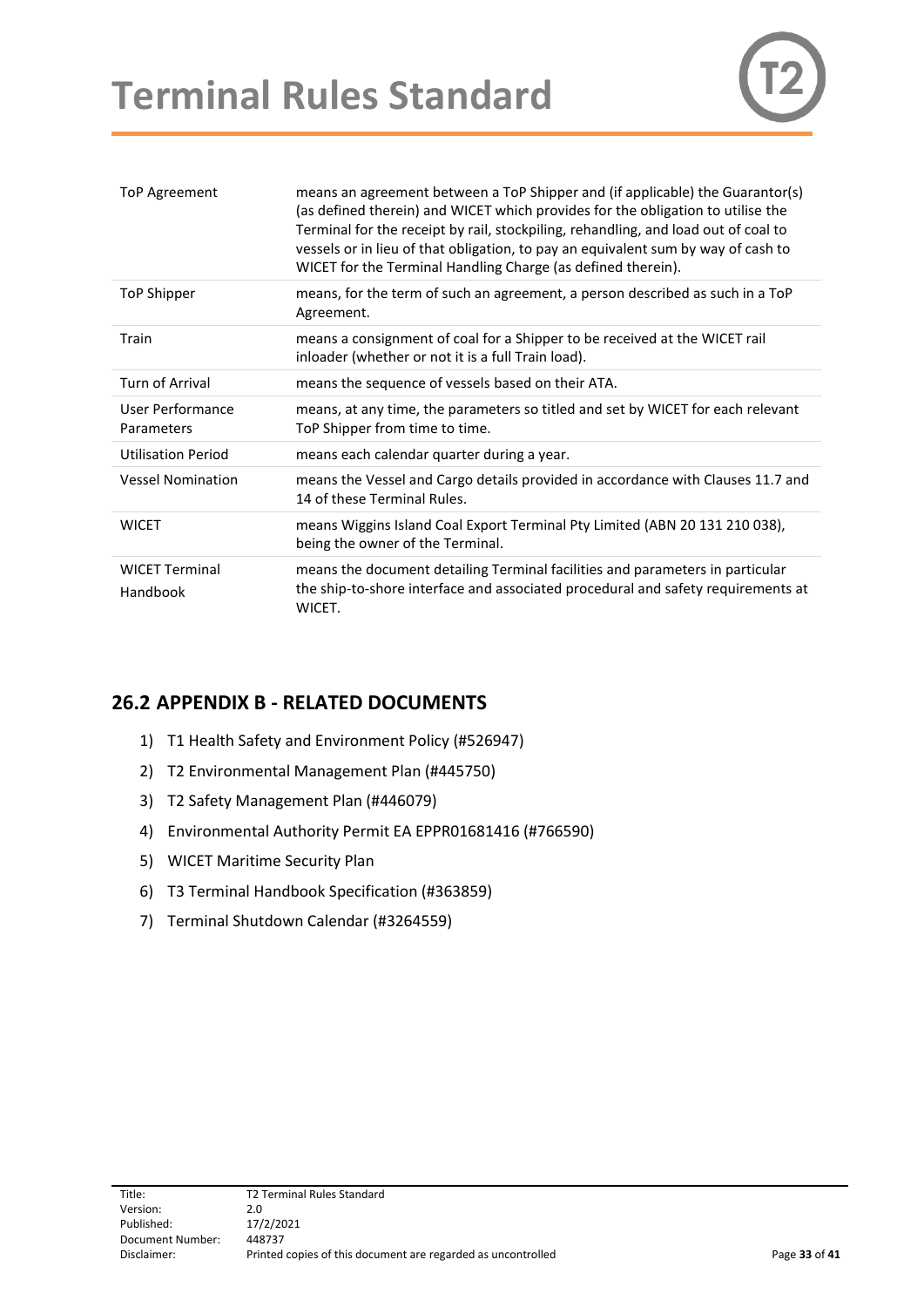

### <span id="page-33-0"></span>**26.3 APPENDIX C – INTERPRETATION**

- 1) In these Terminal Rules headings are for convenience only and do not affect its interpretation.
- 2) Except to the extent that the context otherwise requires:-
	- (a) reference to any statute or statutory provision includes any modification or reenactment of, or any legislative provisions substituted for, and all legislation and statutory instruments issued under such legislation or such provision;
	- (b) words denoting the singular include the plural and vice versa;
	- (c) words denoting individuals include corporations, associations, trustees, instrumentalities and partnerships and vice versa;
	- (d) words denoting any gender include all genders;
	- (e) references to parties, Parts, Clauses, and Schedules are references to parties, Parts, Clauses, and Schedules to these Regulations as modified or varied from time to time;
	- (f) references to any document, deed or agreement include references to such document or agreement as amended, novated, supplemented, varied or replaced from time to time;
	- (g) references to WICET and the Shipper, or to any party or any other document, deed or agreement include its successors or permitted assigns;
	- (h) all references to dates and times are to Australian Eastern Standard Time; and
	- (i) all references to "writing" includes printing, typing, telex, facsimile and other means of reproducing words in a visible and tangible form. All communications in respect of operational matters required to be in writing must be made by such means, electronic or otherwise.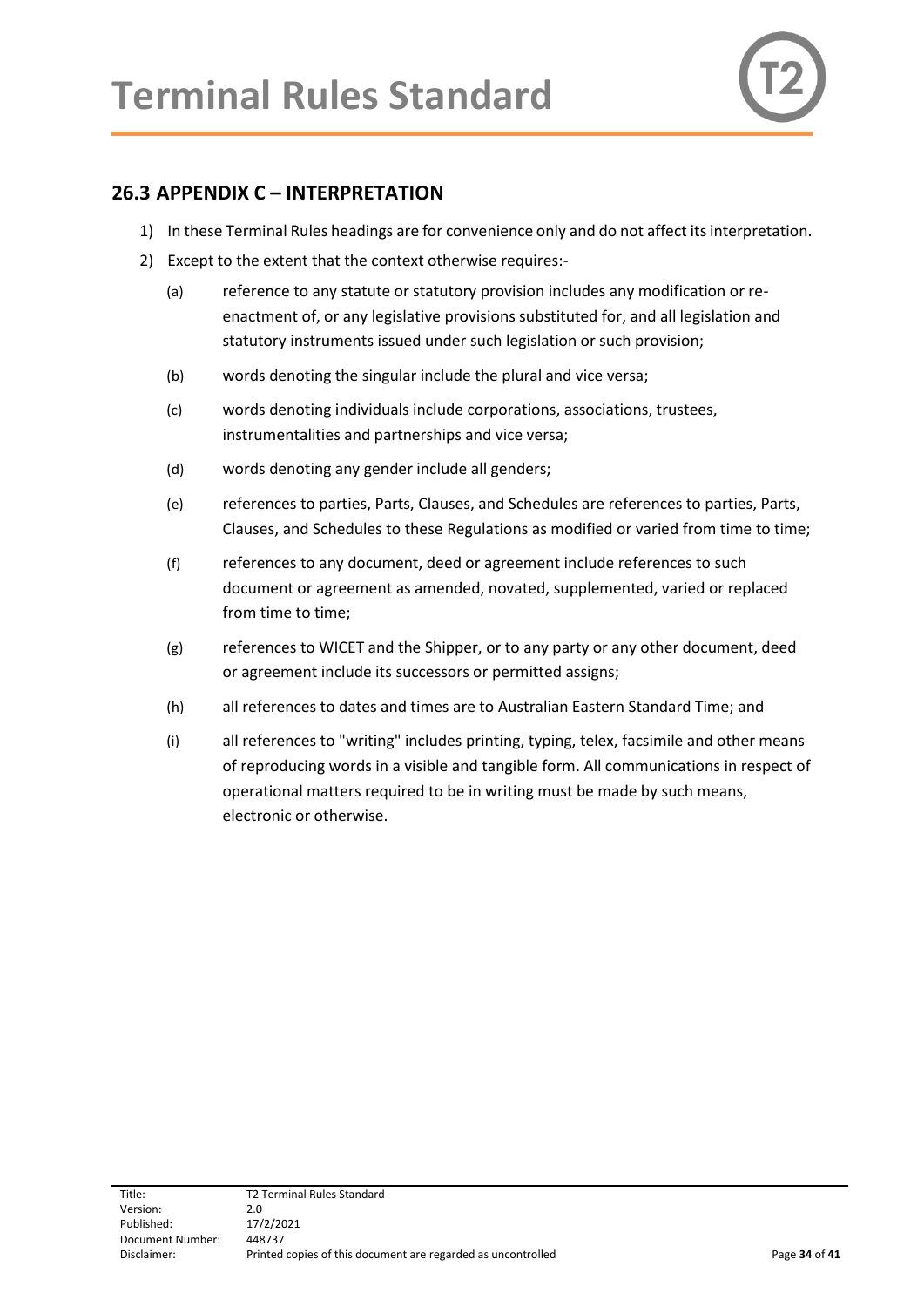

### <span id="page-34-0"></span>**26.4 APPENDIX D – SPECIAL HANDLING**

- 1) WICET may in its discretion provide Special Handling of coal if requested by the Shipper.
- 2) WICET may in its absolute discretion, apply Special Handling of coal if the handling of the coal is deemed as a departure from the Terminal Rules or is specifically referenced in the Terminal Rules or Shipper Agreement as Special Handling.
- 3) Application of Special Handling includes but is not limited to:-
	- (a) Storage of coal in Common User Areas.

Where the coal stockpiled in the Common User Area is deemed a temporary stockpile, Special Handling charges may apply if the storage of the coal continues beyond 14 days after the vessel ETA given in the Vessel Nomination.

(b) Handling of remnant coal in the Common User Areas

A Shipper must remove all its remnant coal remaining in the Common User Area after shiploading within 48 hours of being requested to do so by WICET or make suitable alternative arrangements with WICET.

- (c) Cargo blending requirements that:-
	- (i) depart from the blending provisions specified in the Terminal Rules; or
	- (ii) require resources beyond established resources;
- (d) Stockpile management that requires resources beyond established resources;
- (e) Anything required of WICET as a result of the relocation of a vessel due to defects or other issues may be deemed to be Special Handling in accordance with the Shipper Agreement;
- (f) The handling and storage of contaminated coal;
- (g) The handling and storage of spillage coal or otherwise caused by coal not conforming with the Approved Specification;
- (h) Ensuring a Shipper's compliance with the Terminal Rules as per clause 8.4(b); and
- (i) Stockpile audits requested by a Shipper that are not in response to a Stockpile reconciliation discrepancy.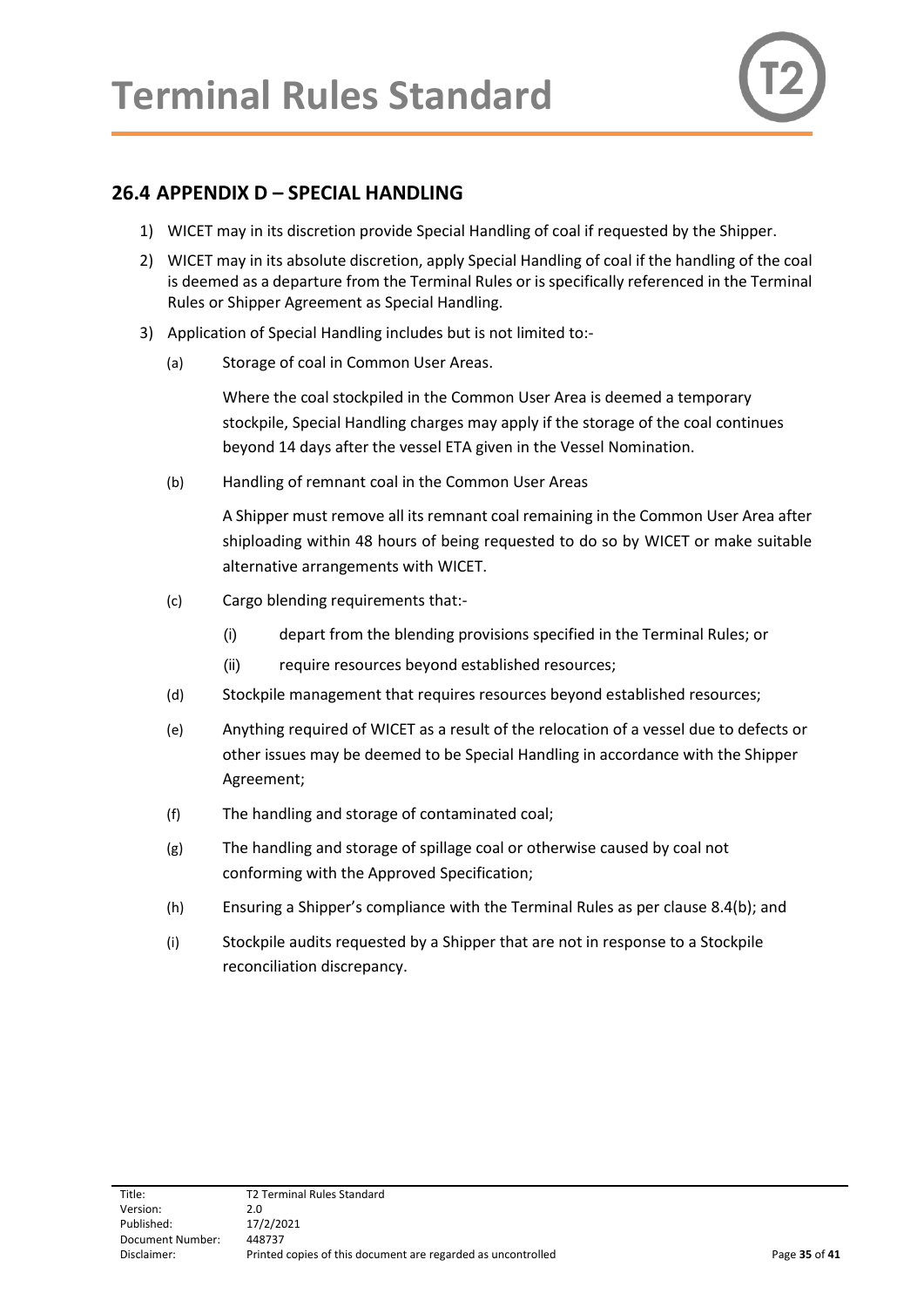

#### <span id="page-35-0"></span>**26.5 APPENDIX E – CAPACITY USAGE RULES**

#### <span id="page-35-1"></span>**26.5.1 Application and purposes of these Rules**

- 1) These are the Capacity Usage Rules referred to in each Voting ToP Shipper's ToP Agreement.
- 2) These Rules set out the basis on which each Voting ToP Shipper's utilisation of its Capacity Entitlement Tonnage will be assessed by WICET for the purposes of:-
	- (a) encouraging efficient utilisation of capacity by each Voting ToP Shipper; and
	- (b) informing the exercise of Discretions in order to discourage Voting ToP Shippers from utilising capacity in a manner which may adversely affect the availability of capacity to other Voting ToP Shippers.

#### <span id="page-35-2"></span>**26.5.2 Role of Terminal Parameters**

- 1) The ToP Agreement sets out the Terminal Parameters applicable at the time a Voting ToP Shipper enters into its ToP Agreement.
- 2) Terminal Parameters will be reviewed and set by WICET in conjunction with the periodic review of Nominal Capacity under Clause 5.3(a) of the ToP Agreement.
- 3) Terminal Parameters will be set by WICET having regard to:-
	- (a) The operating parameters assumed in the Terminal design,
	- (b) Coal chain system common operating parameters,
	- (c) Operating performance of the Terminal,
	- (d) Planned operating performance of the Terminal,
	- (e) Such other matters as WICET considers appropriate under the Access Policy.
- 4) If a review of Nominal Capacity results in a decision by WICET to increase Nominal Capacity, the increased capacity may be made available by WICET under the Access Policy as Unallocated Long Term Capacity or Surplus Capacity. If the review results in a decrease in Nominal Capacity below the Aggregate Capped Annual Tonnage, then (subject to rights of ToP Shippers who are Reserved Capacity Producers), the shortfall will be apportioned between ToP Shippers in the manner provided by the Access Policy and the ToP Agreement and Time Allocations adjusted accordingly to reflect their respective Capacity Entitlement Tonnages.<sup>1</sup>

Title: T2 Terminal Rules Standard Version: 2.0 Published: 17/2/2021 Document Number: 448737 Disclaimer: Printed copies of this document are regarded as uncontrolled Page **36** of **41**

<sup>&</sup>lt;sup>1</sup> This is a summary of, not a substitute for, the applicable provisions of the Access Policy.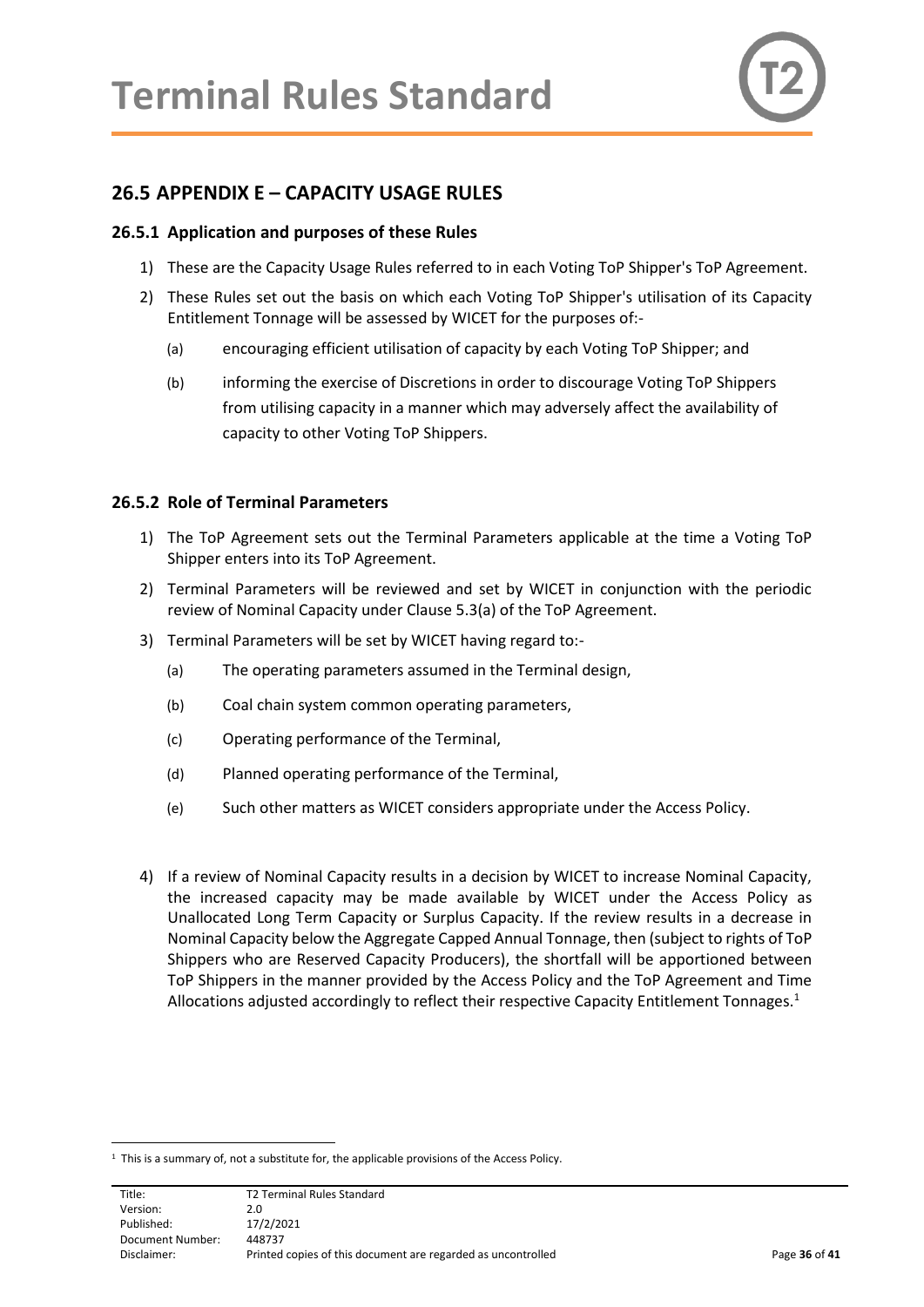

#### <span id="page-36-0"></span>**26.5.3 Role of User Performance Parameters**

- 1) User Performance Parameters reflect operations of Voting ToP Shippers which interface with the Terminal and through which Voting ToP Shippers are able to influence their Capacity Usage (for example, through the way in which they contract and manage their rail haulage operations and their shipping mix).
- 2) User Performance Parameters are set having regard to the requirements of Rules 9 to 12 below and with the objectives of:-
	- (a) Alignment with prevailing Terminal Parameters and associated coal chain system common operating parameters,
	- (b) Encouraging efficient utilisation by each Voting ToP Shipper of its Capacity Entitlement Tonnage, and
	- (c) Optimising the efficient aggregate utilisation of Terminal capacity so that each Voting ToP Shipper is able to ship its Capped Annual Tonnage and Nominal Capacity is maximised.
- 3) A Voting ToP Shipper's User Performance Parameters may be reviewed and varied from time to time by WICET (after consultation with the Voting ToP Shipper) in conjunction with the periodic review of Nominal Capacity under Clause 5.3(a) of the ToP Agreement.
- 4) Each Voting ToP Shipper will be consulted about and notified of its initial User Performance Parameters before it enters into its ToP Agreement.
- 5) User Performance Parameters have the following characteristics:-

| ATTRIBUTABLE | Variances in performance able to be substantially attributable to discretions exercised by<br>the Voting ToP Shipper                                                                                              |
|--------------|-------------------------------------------------------------------------------------------------------------------------------------------------------------------------------------------------------------------|
| MEASURABLE   | Easily measurable and able to be segregated by Voting ToP Shipper on a regular and<br>reliable basis                                                                                                              |
| MATERIAL     | The parameters selected are to include only those where the impact on Terminal<br>throughput is likely to be material                                                                                             |
| SIMPLE       | The description, measurement and impact on throughput capacity should be as simple as<br>possible to encourage clear communication and understanding and to minimise the<br>potential for unintended consequences |

6) The initial User Performance Parameters are considered by WICET when setting the Voting ToP Shipper's Capped Annual Tonnage. Once set under the ToP Agreement, the nominal amount of the Capped Annual Tonnage is fixed for the duration of the ToP Agreement (subject to permitted transfers of all or part of a Shipper's Capacity Entitlement and application of the use it or lose it rules under the Access Policy).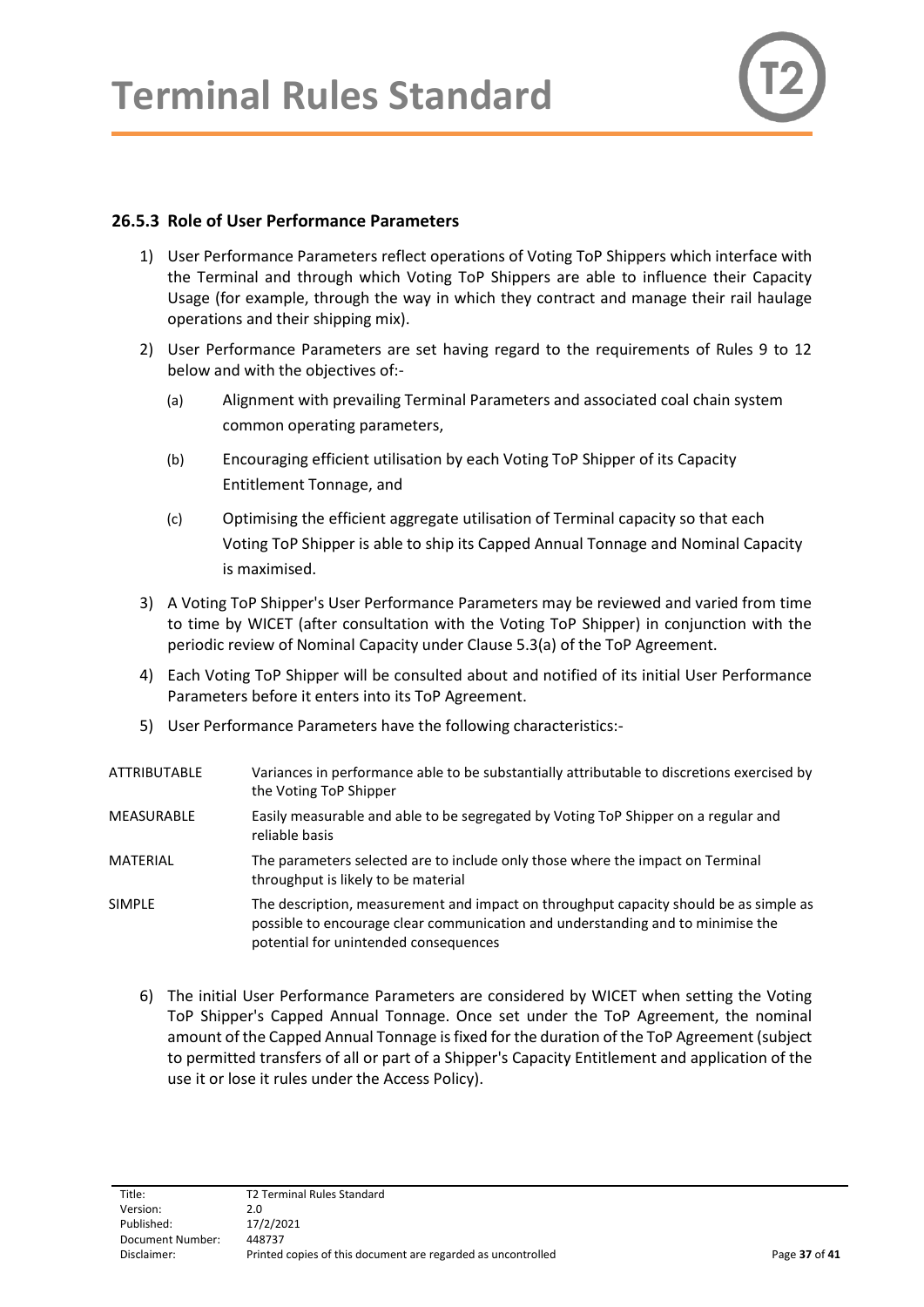

#### <span id="page-37-0"></span>**26.5.4 Time based assessment of Capacity Usage**

- 1) Capacity Usage by each Voting ToP Shipper will be measured by reference to the time available to the Voting ToP Shipper at the rail inloader and at the berth which is implicit in the determination of Nominal Capacity and the Voting ToP Shipper's Capped Annual Tonnage.
- 2) The total inloading time and berth time allocated for utilisation of the rail inloader and the berth by each Voting ToP Shipper are specified by WICET (in conjunction with the notification of each Voting ToP Shipper's User Performance Parameters) as its Inloader Allocation and Berth Allocation respectively.
- 3) The allocated time in respect of a Utilisation Period for a Voting ToP Shipper will be the specified Inloader Allocation and Berth Allocation respectively for that Voting ToP Shipper, divided by 4.
- 4) WICET will, in consultation with Voting ToP Shippers, maintain and operate transparent and equitable systems and processes to measure and report actual performance by a Voting ToP Shipper against its Inloader Allocation and Berth Allocation.
- 5) Measurement of actual performance by a Voting ToP Shipper against its Inloader Allocation and Berth Allocation will disregard Terminal breakdowns and unplanned Terminal maintenance not already factored into the determination of the Inloader Allocation and/or Berth Allocation.
- 6) Inloader Allocations and Berth Allocations may be reviewed by WICET in consultation with each Voting ToP Shipper, in conjunction with a review of Nominal Capacity, after commissioning and ramp up of a Stage having regard to actual Terminal performance.

#### <span id="page-37-1"></span>**26.5.5 Assessment of Capacity Usage**

- 1) The Capacity Usage of each Voting ToP Shipper will be assessed in each Utilisation Period by reference to its Inloader Allocation and its Berth Allocation.
- 2) The total Inloading Time and total Berth Time consumed by a Voting ToP Shipper at the rail inloader and at the berth respectively may not exceed its Inloader Allocation or its Berth Allocation for a Utilisation Period except as provided by these Rules.
- 3) In utilising their Inloader Allocation and Berth Allocation, Voting ToP Shippers are expected to comply with the Terminal Rules, including the requirement to ensure a reasonably constant rate of delivery of coal to the Terminal is maintained and that shipping from the Terminal is on a reasonably regular basis.
- 4) In the case of co-shipping, the applicable Time Allocations of the co-shipping Voting ToP Shippers will be apportioned relative to tonnage unless otherwise agreed between WICET and the co-shipping Voting ToP Shippers.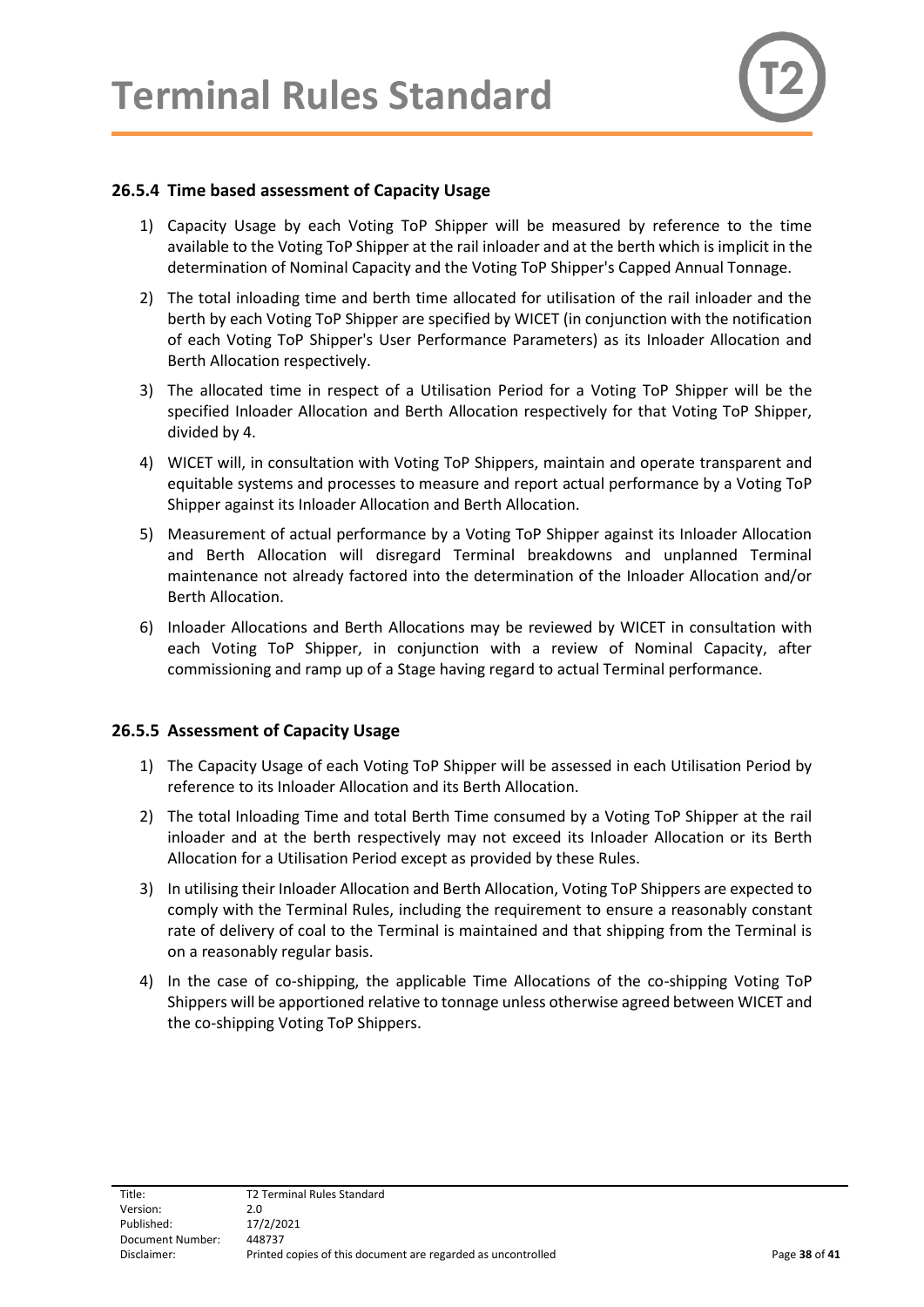#### <span id="page-38-0"></span>**26.5.6 Requests for additional allocated time**

- 1) A Voting ToP Shipper may roll forward tonnage from a Utilisation Period in accordance with its ToP Agreement if it has consumed all of its Inloader Allocation and/or Berth Allocation for that Utilisation Period provided WICET has, in the exercise of a Discretion under paragraph 24 below, permitted the roll forward in accordance with its ToP Agreement. If WICET needs to scale back requests to roll forward tonnage which meet the requirements of the ToP Agreement from two or more Voting ToP Shippers:-
	- (a) it will consider whether and to what extent those Voting ToP Shippers consumed their Inloader Allocations and Berth Allocations for the Utilisation Period; and
	- (b) priority to roll forward tonnage and hence to receive additional time allocations for the following Utilisation Period will be given to those Voting ToP Shippers who have not used all their Time Allocations for the Utilisation Period and who are seeking to roll forward tonnage to load a single ship in the following Utilisation Period provided that the ship had a Laycan in the last month of the Utilisation Period for which tonnage is sought to be rolled forward.
- 2) Where a Voting ToP Shipper seeks access to additional capacity in a Utilisation Period (involving Inloading Time or Berth Time in excess of its Inloader Allocation or Berth Allocation), or applies to roll forward tonnage under its ToP Agreement to the next Utilisation Period, WICET will exercise a Discretion to allow access to the additional inloading time or berth time or the roll forward (as the case may be) provided it is satisfied that allowing the access or roll forward would not:-
	- (a) restrict the availability of the Inloader Allocations and Berth Allocations of other Voting ToP Shippers, and
	- (b) otherwise have an adverse effect on utilisation of the Terminal by other Voting ToP Shippers.

#### <span id="page-38-1"></span>**26.5.7 Utilisation improvements**

- 1) A Voting ToP Shipper may notify WICET of its intention to modify its rail or shipping operations in order to improve the utilisation of its Inloader Allocation and/or Berth Allocation.
- 2) WICET will accept the modification provided it is satisfied (acting reasonably) that the variation:-
	- (a) is sustainable; and
	- (b) will not restrict the availability of the Inloader Allocations and Berth Allocations of other Voting ToP Shippers; and
	- (c) will not otherwise have an adverse effect on utilisation of the Terminal by other Voting ToP Shippers.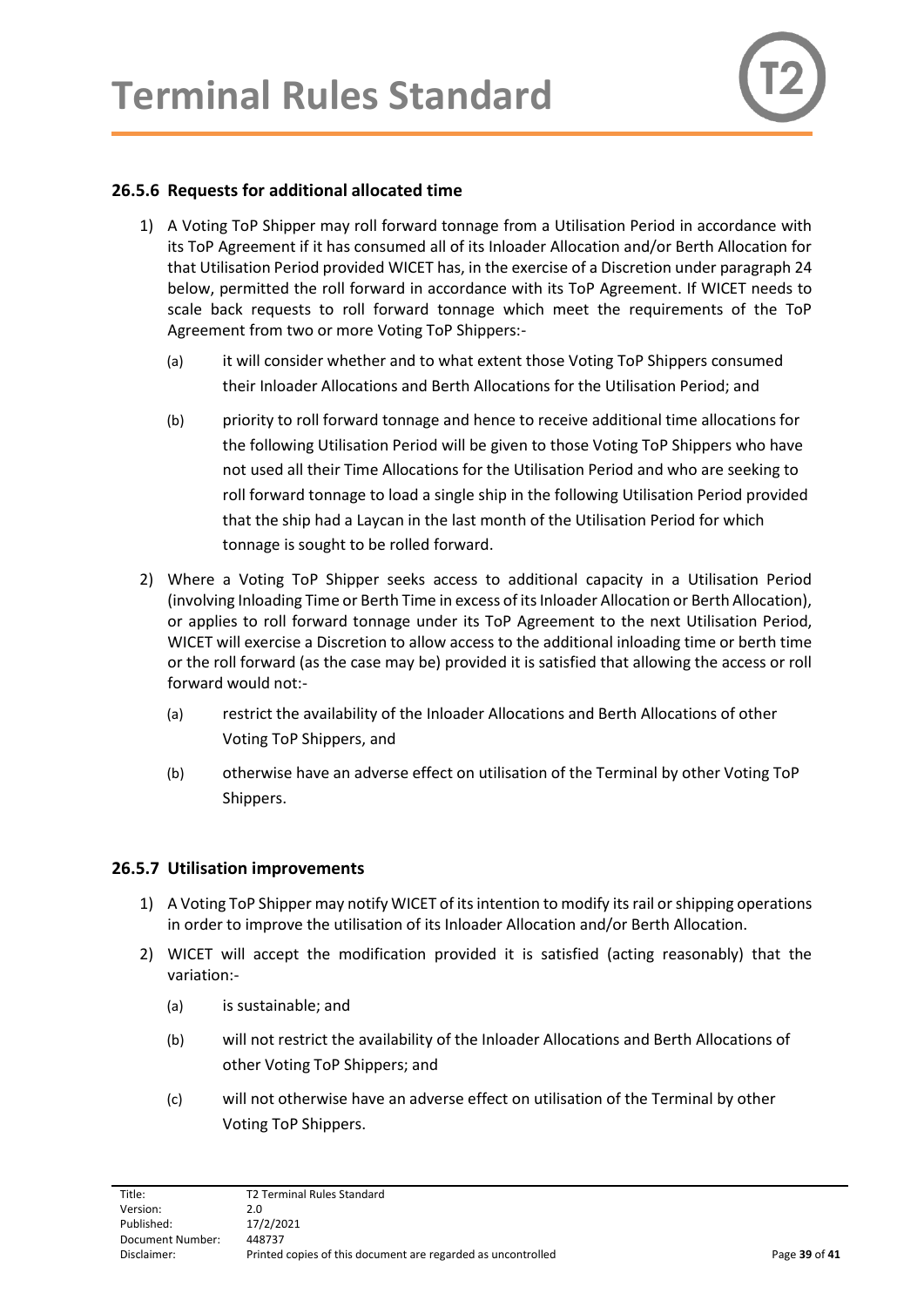

- 3) The Voting ToP Shipper's User Performance Parameters may be varied to the extent appropriate to reflect the modified operations.
- 4) The Voting ToP Shipper's Inloader Allocation and Berth Allocation will not change by reason only of the modified operations.<sup>2</sup>

#### <span id="page-39-0"></span>**26.5.8 Review of Time Allocations**

- 1) The Time Allocations of Voting ToP Shippers may be reviewed and adjusted by WICET in conjunction with the periodic review of Nominal Capacity under clause 5.3(a) of the ToP Agreement (including a review under Rule 18 above) taking into account:-
	- (a) any variation of the Terminal Parameters,
	- (b) any variations in User Performance Parameters,
	- (c) actual and planned operating performance of the Terminal,
	- (d) each Voting ToP Shipper being able to ship its Capped Annual Tonnage, and
	- (e) requirements of the Access Policy.
- 2) Time Allocations will be reviewed and adjusted on an equitable and transparent basis as between Voting ToP Shippers (having regard to the purposes and objectives of these Rules)<sup>3</sup> so as to reflect time available for a Relevant Activity implicit in the determination of Nominal Capacity and the Voting ToP Shippers' respective Capacity Entitlement Tonnages.

#### <span id="page-39-1"></span>**26.5.9 Payment obligations unaffected**

Nothing in these Rules affects clause 7 (and associated provisions) of the ToP Agreement.

#### <span id="page-39-2"></span>**26.5.10 Variations to these Rules**

These Rules may be varied or replaced by WICET after consultation with Voting ToP Shippers and subject to approval of the variation by Special Majority of Voting Shareholders (and any necessary approval by B Class Shareholders) in accordance with the Shareholders Agreement.

#### <span id="page-39-3"></span>**26.5.11 Approvals**

Decisions to review and adjust Time Allocations are implicit in, and made as part of, decisions to review Nominal Capacity under Clause 5.3(a) of the ToP Agreement and therefore require the same level of approval under the Shareholders Agreement as decisions about Nominal Capacity.<sup>4</sup>

<sup>&</sup>lt;sup>2</sup> Time Allocations will be varied in conjunction with reviews of Nominal Capacity (see Rule 29).

<sup>3</sup> See Rules 2,5,8 and 29.

<sup>&</sup>lt;sup>4</sup> Refer to Clause 8.12 and Schedule 7 Part B paragraph (f) of the Shareholders Agreement.

Title: T2 Terminal Rules Standard Version: 2.0 Published: 17/2/2021 Document Number: 448737 Disclaimer: Printed copies of this document are regarded as uncontrolled Page **40** of **41**